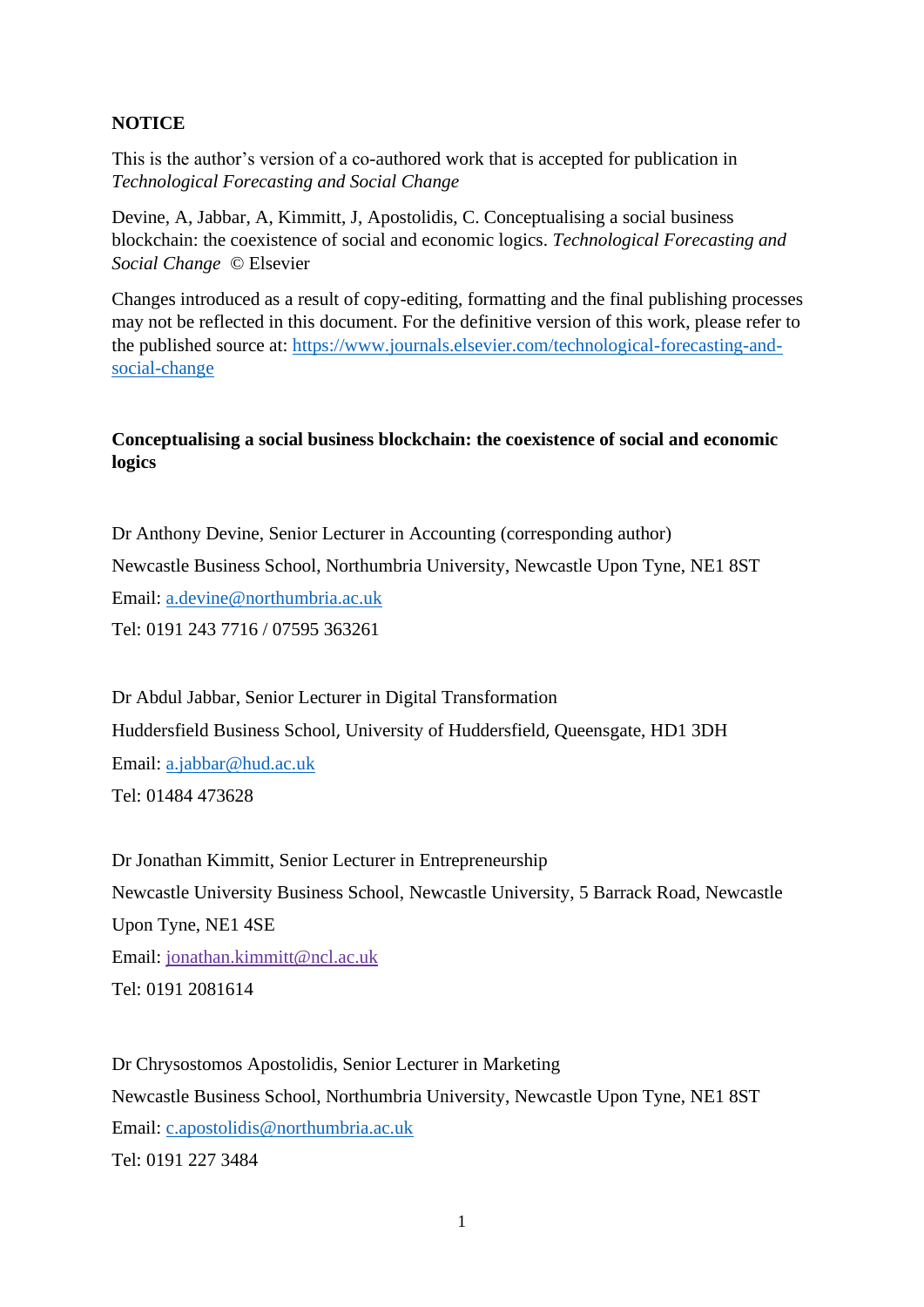# **Conceptualising a social business blockchain: the coexistence of social and economic logics**

### **Abstract**

In this paper we explore how blockchain and smart contracts can build trust and act as catalysts for sustainable social businesses by supporting the coexistence of social and economic logics of social ventures. To achieve this we draw upon Yunus' seven principles of social business to present six emergent questions challenging how blockchain can improve the sustainability of social ventures and support the fulfilment of the principles. Our contribution is a social business blockchain model, codifying Yunus' principles as smart contract functions, offering novel insights into how blockchain could be utilised to promote the coexistence of social and economic logics (i.e. the defining characteristics of a social business). In addition, it demonstrates that implementation of this technology elicits new types of trust relationships between stakeholders, social businesses and the blockchain, which can be facilitated through the use of smart contracts.

**Key words:** social business, blockchain, trust, smart contracts, social and economic logics.

### **1.0 Introduction**

Since the emergence of blockchain in 2008 as a distributed ledger to store all transactions (Zachariadis et al., 2019), and its application to cryptocurrency (e.g. Bitcoin), there has been an upsurge in literature exploring the application of blockchain technology to a range of areas. These include financial services (Yang et al., 2019), health (Tapscott & Tapscott, 2017), governance (Pereira et al., 2019), the Internet of Things (Christidis & Devetsikiotis, 2016) and supply chains (Bodkhe et al., 2020). A small number of authors have established a basis upon which to connect digital technology (e.g. social media) with social business (e.g. Daowd et al., 2020; Lanza-Cruz et al., 2018; Ashraf et al., 2019). In the latest evolutionary phase of blockchain there is an increased focus on distributed real-time ledgers and the seamless integration of smart contracts replacing paper-based agreements (Holland et al., 2018), all of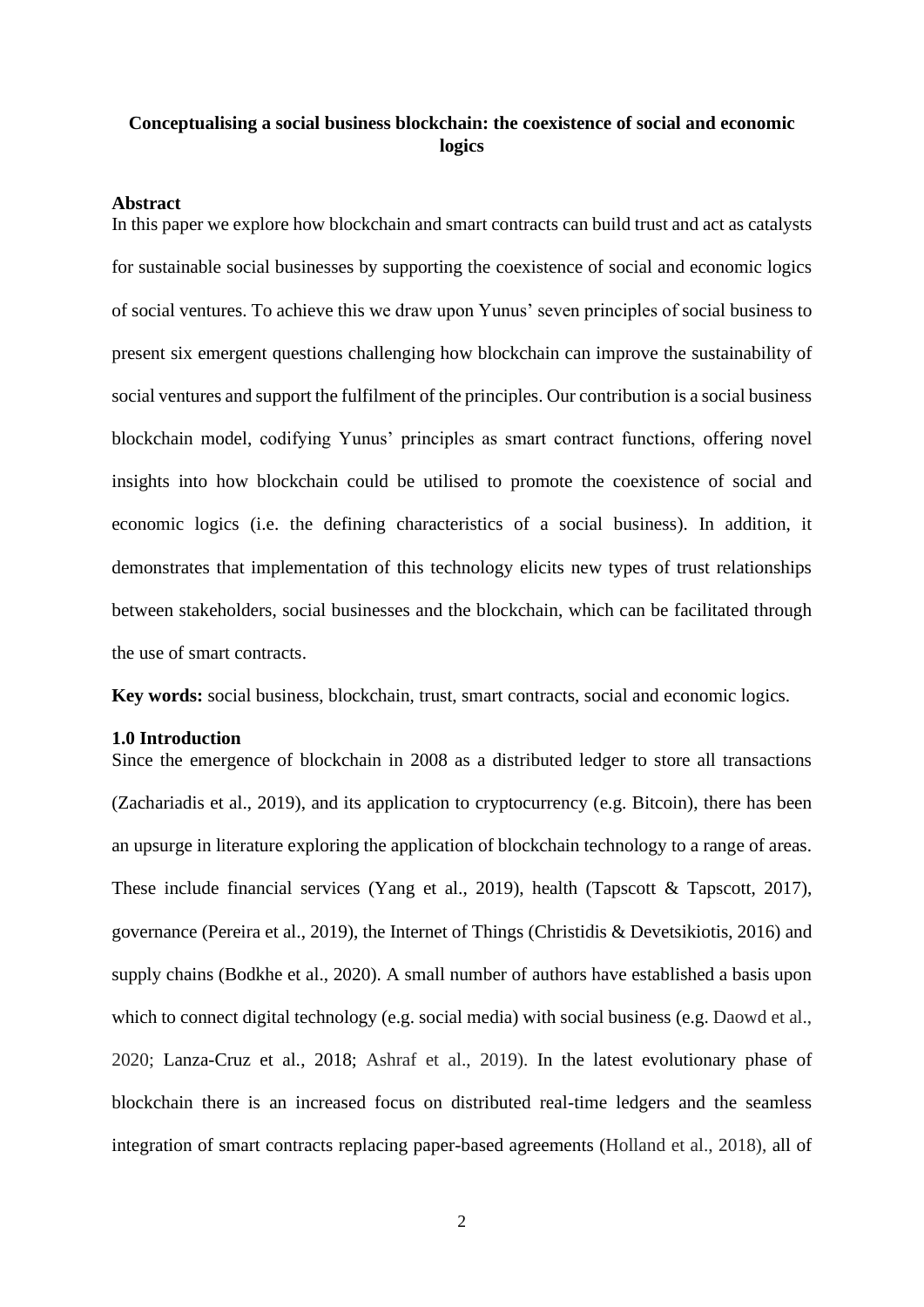which are regulated by the peer-to-peer network infrastructure. Recently, smart contracts have attracted attention due to the benefits they bring for businesses and organisations, by reducing uncertainty and improving trust and transparency in the interactions between stakeholders (e.g. Pereira et al., 2019). Despite the surge in interest in blockchain, there remains a limited understanding of whether this technology can improve the sustainability of social businesses and how it may be applied within this context. In a recent survey of 600 executives from 15 different territories, PwC (2018) found that 84% had at least some involvement with blockchain technology. In the same vein, Gartner (2017) found that 82% of all blockchain-related activity is within the financial services sector; however, the use of blockchain is expected to grow in a number of sectors, with a potential annual revenue forecast of \$175 billion by 2025.

The term 'social business' refers to an organisational entity whose primary aim is to solve some social/environmental problem, and which uses income generating activities to sustain its operations and growth (Austin et al., 2006; Peerally et al., 2019). Extant literature has focused heavily on the tension that exists between these social and financial objectives (Moss et al., 2011). For instance, if the business pays limited attention to financial sustainability, it will fail and be unable to meet its social objectives (Siwale et al., 2021). This means that although social and environmental sustainability benefits should remain a priority for social businesses, by improving their financial sustainability, social businesses will be more likely to endure in the market, improve their social impact, and attract potential investors as they create a more financially viable profile (Scarlata & Alemany, 2010; Smith & Besharov, 2019). Similarly, if the business becomes more preoccupied with financial performance it may neglect some of its crucial social objectives; this is known as 'mission drift' (Cornforth, 2014).

The mission drift debate has gained much traction within the literature, with a strong focus on how organisations balance social and economic objectives to function effectively and sustainably (Smith & Besharov, 2019). However, this assumes that financial and social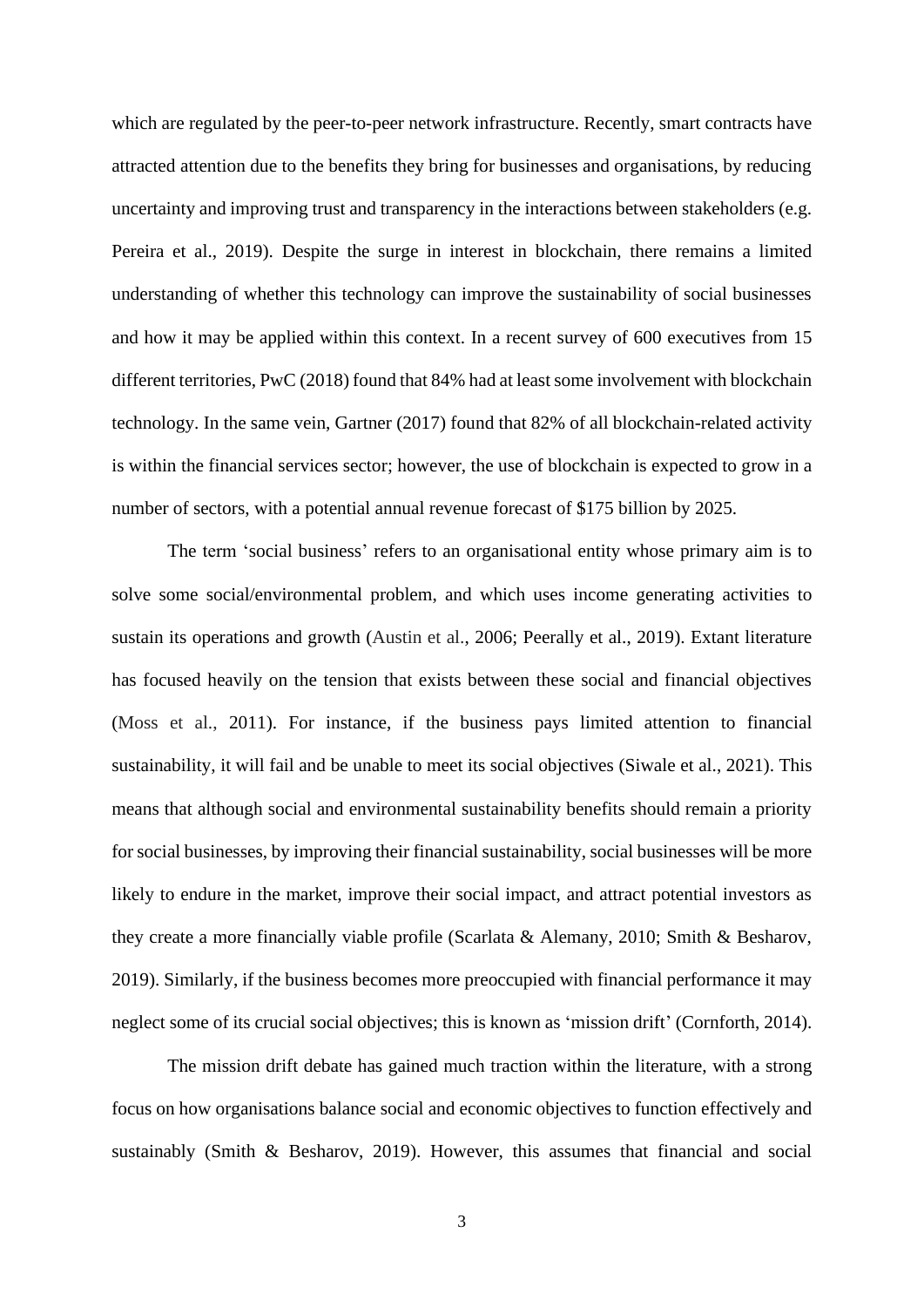objectives sit on a continuum whereby one inevitably compromises the other (Florin & Schmidt, 2011). This view, which separates 'social' and 'business' as concepts on different ends of a continuum that are 'at odds' (and thus need to be traded off), might lead to ambiguity and loss of trust between an organisation and its stakeholders, resulting in several issues such as loss of funding and social capital (Seanor & Meaton, 2008). These may have a detrimental impact on its sustained operation. More recently, research has pointed towards an alternative perspective: a coexistence of social and financial objectives (Muñoz & Kimmitt, 2019). This perspective enables objectives to work together more harmoniously; it also reduces tensions and improves engagement with external stakeholders, enabling social businesses to avoid mission drift. Although research has highlighted the benefits of blockchain in supporting meaningful interactions between stakeholders by improving trust and transparency and reducing uncertainty, we still know very little about the role these technological innovations might have in enabling this coexistence of financial and social objectives.

In this paper, we aim to explore how blockchain technology in the form of smart contracts can enable the development of more sustainable social businesses and support the coexistence of social and financial objectives. We propose a conceptual model for a 'social business blockchain' (i.e. a blockchain that is designed to help uphold the ideals of a social business). To do so, we unify the areas of social business, trust, blockchain and smart contracts, building on the principles of Yunus (2010) to stimulate a set of questions at the intersection of these four areas. In so doing, the paper makes three key contributions. First, theoretically, we build on the novel notion of social and economic logic coexistence (Muñoz & Kimmitt, 2019) to demonstrate how both objectives may work together harmoniously when facilitated by a technological agent such as a social blockchain. Second, we contribute to literature at the intersection of social business and technological innovation by showing how new technologies can be used to allow organisations to interact more effectively. Whilst most literature in this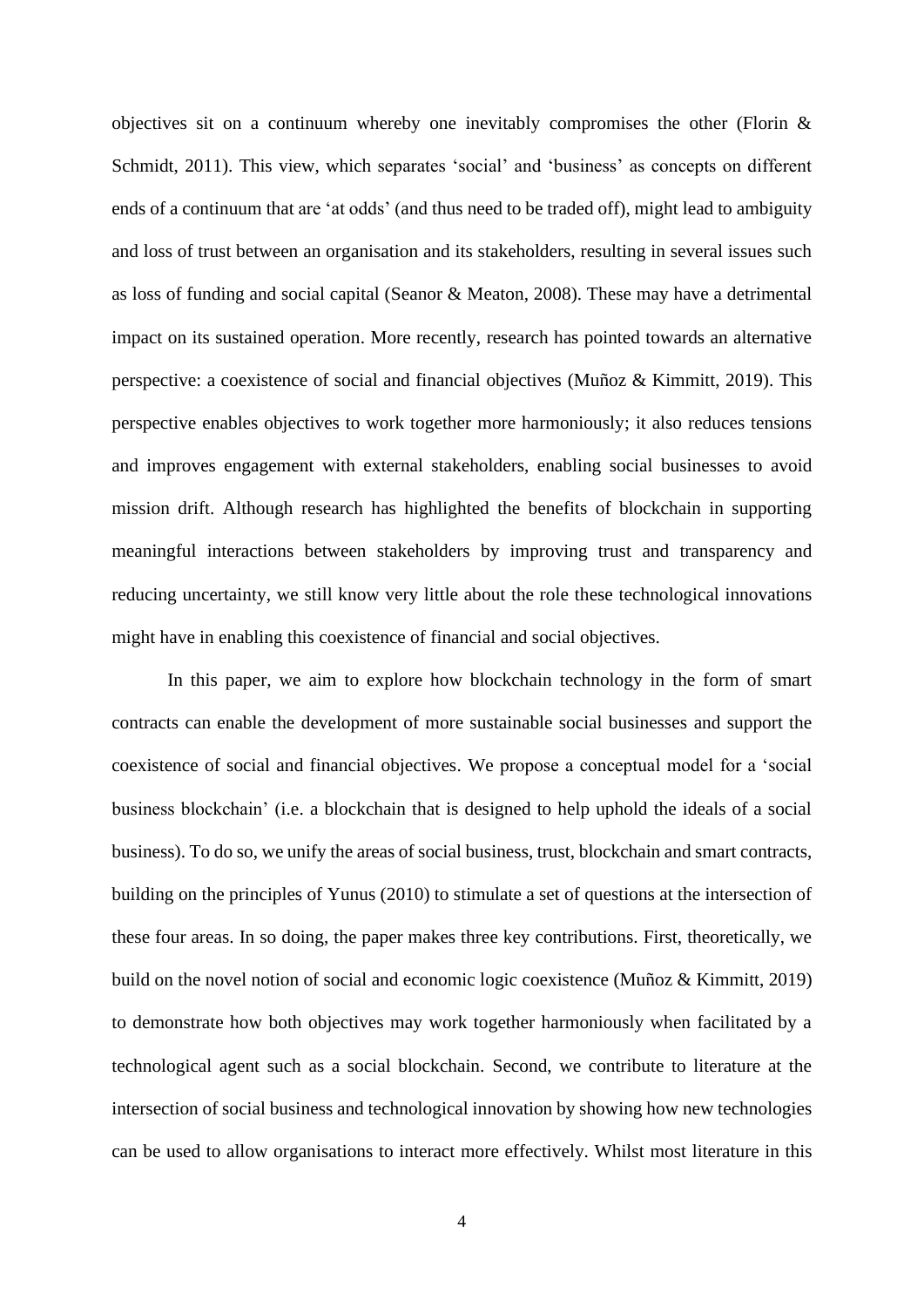domain has only emerged recently, it principally focuses on how the technological innovations offered by social entrepreneurs meet some social and/or environmental need (Ramani et al., 2017). Thus, we respond to calls for more detailed research into the conditions under which social enterprises may become more effective (Engelke et al., 2015).

Finally, by exploring the role that blockchain technology can play in creating and supporting more sustainable social businesses (in terms of their financial sustainability but also by supporting the social and/or environmental sustainability benefits they strive to deliver), we contribute to showing the way that this technology may be further developed and utilised by social business practitioners and stakeholders. Our aim is to create a conceptual map that clearly outlines how blockchain-based smart contracts can be implemented within a social business model, to support Yunus' principles and improve interactions and trust between stakeholders.

The paper is structured as follows. First, we present the theoretical background on social business and social entrepreneurship. Second, we explore the theoretical perspectives on trust and how they manifest in the context of blockchain and social business. Third, we provide insights into the technical elements of blockchain, before highlighting how smart contracts can be a trust intermediary between blockchain implementation and social businesses and their stakeholders. Fourth, we demonstrate how blockchain can answer the key questions that emerge from our analysis of the literature. Fifth, we conclude by presenting our conceptual model for a social business blockchain, and providing some direction for future research.

### **2.0 Theoretical background**

### *2.1 Social business*

The literature on social business has grown significantly in the last decade (Stephan et al., 2016). To understand the key debates in this space, we reviewed this literature to thematically unpick key concepts, ideas and current areas of contention. Following Austin et al. (2006), the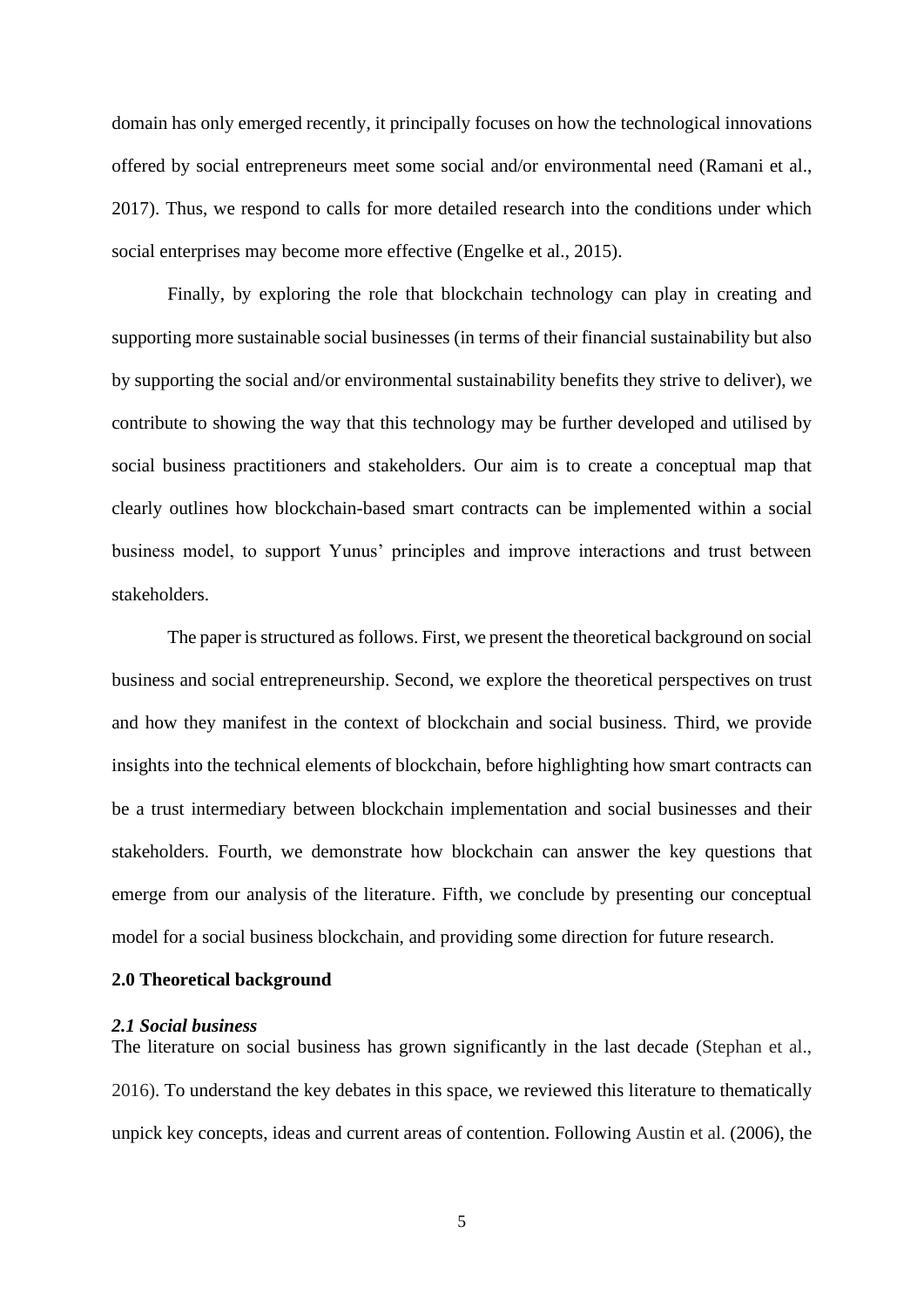literature on social businesses has broadly followed four themes: opportunity, organisational mission, resources and performance measurement.

In terms of *opportunities*, Austin et al. (2006) identified how these emerge for social businesses when markets (or governments) fail. Prior research identifies how institutional and market failures represent the sources of opportunities for social entrepreneurs (Mair & Marti, 2009). For example, the failure of most financial institutions in large parts of the developing world to represent the poorest led to the emergence of microfinance institutions, designed specifically as services for the marginalised. Although this represented the early understanding of how social ventures emerge, more recent research has looked at the symbolic judgments of social justice, in particular communities of entrepreneurs (Kimmitt & Munoz, 2018). Such a perspective is part of a more critical turn in understanding the various moral and ethical motivations of social entrepreneurs (Dey & Lehner, 2017; Tucker et al., 2019) and how complex settings are navigated to co-create opportunities (Corner & Ho, 2010).

Relatedly, a significant volume of research has sought to understand the drivers of organisational *mission.* Researchers have described social businesses as types of 'hybrid organisations' (Smith & Besharov, 2019). They are labelled as hybrids because of their dual mission objectives. On the one hand, their main purpose is to assist in solving some kind of social/environmental problem (e.g. reducing homelessness); on the other, they must also be market-oriented and create sufficient revenue to survive and thrive (e.g. being contracted by a local authority to deliver a social intervention with the homeless). These dual objectives are often regarded as stemming from different purpose-driven and financial logics which may not be compatible with one another (Battilana & Dorado, 2010).

A large body of research has therefore focused on trying to understand how these seemingly incompatible institutional logics can be resolved. Smith and Besharov (2019) discuss how organisations balance change processes between these dual objectives, whilst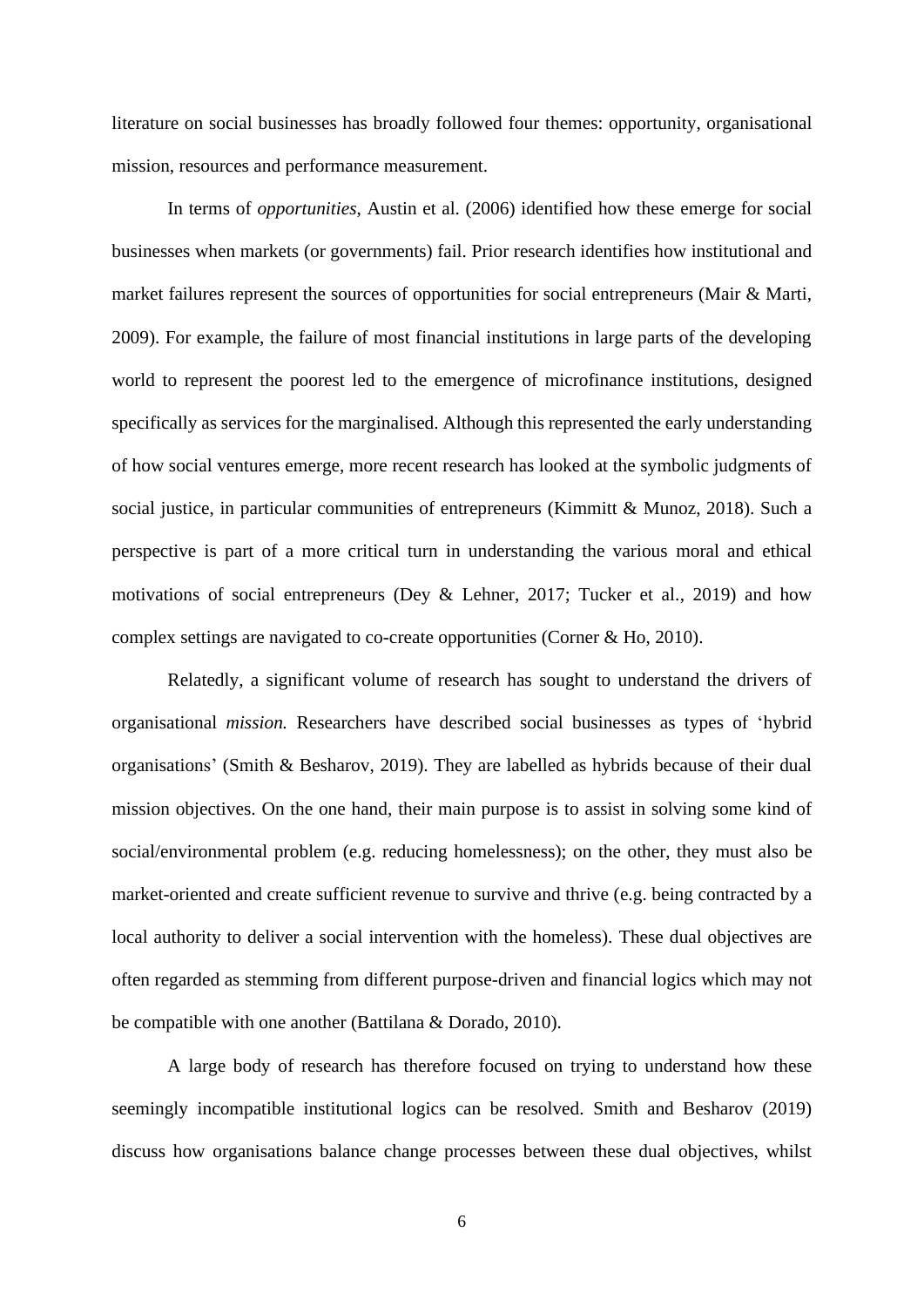Gümüsay et al. (2020) make similar claims around 'elasticity' in venture adaptation. Elsewhere, research has identified the importance of developing tactics within the workforce to blend logics and carry the venture development forward (Battilana & Dorado, 2010). In short, this literature has identified how the dual objectives are managed strategically to reshape identities and elicit smoother organisational performance.

However, proactive management of these diverse drivers of organisational performance does not always occur, leading to what is regularly labelled 'mission drift': "a process of organizational change, where an organization diverges from its main purpose or mission" (Cornforth, 2014, p. 3). For social businesses, the most widely reported cause of mission drift is commercialisation. For example, the primary purpose of the pro-social microfinance industry is to reduce poverty through giving access to financial services. Yet these financial service organisations have also started to behave more like formal banks, focusing more on the financial bottom line as the lure of improved profits overtakes the desire for social change (Mersland & Strøm, 2010). Thus, when income takes prevalence over social purpose, mission drift is seen to be occurring.

This ties in with the third theme: *resource mobilisation.* Mission drift is widely conceived to have negative consequences for organisations, which may suffer from losses in legitimacy (Kwong et al., 2017) and trust (Milbourne & Cushman, 2013), thus weakening performance through access to financial resources (Gras & Mendoza-Abarca, 2014). Research has identified that the tensions associated with the mobilisation of resources (both human and financial) can delegitimise a social business, ultimately eliciting failure (Siwale et al., 2021). Therefore, mission drift is a complex concept that brings together organisational strategic decision-making and actor motivations, as well as the capacity to mobilise the necessary resources to be financially sustainable.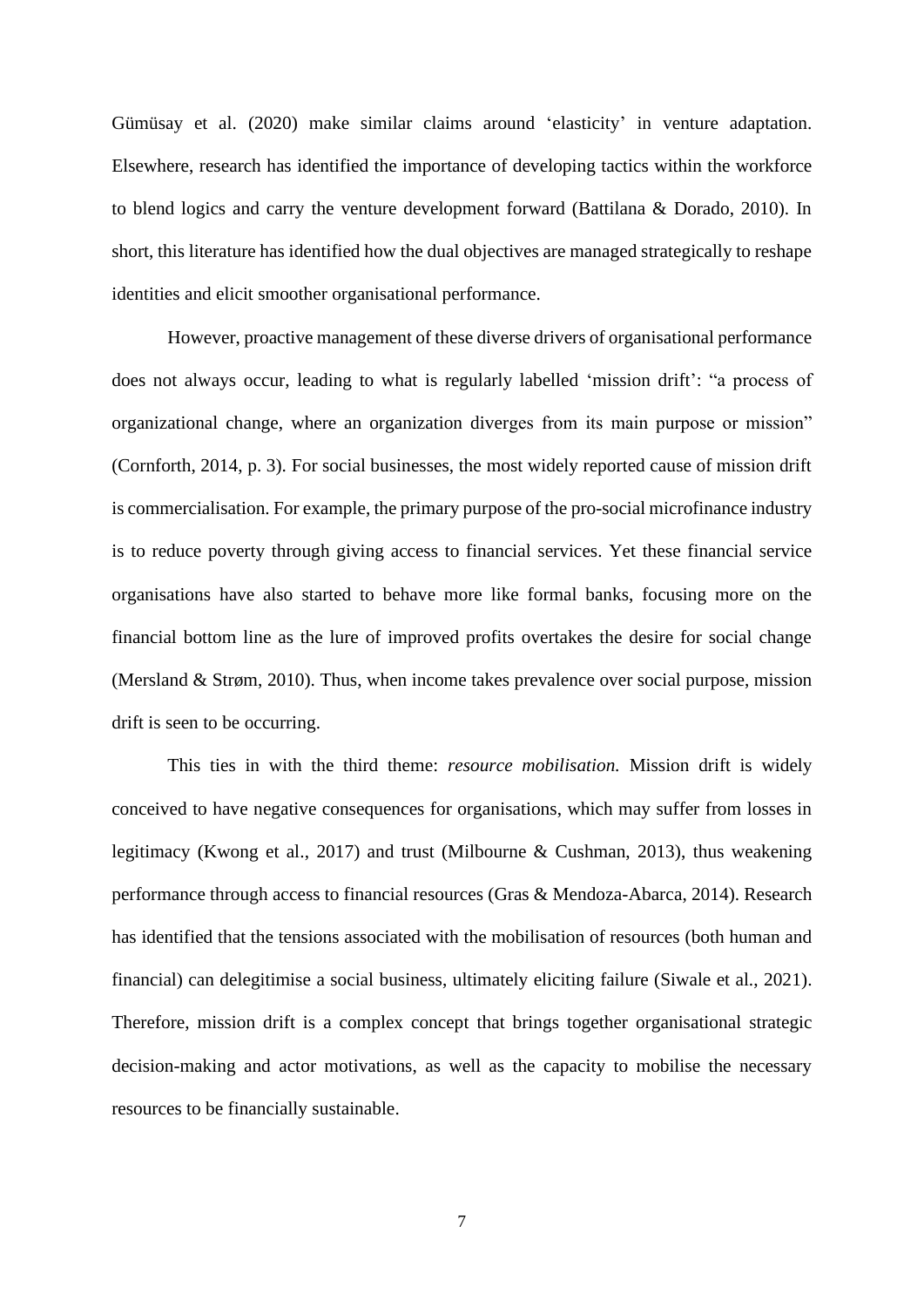In contrast, some literature has emphasised the potential positive relationship between organisational mission and resource mobilisation. In the prior microfinance example, it could be suggested that improving the financial sustainability of an organisation makes it more likely to endure and offer a diverse portfolio to the financially disadvantaged. Further, social enterprises typically struggle to access finance because they signal complex messages to potential investors who have varying levels of financial and social sector expertise (Scarlata & Alemany, 2010). The impact investment market also lacks co-ordination, and investment readiness is problematic (Scarlata et al., 2017; Gregory et al., 2012; Clarkin, 2014). Thus, opportunities to exploit earned income strategies are crucial to financial viability and even form the basis for exploring new areas for social impact (Smith & Besharov, 2019).

This social impact also represents a key thread in social business research relating to *performance measurement.* Whilst traditional accounting measures are accepted in commercial entities, social impact measurement is more opaque and inherently subjective (Gamble & Beer, 2017). Furthermore, scholars have identified serious issues with attribution: it is challenging to causally tie the work of a social venture to a particular social outcome (Lowe, 2013; Lowe & Wilson, 2017). However, social impact measurement has a role in terms of organisational learning; in its absence, social ventures appear to perform more poorly (Muñoz & Kimmitt, 2019). Moreover, social impact data can act as a positive signal to potential investors and other stakeholders (Gamble & Beer, 2017; Parhankangas & Renko, 2017).

In summary, prior research on social businesses broadly fits into these domains, with a variety of underlying theoretical constructs and debates; these are summarised in Table 1. In particular, the literature gives significant attention to the mission drift concept, but without fully acknowledging some key assumptions. One consistent theme across research is the relevance of the 'balance' between social and economic dimensions.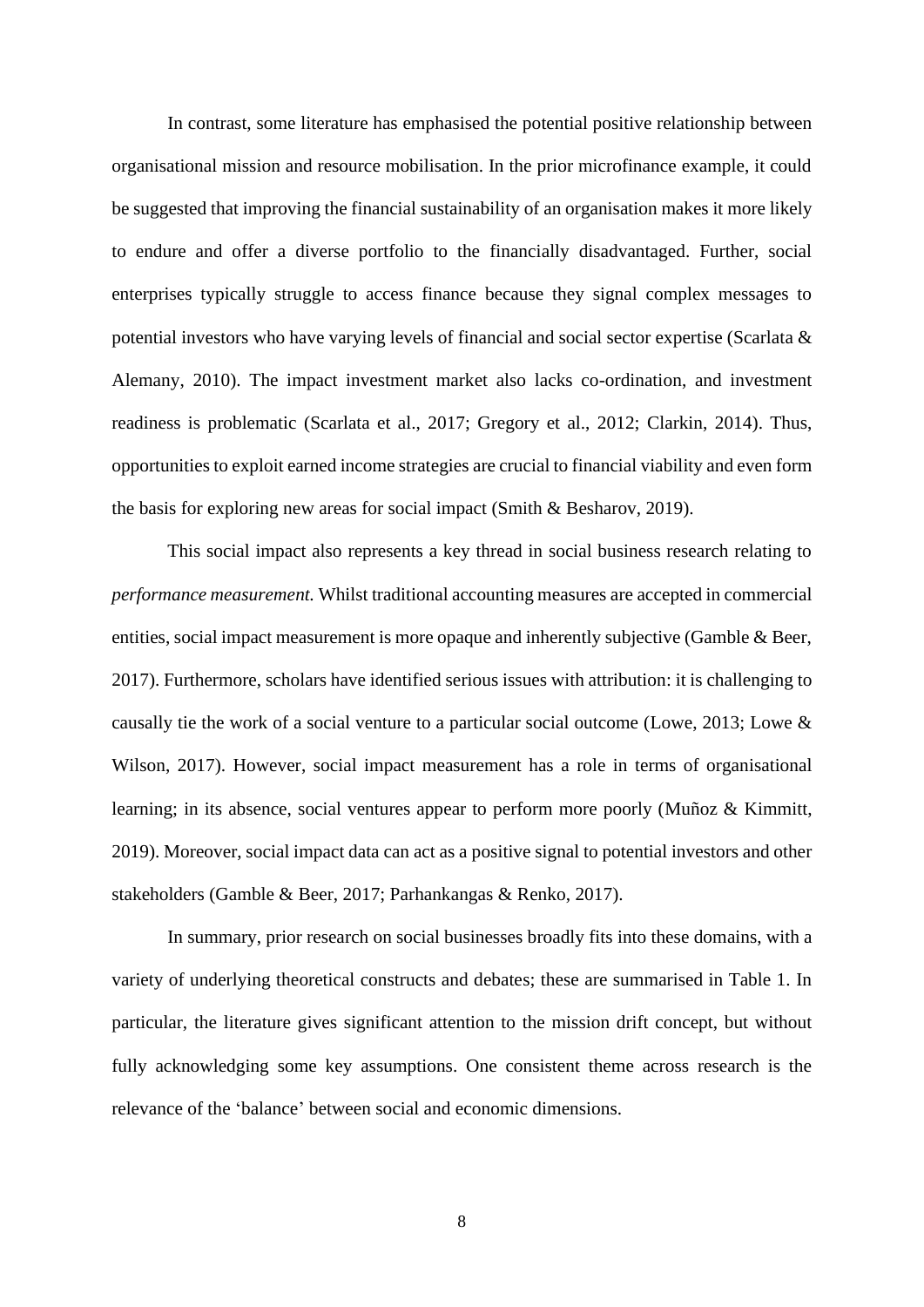| <b>Themes</b>              | <b>Main Premise</b>                                                        |               | <b>Key Concepts</b>                                            |               | <b>Key Literature Debates</b>                                                                                                                                                               |           | <b>Supporting Literature</b>                                                                               |
|----------------------------|----------------------------------------------------------------------------|---------------|----------------------------------------------------------------|---------------|---------------------------------------------------------------------------------------------------------------------------------------------------------------------------------------------|-----------|------------------------------------------------------------------------------------------------------------|
| Opportunity                | Social businesses<br>see market failures<br>as opportunities for<br>action | $\Rightarrow$ | Opportunity<br>development;<br>opportunity<br>identification   | $\Rightarrow$ | Social businesses co-create and develop opportunities<br>collectively with stakeholders and beneficiary<br>communities in response to market failures.                                      |           | Corner & Ho (2010); Mair & Marti<br>(2009); Perrini et al. (2010); González<br>et al. (2017).              |
|                            |                                                                            | $\Rightarrow$ | Empathy;<br>sensemaking;<br>morality                           |               | Social businesses have multiple complex motivations<br>and are not morally neutral endeavours.                                                                                              |           | Kimmitt & Muñoz (2018); Dey &<br>Lehner (2017); Zahra et al. (2009);<br>Tucker et al. (2019).              |
| Mission                    | Social businesses<br>have a distinct focus<br>on solving a                 | $\Rightarrow$ | Mission drift;<br>governance                                   | $\Rightarrow$ | Social businesses lose sight of their social mission<br>when they start to grow and become more financially<br>sustainable.                                                                 |           | Cornforth (2014); Kwong et al.<br>(2017); Mersland & Strøm (2010).                                         |
|                            | social/environmental<br>problem                                            |               | $\Rightarrow$ Hybrid<br>organising;<br>institutional<br>logics | $\Rightarrow$ | Successful social businesses combine multiple<br>institutional logics, identities, and missions that,<br>within an organisational setting, do not conventionally<br>complement one another. |           | Battilana & Dorado (2010); Smith &<br>Besharov (2019); Gümüsay et al.<br>(2020).                           |
| Resource<br>Mobilisation   | Social businesses<br>have limited<br>channels for<br>accessing resources   | $\Rightarrow$ | Resource<br>constraints;<br>legitimacy                         | $\Rightarrow$ | There are significant barriers in accessing finance;<br>commercial investors have a limited understanding of<br>the social business model.                                                  | $\bullet$ | Gras & Mendoza-Abarca (2014);<br>Bugg-Levine & Emerson (2011); Chen<br>& Harrison (2020).                  |
|                            |                                                                            | $\Rightarrow$ | Impact<br>investment                                           | $\Rightarrow$ | The social investment market lacks coordination,<br>leading to supply and demand issues.                                                                                                    |           | Scarlata et al. (2017); Gregory et al.<br>(2012); Clarkin (2014).                                          |
| Performance<br>Measurement | Social businesses<br>measure their<br>performance<br>through social        |               | $\Rightarrow$ Attribution;<br>social return on<br>investment   | $\Rightarrow$ | Quantifying the impact of social businesses is<br>challenging given attribution errors.                                                                                                     |           | Lowe (2013); Lowe & Wilson (2017);<br>Solórzano-García et al. (2019).<br>Scarlata & Alemany (2010); Gamble |
|                            | impact measurement                                                         | $\Rightarrow$ | Learning and<br>signalling                                     | $\Rightarrow$ | Social businesses measure social impact to learn about<br>their interventions and signal performance to<br>investors.                                                                       |           | & Beer (2017); Parhankangas &<br>Renko (2017).                                                             |

**Table 1 - Thematic analysis of social business concepts**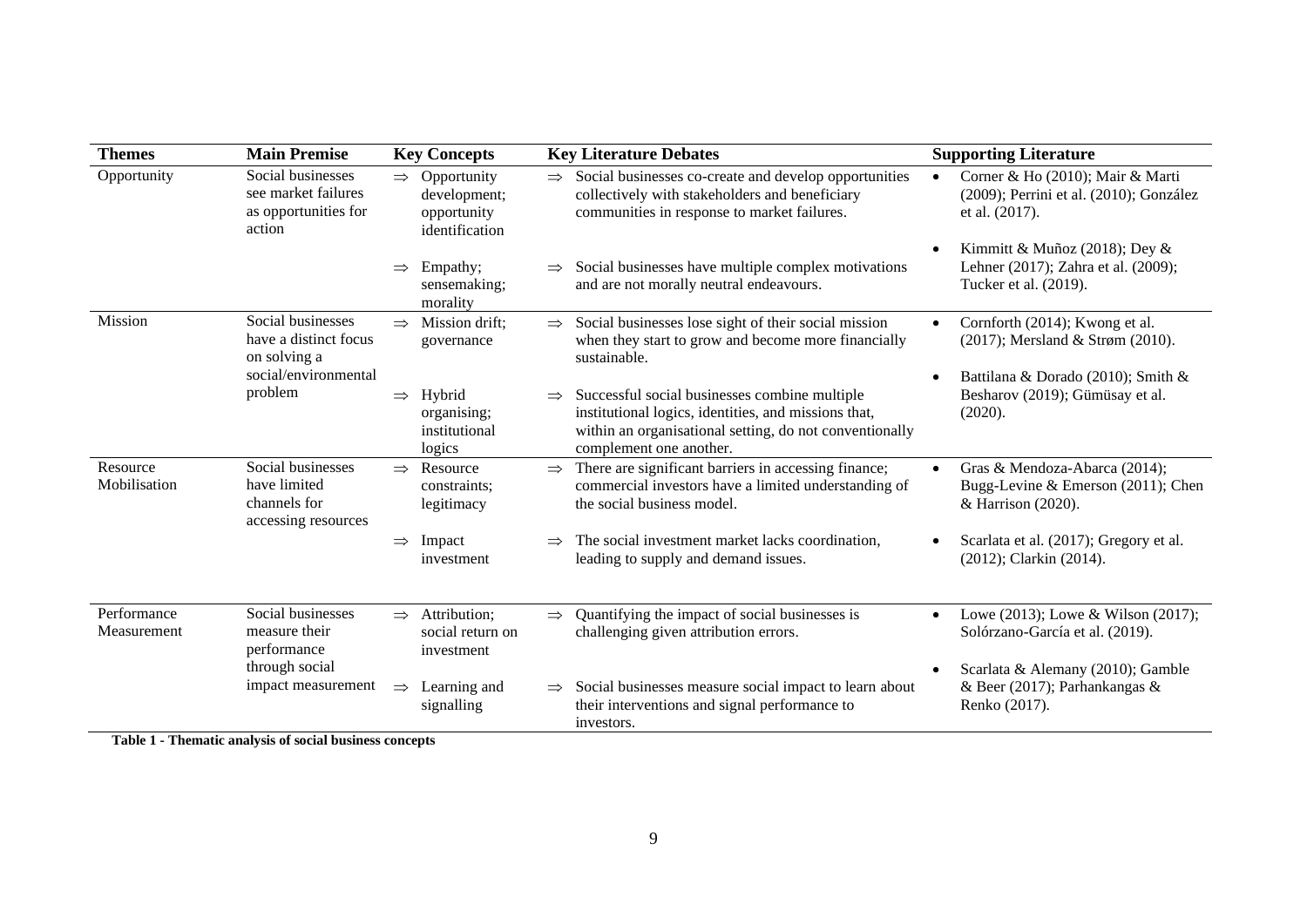Florin and Schmidt (2011) pose a continuum of social and economic objectives under the notion that moving too close to the social side will produce economic vulnerabilities, whilst moving too close to economic objectives will distract from the core purpose of the venture; one must balance the scales rather than tip them. Thus, 'balanced growth' through mission interdependencies becomes an important strategy for retaining organisational harmony and performance (Siebold et al., 2019). This also sharpens the focus on another issue with research into mission drift, which is the assumed intentionality behind it. As Muñoz and Kimmitt (2019) highlight, the micro-foundations of the entrepreneurial process interact with other strategically focused approaches. The entrepreneurial process is understood as decision-making under conditions of uncertainty, meaning that the creation and direction of social ventures may not be clear even to the social entrepreneur (Zahra et al., 2009). When the venture proposition unfolds, as the entrepreneur receives new information (Servantie & Rispal, 2018), they gradually make sense of what constitutes a social problem, and the necessary business model needed (to be designed) to solve it. As such, the 'main mission' or 'purpose' of a social business, as outlined by Cornforth (2014), may be more opaque in some contexts than in others. For social businesses, mission and the underlying business model design are iteratively cocreated to work together.

However, as Muñoz and Kimmitt (2019) argue, social and economic objectives are not mutually exclusive. Both can operate at once as strategic foci of the venture to enable competitive advantage, and one focus does not necessarily compromise the other; that is, mission drift is not inevitable. Thus, if we are to develop a more sophisticated understanding of mission drift or mission 'balance', we ought to consider a holistic approach that embraces *opportunity, mission, resources* and *performance measurement* simultaneously.

Whilst our thematic analysis of the evolution of the social business concept identifies these key areas of debate, the absence of facilitating technology within the discussion is highly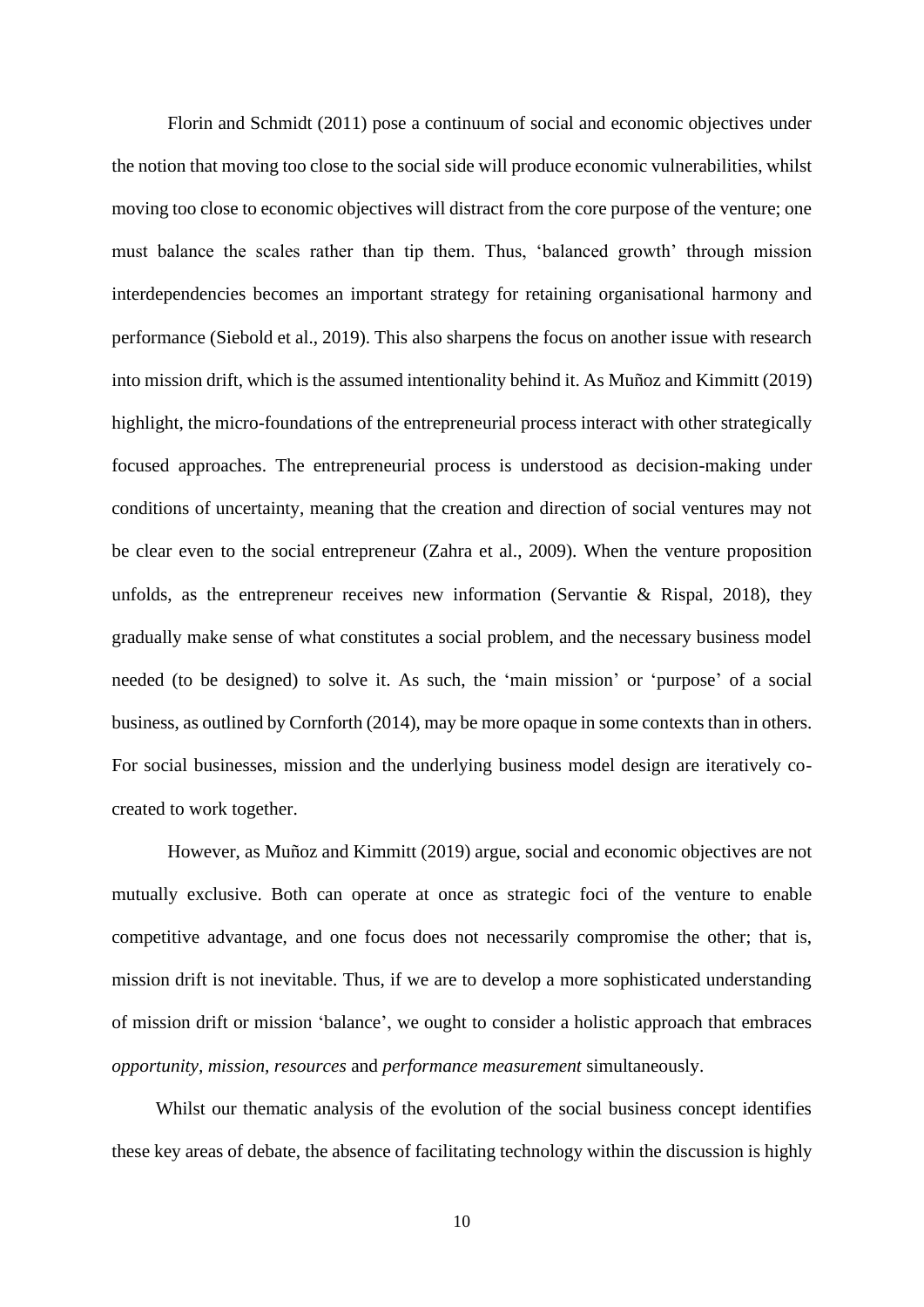problematic. In particular, integrating this with our understanding of blockchain technology will help to enlighten the debate and facilitate our understanding of technology's role in the coexistence, rather than 'balance' or 'drift', of social and economic objectives.

In this paper, we take the view that this is a relational process built by trust, which may be elicited by blockchain technology. We draw upon Yunus' (2010) seven social business principles (see [Table 2\)](#page-10-0) as the basis for our model. Although several concepts and frameworks have been developed to communicate a business focus on both financial and social objectives (e.g. non-profit organisations and CSR), Yunus' Social Business Principles have been selected as the basis of our model as they provide a specific set of defining criteria, combining both a macro- and micro-economic view of how these two objectives coexist in such an organisation (Ballesteros-Sola, 2015; Grove & Berg, 2014). Based on our examination of this literature, we will now discuss the role of trust in binding social and economic objectives.

|    | Yunus' Principles (Yunus, 2010)                                                                |  |  |
|----|------------------------------------------------------------------------------------------------|--|--|
|    | Business objective will be to overcome poverty, or one or more problems (e.g. education,       |  |  |
|    | health, technology access and environment) which threaten people and society; not profit       |  |  |
|    | maximisation.                                                                                  |  |  |
| 2. | The company will attain financial and economic sustainability.                                 |  |  |
| 3. | Investors get back their investment amount only. No dividend is given beyond the return of the |  |  |
|    | original investment.                                                                           |  |  |
| 4. | When the investment amount is paid back, profit stays with the company for expansion and       |  |  |
|    | improvement.                                                                                   |  |  |
| 5. | The company will be environmentally conscious.                                                 |  |  |
| 6. | Workforce gets market wage with better-than-standard working conditions.                       |  |  |
| 7. | Do it with joy!!!                                                                              |  |  |
|    | Toble 2. Vunua <sup>2</sup> caven principles and insights                                      |  |  |

<span id="page-10-0"></span>**Table 2 – Yunus' seven principles and insights**

### *2.2 Trust in social business*

The 'traditional' view, which considers social businesses as balancing social and financial objectives, creates an interesting paradox: as social businesses try to improve their financial sustainability, moving towards the 'financial' end of the continuum, they compromise their focus on their social cause. This, however, may worsen their financial situation, as the stakeholders that support and fund their operations (e.g. through donations) will not see the social impact they expect their investment to make (Florin & Schmidt, 2011), which may result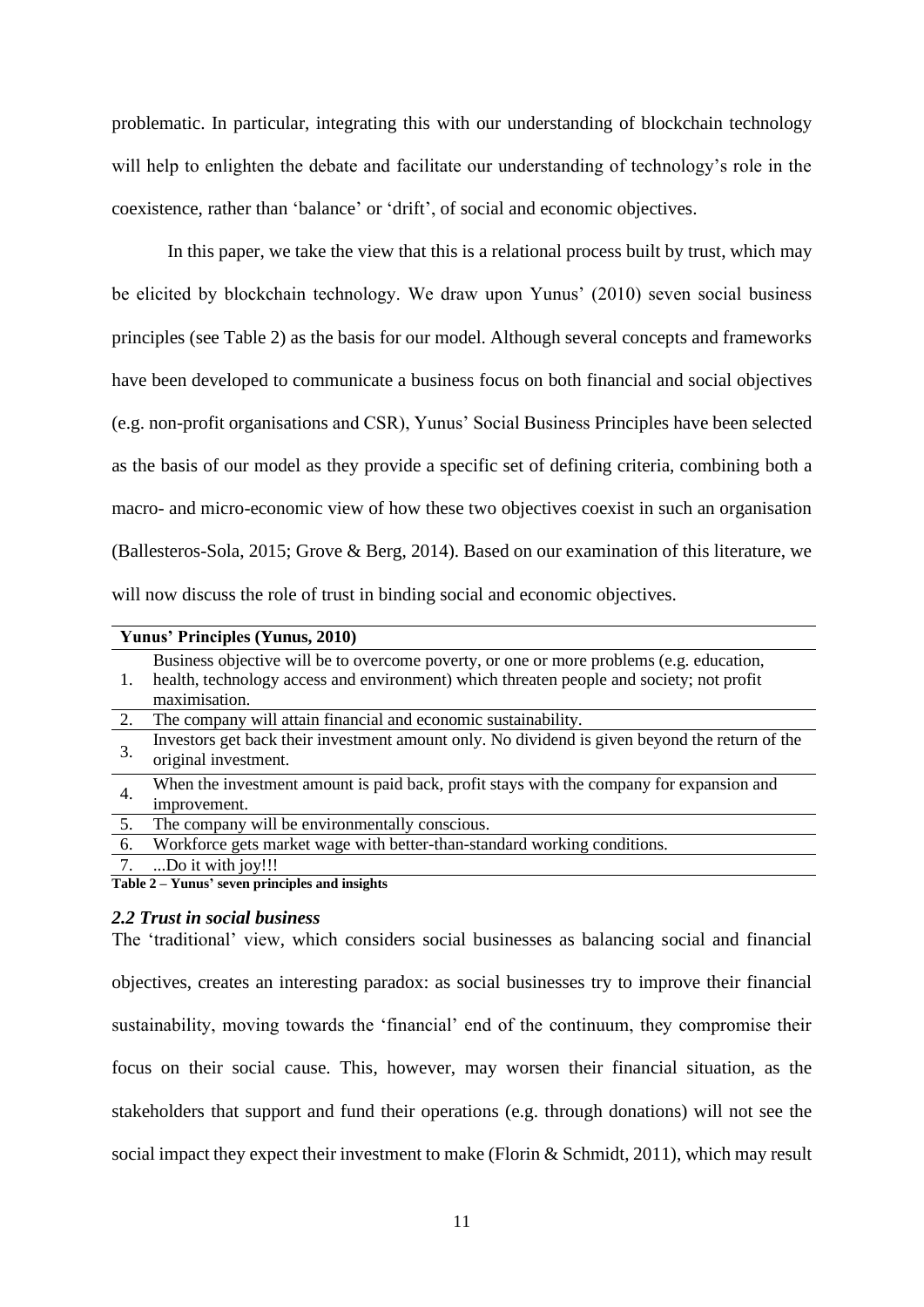in loss of financial support. As such, a more contemporary approach to social businesses may be required that supports the coexistence of the two types of objectives, without one compromising the other.

This approach highlights the importance of trust in developing sustainable social business models. On the one hand, social businesses need to trust that if they focus on achieving their social goals, stakeholders will support their cause financially. On the other hand, stakeholders need to trust that their investments in social businesses contribute to the achievement of both financial and social objectives, to make a difference to beneficiaries. To understand how trust can help to facilitate the coexistence of social and economic logics – that is, the trust relationship between stakeholders (individuals) and the social business (organisation) – it is important to explore the theoretical perspectives on trust.

Morgan and Hunt (1994, p. 23) define trust as "existing when one party has confidence in an exchange partner's reliability and integrity". They suggest that the integrity of the 'trustworthy' party will be associated with qualities such as "consistent, competent, honest, fair, responsible, helpful and benevolent". Pirson and Malhotra (2011) highlight the distinction between interpersonal trust (i.e. the extent to which individuals trust other individuals along relevant trustworthiness dimensions), and organisational trust (i.e. the extent to which individuals trust an organisation). Furthermore, there is much debate in the literature about organisational and institutional trust (David et al., 2019; Ellonen et al., 2008). For the purposes of this article, we focus on social businesses as organisations (i.e. systematic collections of people working together for a desired end with a common identity), rather than the more abstract notion of 'an institution', which may or may not include an organisation.

Although the concept of trust has gained popularity in several business-related disciplines, including marketing and consumer behaviour, authors have suggested that in the context of innovation and technology (in organisations), there are two main areas of debate:

12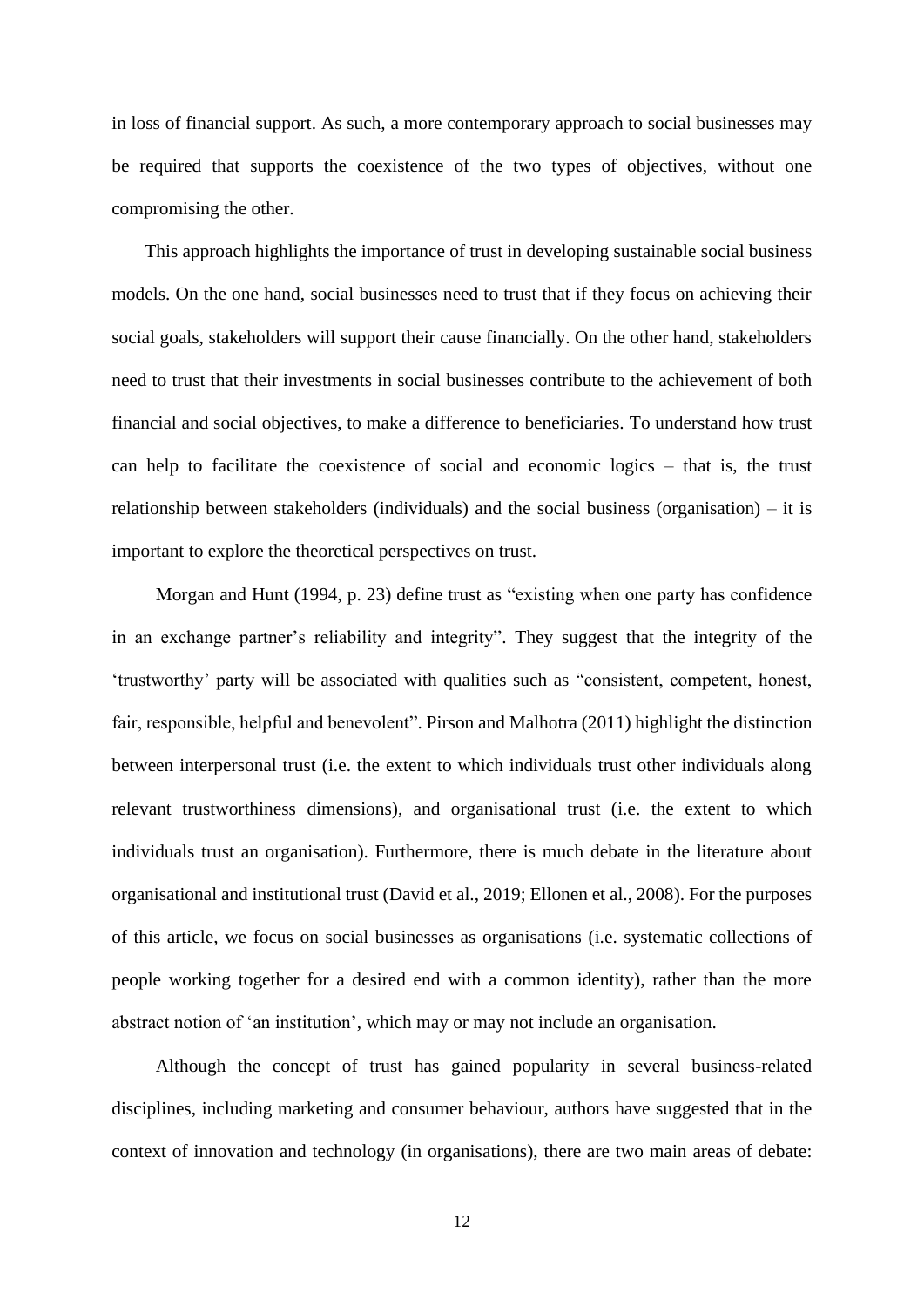trust in the technology and trust in the innovating organisation (Hengstler et al., 2016). Pirson and Malhotra (2011, p. 1089) highlight that trust in organisations "entails the willingness of individuals (customers, employees, etc.) to accept vulnerability to the actions of an organisation based on positive expectations"*.* Further to this, Pirson and Malhotra (2011, p. 1091) explored organisational trust through the dimensions of depth (Sheppard & Sherman, 1998) and locus (Schoorman, 2007) (i.e. "the stakeholder's position (internal versus external) vis-à-vis the organization"). Pirson and Malhotra's study extended the three traditional dimensions of trust – ability, benevolence and integrity (Mayer et al., 1995) – adding three new dimensions. These were transparency, identification, managerial competence and technical competence (the latter two are bifurcated from the original dimension of 'ability') (see [Table 3\)](#page-12-0).

| <b>Dimensions of trust</b>  | <b>Supporting literature</b> | <b>Description</b>                                 |
|-----------------------------|------------------------------|----------------------------------------------------|
| <b>Managerial</b>           | Chawla (2020); Pirson        | Organisational abilities denoting<br>strategic     |
| competence                  | & Malhotra (2011)            | vision and decision-making. Reciprocal faith in    |
| (bifurcated from            |                              | others to work towards team goals rather than      |
| Ability)                    |                              | narrow or self-interested agendas.                 |
| <b>Technical competence</b> | Chawla (2020); Pirson        | Organisational ability to deliver superior         |
| (bifurcated from            | $&$ Malhotra (2011)          | products and services. Reciprocal faith in team    |
| Ability)                    |                              | members to successfully complete the tasks in      |
|                             |                              | their area of expertise.                           |
| <b>Benevolence</b>          | Mayer et al. (1995)          | Considers if the trustee exhibits goodwill         |
|                             |                              | toward the trustor and is concerned for the        |
|                             |                              | trustor's wellbeing.                               |
| <b>Integrity</b>            | Mayer et al. (1995)          | Gauges whether a trustee is perceived as           |
|                             |                              | forthcoming, honest, and of requisite moral        |
|                             |                              | character.                                         |
| <b>Transparency</b>         | Mishra (1996);               | The perceived willingness to share trust-          |
|                             | Tschannen-Moran              | information<br>relevant<br>with<br>vulnerable      |
|                             | (2000)                       | stakeholders.                                      |
| <b>Identification</b>       | Lewicki & Bunker             | Concerned<br>with the understanding<br>and         |
|                             | $(1996)$ ; Sitkin & Roth     | internalisation of the interests and intentions of |
|                             | (1993)                       | the other party, based on shared values and        |
|                             |                              | commitment.                                        |

#### <span id="page-12-0"></span>**Table 3 - Pirson and Malhotra's (2011) Dimensions of Trust**

Extant research highlights trust as an essential component for social businesses. It can contribute to the development and operationalisation of effective social business models, help social businesses attract and maintain funding and sponsorships, and enable them to achieve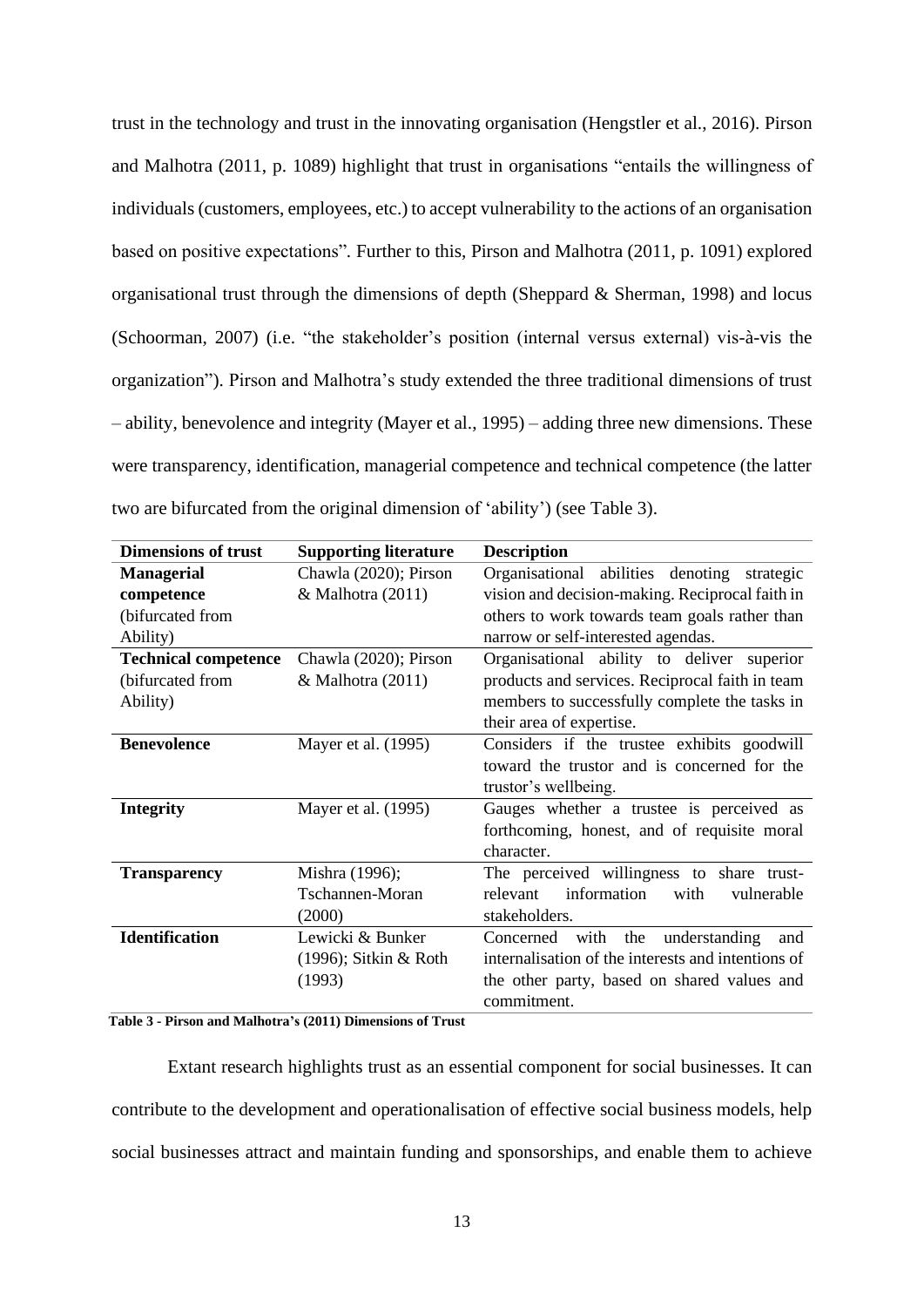their social and economic objectives (e.g. Jabłonski & Jabłonski, 2019; Mukkamala et al., 2018). As social businesses rely on funds from individuals, governments and/or organisations (i.e. social investors) for their operations, building trust with these investors is vital to ensure consistent funding that will enable them to support their projects (Mukkamala et al., 2018). As stakeholders desire their investments to be impactful and benefit society, they look for mechanisms that provide them with trustworthy information and offer them certainty regarding their investment (Rickert & Stiftung, 2011).

Curtis et al. (2010) explain that trust is an essential non-financial resource for social businesses from the very early stage of business development (start-up). The authors support the idea that trust between social businesses and stakeholders precedes the actual performance of the social business, as in many cases investors and other stakeholders are required to trust and support the social business prior to it having a demonstrable track record in achieving its socioeconomic objectives. Nevertheless, social businesses also need to ensure that funding remains commensurate with the nature and scale of their project activity; as such, trust can play an important role in the sustainability and long-term success of social businesses (Mukkamala et al., 2018). However, a lack of transparency – a common issue in sectors where external funding and donations are important, such as charities and social business – can limit trust and make the process of investor recruitment and funding generation even more challenging (Rickert & Stiftung, 2011).

In addition to attracting investors and funding, trust can support the development of more meaningful relationships between stakeholders, exceeding usual contractual and financial relationships. This can further contribute to the development of sustainable social businesses, as studies suggest that trust (alongside a number of other factors such as cooperation and community integration) can support mutually beneficial relationships between multiple stakeholders and improve stakeholder satisfaction and value (Curtis et al., 2010; Jabłonski &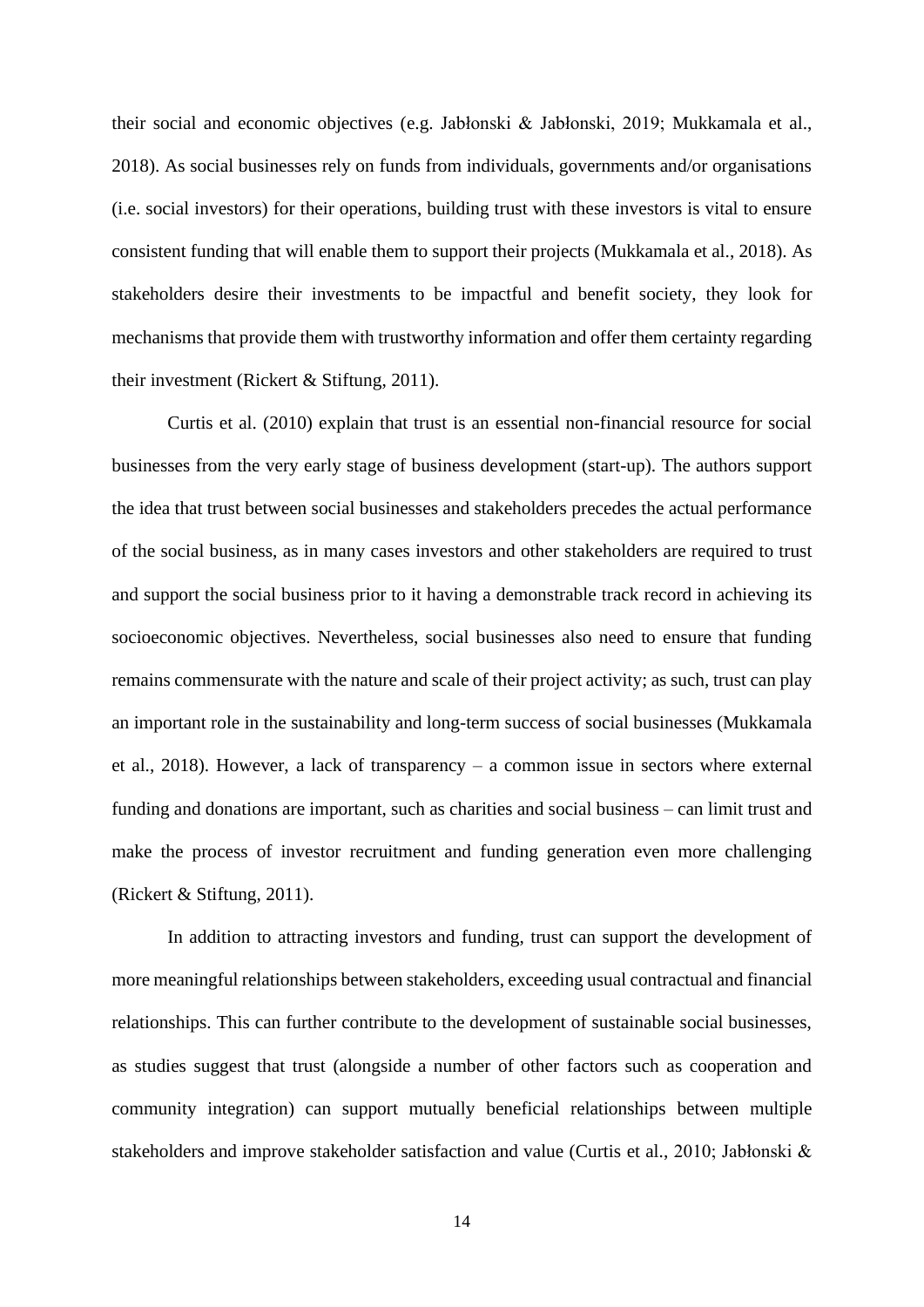Jabłonski, 2019; Haigh & Hoffman, 2012). However, as social businesses grow and expand in order to increase the impact of their activities, this can create issues with trust, as the impact of factors such as local ties, communal trust-building, and business values and vision may diminish with size (Haigh & Hoffman, 2012). This can have a detrimental impact, particularly for organisations that depend for their success on the trust built through local connections, where beneficiary engagement and an ethos of co-creation are central to understanding the social problem at hand (Kimmitt & Muñoz, 2018).

From the above it can be seen that recruiting, retaining and developing strong relationships with stakeholders (e.g. beneficiaries, investors, employees, community members, suppliers) is essential to ensure consistent funding and the sustainability of a social business. Trust can play a key role in the value that social businesses create, as it will have a direct impact on the capability of the social business to perform its activities to achieve its objectives. Despite the importance of trust for social businesses, currently there are limited mechanisms in place for social businesses to encourage trust in the system. As most social businesses, unlike companies or governments, lack the financial means and resources to build the required trust through resource-intensive approaches, they need to find alternative methods to improve and communicate trust. Nevertheless, despite the important role of trust in the sustainability and effectiveness of social businesses and the increasing use of technology to support different business models, there is no extensive research on how technology can improve trust as a crucial component of social business. The current research will aim to fill this gap.

Recent increases in the use of machine learning, blockchain, artificial intelligence and data infrastructure are concomitant with an increased reliance on computational algorithms to make decisions (Lee, 2018). Lustig and Nardi (2015) posit that increased use of blockchain and cryptocurrency (such as Bitcoin) has led to the emergence of a new kind of trust: algorithmic trust. Chawla (2020, p. 5) defines algorithmic trust as that which "pervades the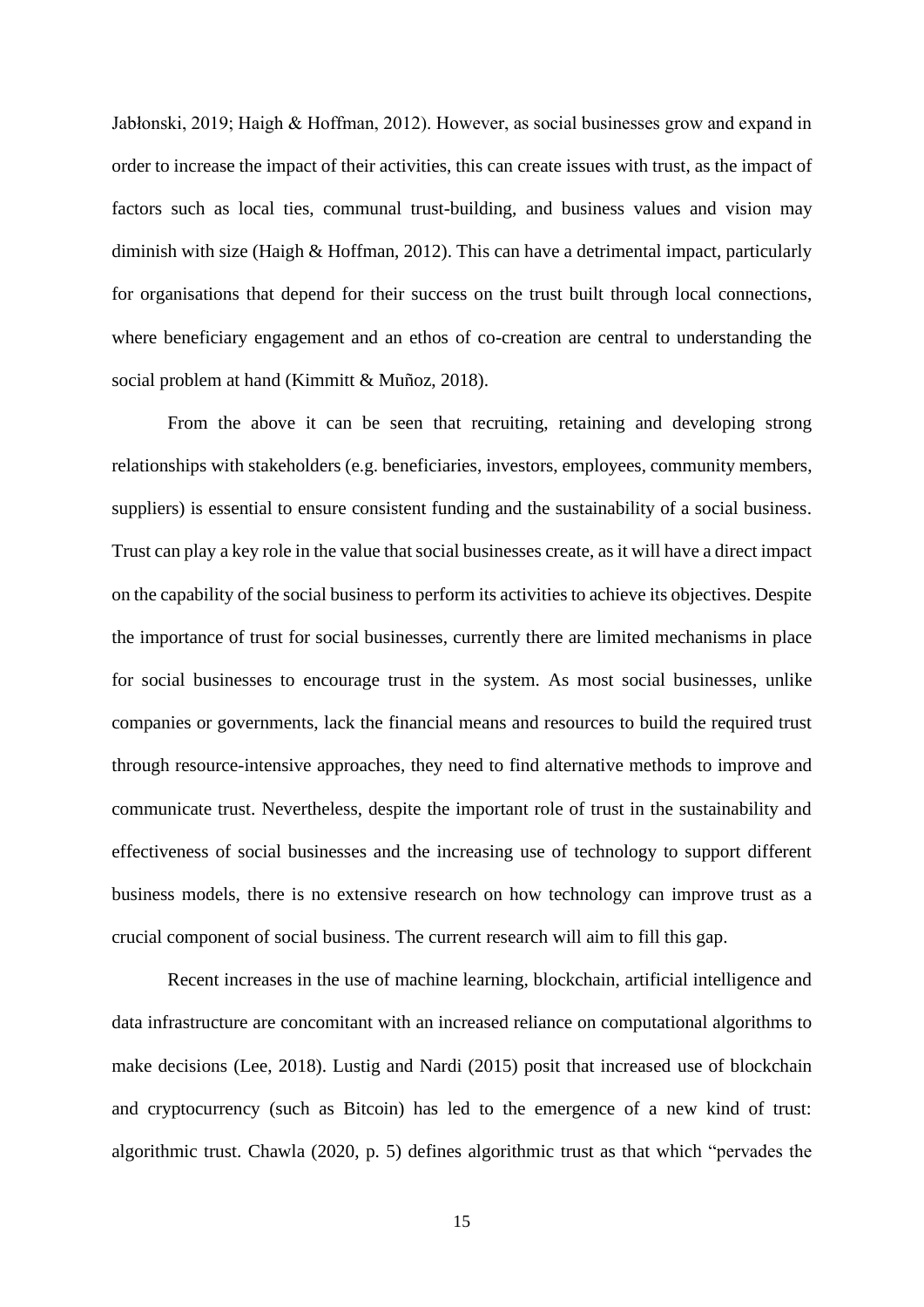protocol, and application layers of a blockchain, and focuses on the technical competence, and transparency dimensions of trust"*.*

With these new types of technology, users must move away from traditional forms of trust, giving way to algorithms and software to make decisions (Chawla, 2020). Users must also be able to trust the social context within which the code that forms the algorithms is constructed and maintained (i.e. the code writers/architects) (Hawlitschek et al., 2018; Lustig & Nardi, 2015). This is augmented by the arcane technical nature of coding, resulting in very few people being able to understand the algorithms that underpin blockchains (Kellogg et al., 2020). This is supported by Kizilcec (2016), who highlights the link between transparency and trust, and particularly the need to support complex algorithms with explanations, so that users who are not au fait with the technicalities are able to assimilate key information.

Chawla (2020, p. 4) highlights that the notion of trust in relation to blockchain design is "unique from the perspectives of traditional organisational theories [such as Agency Theory and Resource Based View] thus, trust [in blockchain] is embodied differently"*.* While previous studies regarding trust and social business have explored multiple traditional theories (Dacin et al., 2010; Smith et al., 2013), such as Stewardship Theory (e.g. Ballesteros-Sola, 2015), Stakeholder Theory (e.g. Cooney, 2012; Greenwood & Van Buren III, 2010) and Institutional Theory (e.g. Pache & Santos, 2010), we build upon Chawla (2020) to demonstrate how certain dimensions of trust, focused on technical competence and transparency, can enable the social and economic logics of social ventures to coexist.

### *2.3 The Blockchain*

The blockchain has evolved from storing purely financial transactions to anything of value. This includes supply chain records (Queiroz & Wamba, 2019), residency information (Sullivan & Burger, 2017) and in some cases governance data (Hastig & Sodhi, 2020). Schlecht et al. (2021, p. 2) define a blockchain as a shared resource on a "decentralised network of computers each based on mathematics and advanced cryptography, where each transaction can be verified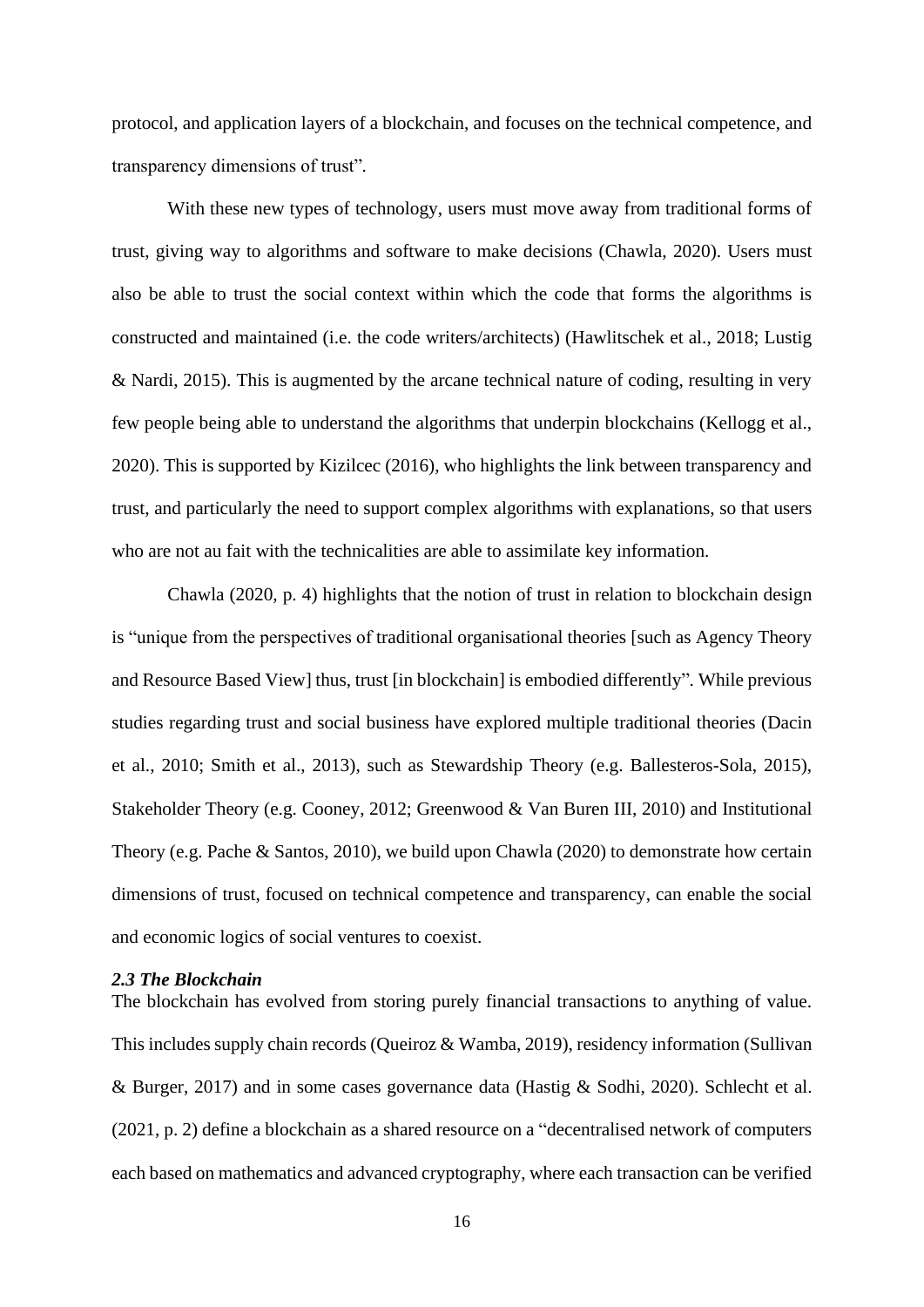by the entire network". Thus, the blockchain is a permanent, incorruptible decentralised digital ledger (Jabbar & Dani, 2020).

It is decentralisation that differentiates the blockchain from traditional relational or big data systems (Jabbar et al., 2019). In such a solution, control is delegated to individual computers (nodes) that are tasked with validating and verifying transactions before they are added to the blockchain network. Each node keeps a copy of the ledger which is continuously synchronised with the rest of the computers in the network every time a change takes place (Ankalkoti & Santhosh, 2017). This approach has multiple advantages. First, it removes a single point of failure, so if the network is attacked or a node is out of action, the network is still resilient and continues to function. Second, it stops any unauthorised transactions unless all nodes agree and allows control to be shared across the network. These key elements play a significant role in creating a secure permanent data solution as all transactions are first verified amongst the nodes, before they are added to the blockchain network (Li et al., 2019). This innovative approach to data storage and verification can remove reliance on intermediaries and ensure that the transfer of goods and services within this context is quick, reliable, authentic and efficient (Yang et al., 2019).

Thus, the notion that no specific individual or government entity has control over a blockchain creates many opportunities for business growth within the forms of new business and revenue models, innovative software platforms and new approaches to how data is governed, managed and used (Sternberg et al., 2020). Within the blockchain, data is bundled into blocks which are packaged based on aspects of speed, frequency and complexity (Sharples, 2002). Data are compiled into a hash and this is stored in the blockchain. Any potential changes to the data create a new hash while also linking to the previous block, hence creating a change process and a chain of transactions.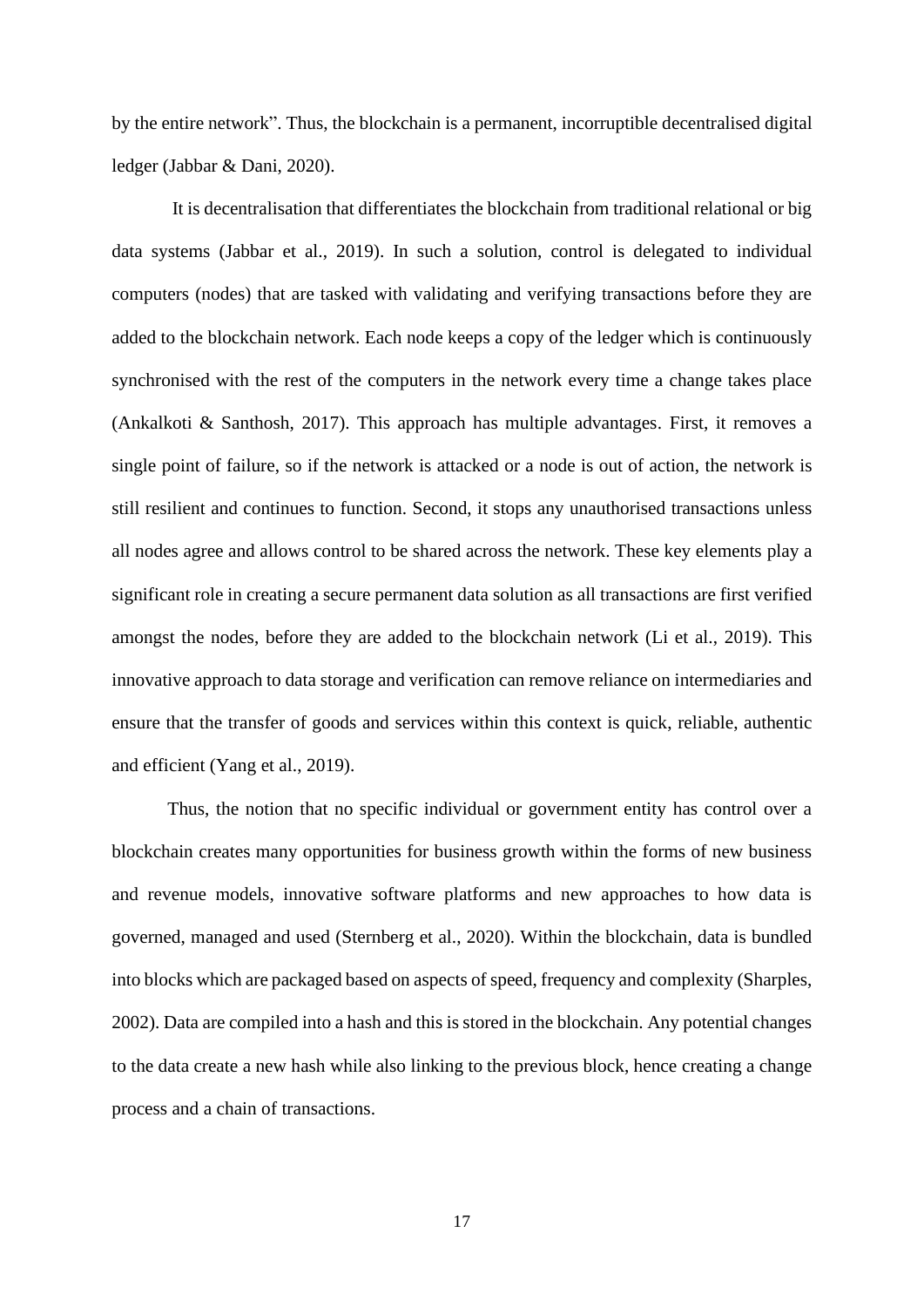

**Figure 1 - Data storage and hash creation in a blockchain**

<span id="page-17-0"></span>[Figure 1](#page-17-0) outlines how data are stored and hashes are created. This is a fundamental process: all blockchain transactions must follow these rules before they can be verified and stored. As highlighted in the illustration, each new block creation has a direct link with the previous block, providing a history of changes and transactions. In order for this to be achieved successfully, Jabbar and Dani (2020) outline five significant steps: (1) a call must be made to the blockchain; (2) the proposed transaction is packaged as a block ready for distribution to the nodes; (3) the block is then distributed; (4) the miners complete the necessary steps to approve the transaction; and (5) the verified block is added to the blockchain, and a hash is generated that connects the current block to the previous block, creating a chain.

Hence, the five steps highlight that while there is a structure to the blockchain, there is also a flexible resilience, allowing for the creation of an incorruptible ledger where transactions cannot be manipulated or edited without the permission of other users in the network (Jabbar & Dani, 2020). Any such attempt to make changes starts a 'chain reaction', where a new data hash is created and appended to the preceding record, and this change is transmitted to the rest of the nodes in the network, which update ledgers accordingly (Yeoh, 2017).

With respect to blockchain and the dimensions of trust, Chawla (2020, p. 4) suggests that there appears to be an "amplification of the trust dimensions of ability [technical competence] and transparency"*.* In our proposed application of blockchain to social businesses,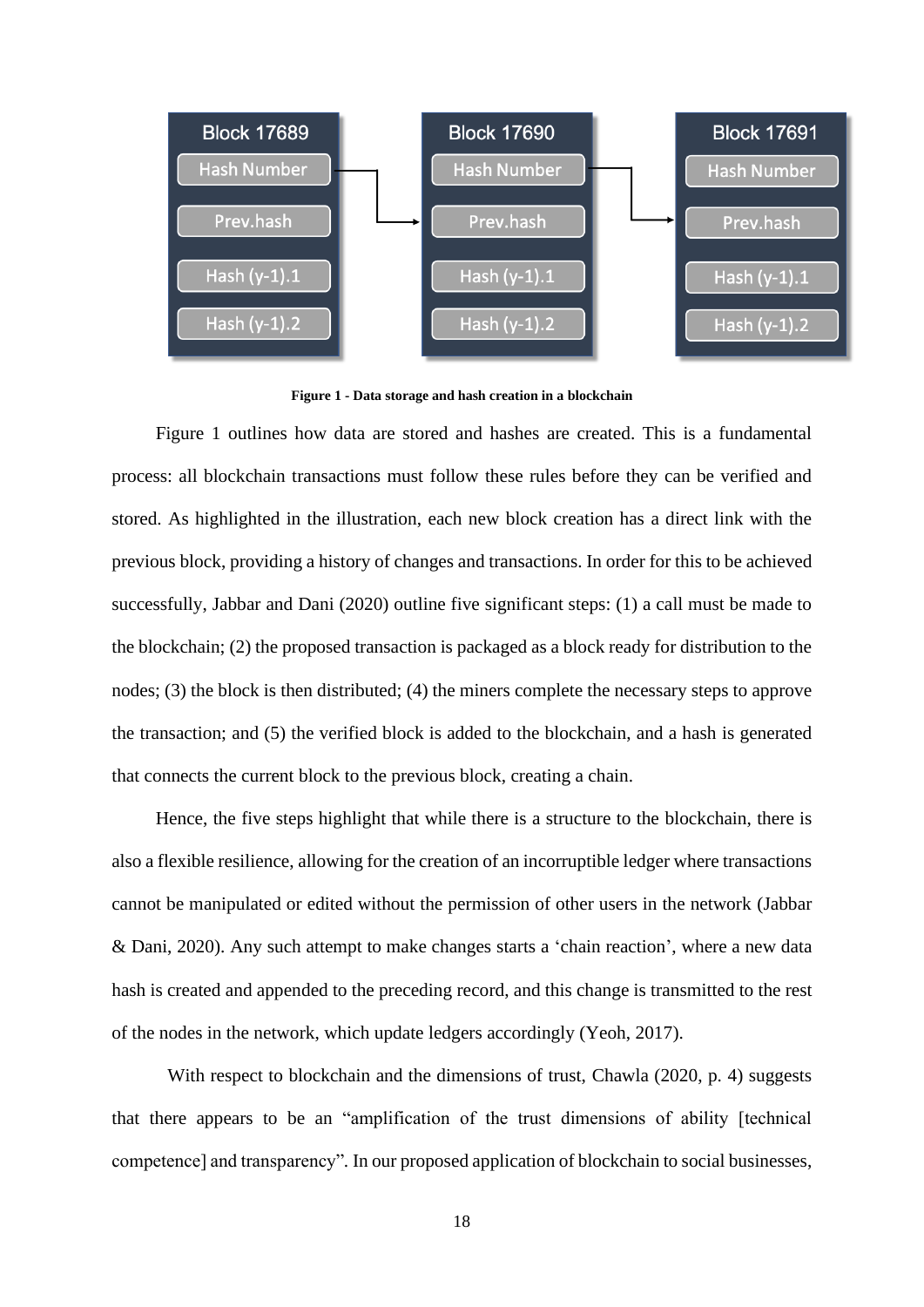the amplification of these dimensions seems logical because both the trustees' (party to be trusted: blockchain developers and social businesses) ability to create algorithms, and the trustors' (stakeholders) ability to evaluate and understand them, are vital. This is supported by Bachmann's (2003) notion of systems trust which refers to the trust individual stakeholders have in the functioning and relatability of systems. According to Hosmer (1995), this kind of trust is process-based and tied to a record of past operation; this is particularly poignant given the nature of blockchain design (i.e. an incorruptible ledger).

While algorithmic trust focuses on the trust that stakeholders are required to have in the technical elements of blockchain, the social/organisational aspects also require consideration (Chawla, 2020). Greenwood and Van Buren III (2010, p. 425) explain that "trust in the organization–stakeholder relationship, and the trustworthiness of the organization to that relationship, is fundamental to the moral treatment of stakeholders"*.* The authors postulate a new form of collective trust, namely organisational trust, which is concomitant with the argument that an organisation is a moral agent (Collier, 1998; Moore, 1999) with a moral identity and the capacity to be virtuous (Moore, 2005). Chawla (2020) presents a model which highlights the social layers at the 'top' of the blockchain stack, as a part of organisational trust. This layer deals with the humans that develop the blockchain code; as such it is dominated by the dimensions of trust, such as ability, benevolence, integrity, transparency and identification.

While both Chawla (2020) and Pirson and Malhotra (2011) agree that the social layer is the enabler of the technological layers, Chawla (2020, p. 4) argues that the type of blockchain and range of stakeholders will determine the overall balance of the trust dimensions. However, it is clear within the blockchain, the focus is shifted "from an organizational, and legal regime to one that is largely algorithmic, and an associated social layer that propagates, and maintains the blockchain" (Chawla, 2020, p. 5).

### *2.4 Smart contracts as a trust intermediary*

Smart contracts are a digital construct based around the notion of codified promises, rules and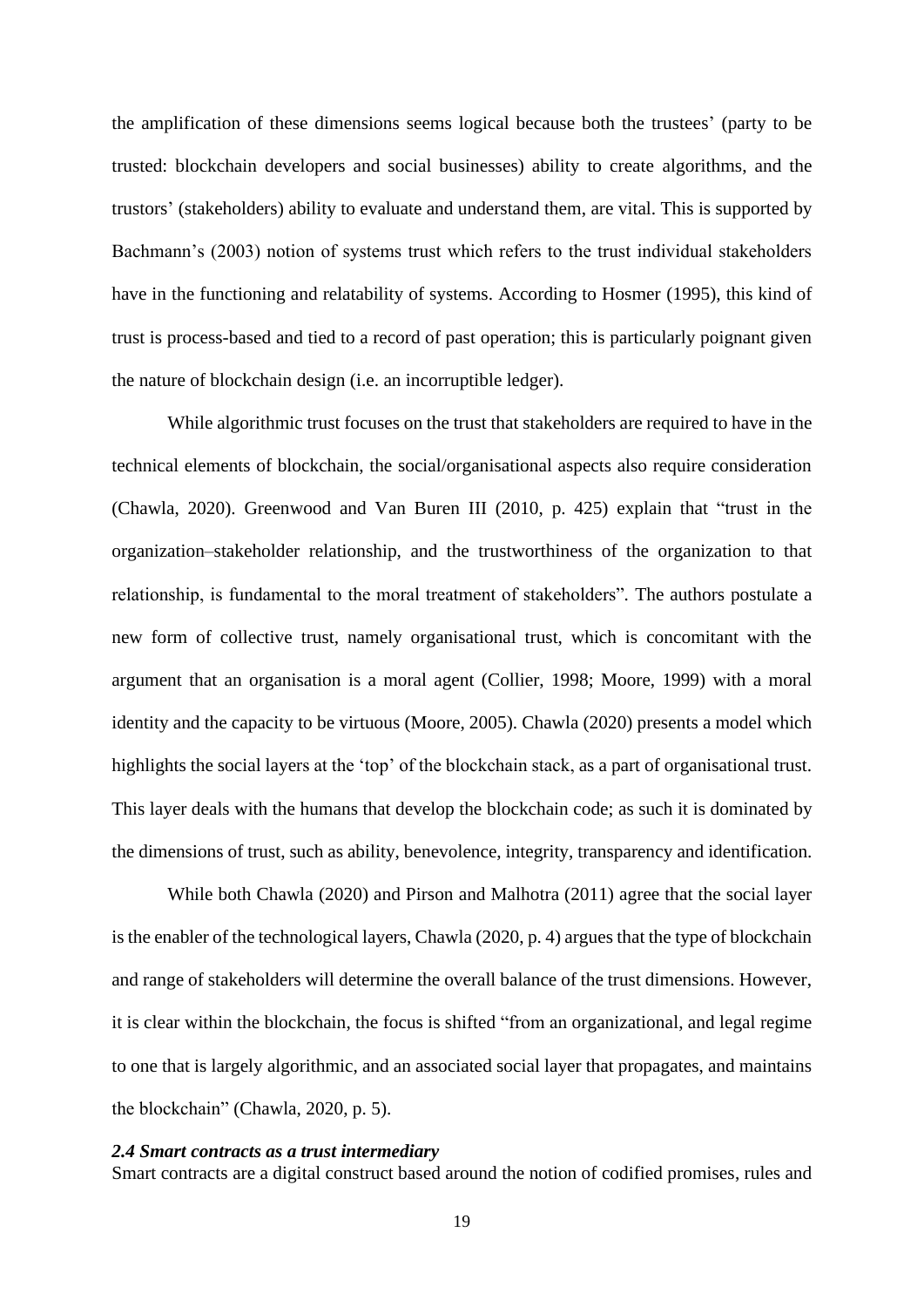regulations (Antonopoulos & Wood, 2018). These contracts are software code which can be programmed to execute certain actions based on specific conditions being met (Jabbar & Dani, 2020). Research by Dolgui et al. (2019) proposes that smart contracts can remove reliance on intermediaries within organisational transactions (Christidis & Devetsikiotis, 2016). Many pilot studies surrounding smart contracts and blockchain are currently underway. For example, in Korea, the KCS (Korea Customs Service) is investigating the use of smart contracts to embed and execute custom processes for imports and exports (WCO News, 2021). In Rotterdam, a microgrid electricity platform developed by S&P Global Platts and Blocklab is being utilised to actively trade renewable energy derived from solar and battery storage; this is claimed to be the first high-frequency decentralised energy market (Smart Energy International, 2020). Thus, in this context, the smart contracts act as the intermediary and play a crucial role in enforcing agreements between two parties. Therefore, as part of a technical solution, the blockchain is the permanent data store, and for smart contracts to be effective and neutral they must be deployed to the blockchain and synchronised to all nodes (Castellanos et al., 2017).

Thus, smart contracts create endless opportunities for the codification of rules and regulations that can support the development and operations of more sustainable social businesses. The codification process allows for self-enforcing smart contracts, which are based on data inputs that can occur in real time depending on the processing approach (Jabbar et al., 2019). This, however, creates its own challenges, as a smart contract needs to be scrutinised by all parties before it is appended to the blockchain. An oblivious approach to agreements at this stage can be very expensive and difficult to modify at a later date (Pereira et al., 2019).

### **3.0 Discussion: addressing the emerging questions through blockchain**

Existing research has discussed some of the key components of blockchain for social businesses. For instance, Mukkamala et al. (2018) discuss blockchain technology as an opportunity built on trust, transparency, anonymity, privacy, decentralisation and auditability. They explore the suitability of blockchain technology for addressing the problems of social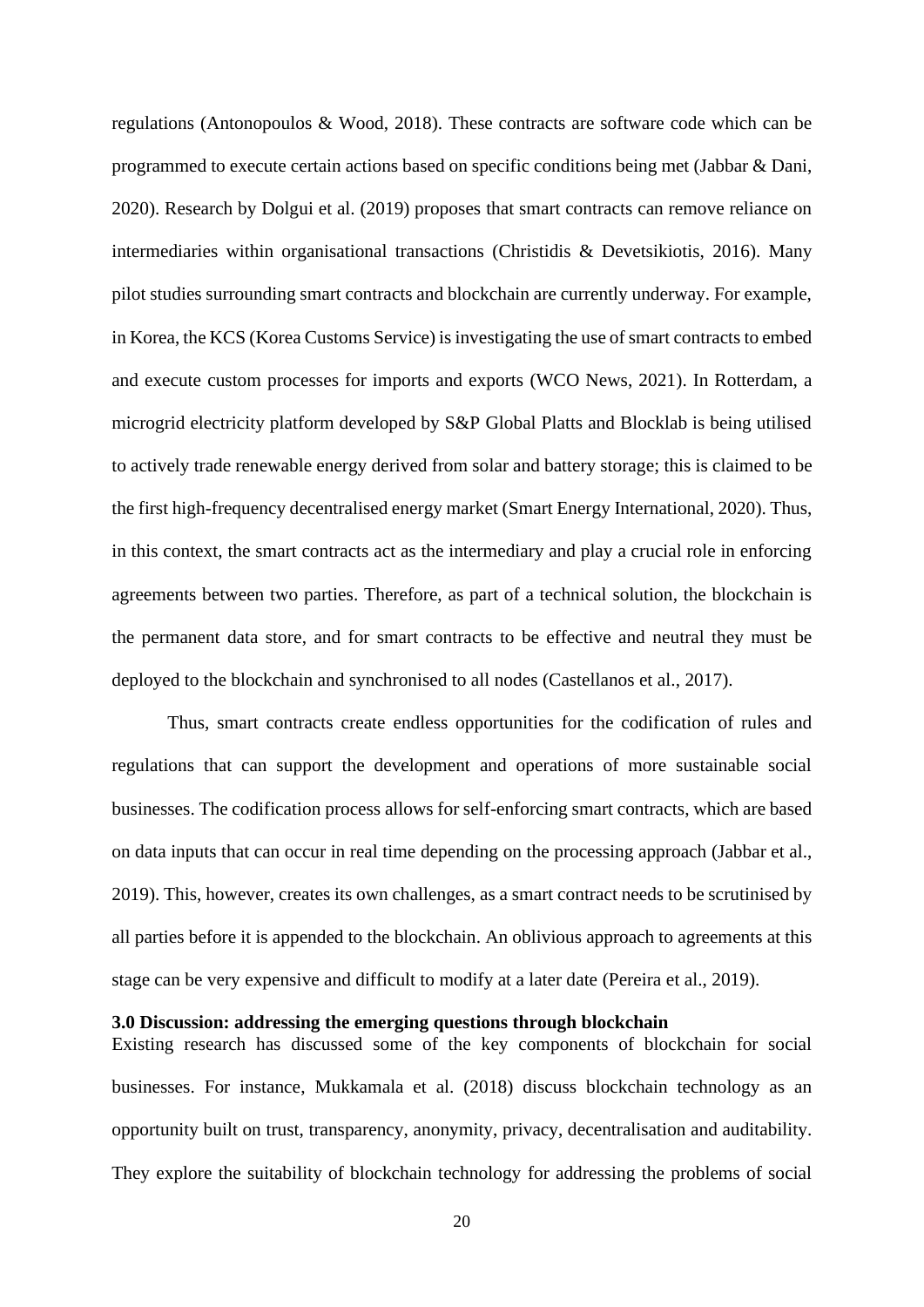businesses; however, the use of smart contracts to alleviate and implement the core components is not explored in any depth.

[Table 4](#page-21-0) provides an overview of the seven principles and the emergent questions that our blockchain model will address in order to build trust and demonstrate how the social and economic logics of social ventures can coexist. We highlight six emergent questions elicited from the work of Yunus (2010) to aid our conceptualisation of how blockchain technology, through the use of smart contracts, can support the coexistence of the social and economic logics of social ventures. In this section, we will answer the emergent questions to demonstrate how blockchain design, combined with relevant elements of trust, can provide fresh insights into the use of blockchain in social ventures. Essentially, all decisions are made within the network by verified members and all decisions are final. When coupled with smart contracts there is a component of Artificial Intelligence (AI) which can govern these relationships and transactions (Jabbar & Dani, 2020). The advantage of such an approach within social ventures is that all objectives can be mutually agreed upon by all members; this is decentralisation (Wang et al., 2018). In addition, future changes cannot be made without the explicit acknowledgement of the members (Hastig & Sodhi, 2020). From a social business perspective, this aspect of transparency can ensure that social ventures continue to work towards agreed social objectives. If social ventures veer away from original pre-agreed objectives and KPIs, smart contracts can be used to enforce the original rules (Castellanos et al., 2017).

Traditionally, trying to ensure that social ventures meet their social objectives involves a significant amount of trust being placed by the trustors (stakeholders) in the trustee (the organisation / social business). This has an impact on the quality of the relationships between stakeholders (Pirson & Malhotra, 2011). However, the utilisation of blockchain technology means stakeholders could reduce the amount of trust they have to place in the social business, instead shifting it to the technology underpinning the blockchain.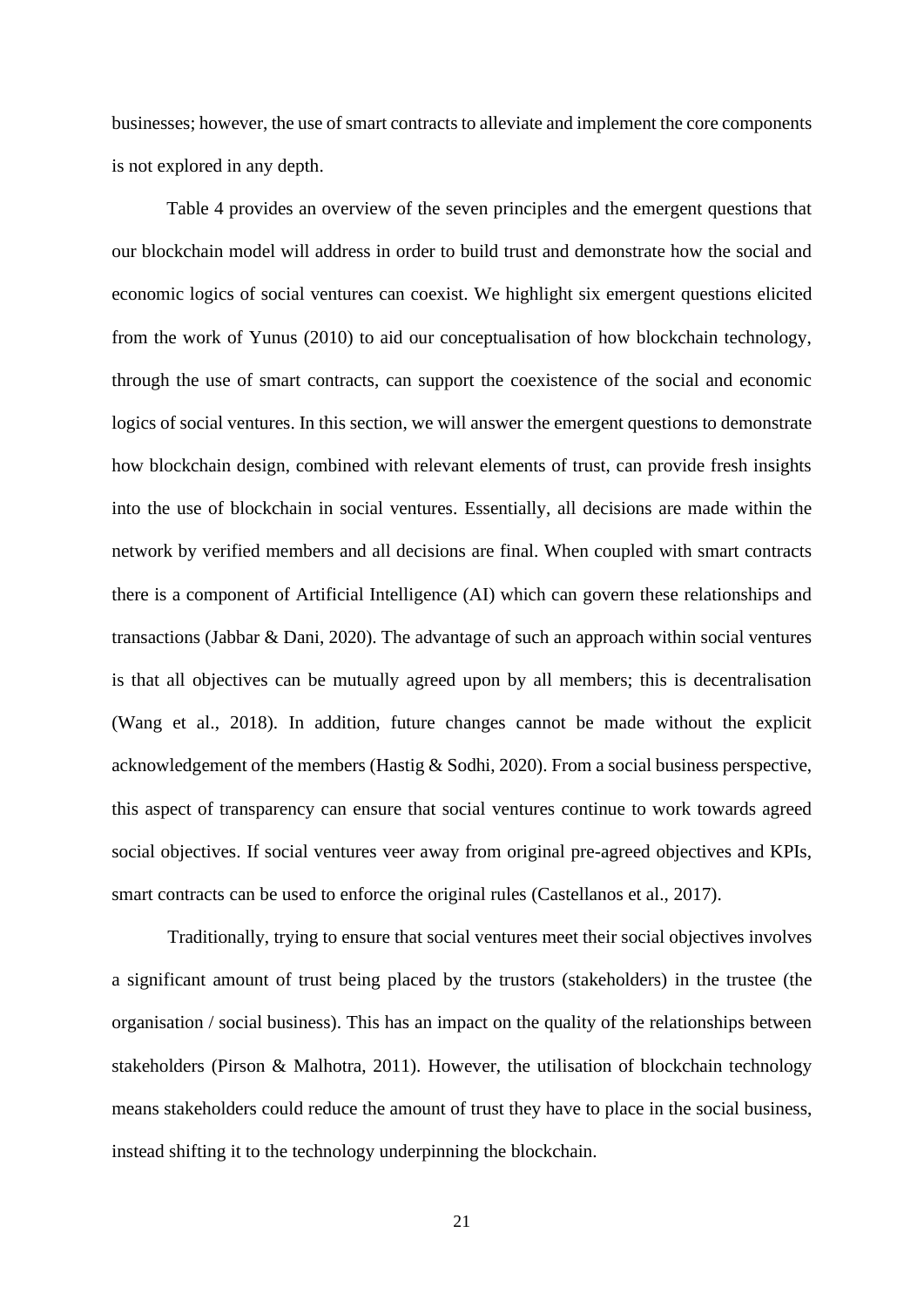| <b>Yunus' Principle</b><br>(Yunus, 2010)                                                                                                                                                                                               | <b>Current Insights</b>                                                                                                                 | <b>Supporting Literature</b>                                                                                                  | <b>Emerging Questions</b>                                                                                                                              |  |
|----------------------------------------------------------------------------------------------------------------------------------------------------------------------------------------------------------------------------------------|-----------------------------------------------------------------------------------------------------------------------------------------|-------------------------------------------------------------------------------------------------------------------------------|--------------------------------------------------------------------------------------------------------------------------------------------------------|--|
| Business objective will be to<br>overcome poverty, or one or more<br>problems (such as education, health,<br>technology access, and environment)<br>which threaten people and society;<br>not profit maximisation.                     | $\Rightarrow$ Social enterprises can be profit-oriented,<br>but the primary focus is the solution to a<br>social/environmental problem. | Austin et al. $(2006)$<br>Corner & Ho (2010)<br>Kimmitt & Muñoz (2018)<br>Zahra et al. (2009)                                 | How can blockchain help ensure that social ventures<br>meet their social objectives?                                                                   |  |
| Financial and economic<br>sustainability.                                                                                                                                                                                              | $\Rightarrow$ Social enterprises aim to 'balance'<br>financial sustainability with their core social<br>mission as hybrid forms.        | Moss et al. (2011)<br>Battilana & Dorado (2010)<br>Smith & Besharov (2019)<br>Muñoz & Kimmitt (2019)<br>Gümüsay et al. (2020) | How can blockchain help ensure that social ventures<br>meet their financial objectives?                                                                |  |
| Investors get back their investment<br>amount only. No dividend is given<br>beyond the return of the original                                                                                                                          | $\Rightarrow$ Social investment initiates scaling of<br>business models and social interventions.                                       | Scarlata et al. (2012)<br>Chen & Harrison (2020)<br>Bugg-Levine & Emerson (2011)                                              | How can blockchain help facilitate fair and effective<br>relationships between investors and social ventures?                                          |  |
| investment.                                                                                                                                                                                                                            | $\Rightarrow$ Social investors help to shape venture<br>goals and mission.                                                              | Scarlata et al. (2017)<br>Scarlata & Alemany (2010)                                                                           |                                                                                                                                                        |  |
| $\Rightarrow$ Social venture growth can produce issues<br>When the investment amount is paid<br>of 'mission drift' between core aims and<br>back, profit stays with the company<br>growth ambitions.<br>for expansion and improvement. |                                                                                                                                         | Cornforth (2014)<br>Kwong et al. (2017)<br>Mersland & Strøm (2010)                                                            | How can blockchain ensure that investment for<br>growth does not lead to mission drift?                                                                |  |
| The company will be environmentally<br>conscious.                                                                                                                                                                                      | $\Rightarrow$ The focus of social enterprises is the<br>solution of a social/environmental problem.                                     | Perrini et al. (2010)<br>Mair & Marti (2009)                                                                                  | How can blockchain ensure that organisational goals                                                                                                    |  |
| Workforce gets market wage with<br>better-than-standard working<br>conditions.                                                                                                                                                         | $\Rightarrow$ Social enterprises blend paid working<br>conditions with voluntary posts.                                                 | Gamble & Beer (2017)<br>Austin et al. (2006)                                                                                  | and objectives are congruent with an<br>environmentally conscious mindset?                                                                             |  |
|                                                                                                                                                                                                                                        | $\Rightarrow$ Social entrepreneurs hold noble motives,<br>driven by empathy and desire for social<br>change.                            | Zahra et al. (2009)<br>Boluk & Mottiar (2014)<br>Tucker et al. (2019)                                                         | How can blockchain support meaningful interactions<br>that take into account entrepreneurial motivation and<br>hold entrepreneurs' actions to account? |  |
| Do it with joy!!!                                                                                                                                                                                                                      | $\Rightarrow$ Social entrepreneurs hold controversial<br>motives, driven by ego and a desire for<br>structural change.                  | Zahra et al. (2009)<br>Kimmitt & Muñoz (2018)<br>Dey & Lehner (2017)                                                          |                                                                                                                                                        |  |

<span id="page-21-0"></span>**Table 4 – Yunus' Principles and emergent Blockchain Questions**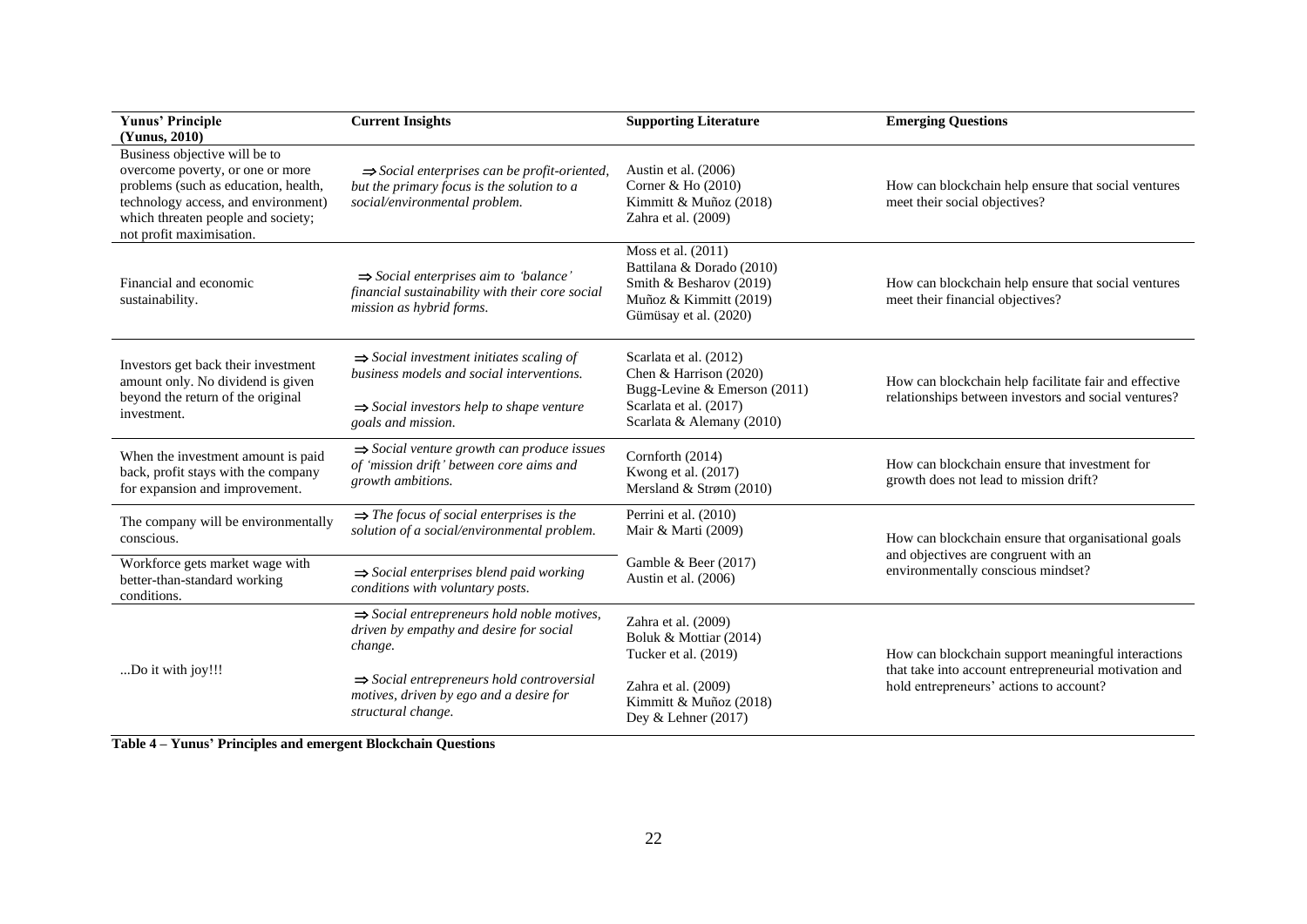This highlights the increased focus on technical ability (algorithmic trust) and transparency (Chawla, 2020), replacing more traditional interpersonal and interorganisational trust.

The mutual agreement of the objectives located within the blockchain can have two main trust-related benefits. First, a mutual learning process between social ventures (trustee) and their beneficiaries (trustor) has been identified as being crucial to social venturing that reflects local realities and ultimately produces community-led social solutions (Kimmitt & Muñoz, 2018). For example, the absence of this trust has been shown to lead to deleterious consequences when attempting to implement clean water technologies without accounting for local cultural dynamics (Saunders & Borland, 2013). Second, mutually agreed social objectives are seen as central to productive entrepreneur-investor relationships whereby investors provide value-added services and support social ventures, allowing them collectively to achieve the set and pre-agreed social objectives (Di Lorenzo & Scarlata, 2019). In short, this allows for a check against any potential mission drift as defined by the venture, its beneficiaries and its financiers.

## *3.1 How can blockchain help ensure that social ventures meet their financial objectives?*

Blockchain is by its very definition a distributed ledger (Mukkamala et al., 2018) designed and developed for use with the first cryptocurrency – Bitcoin (Zachariadis et al., 2019). It has been viewed and utilised as a very flexible tool with a number of use case scenarios. Thus far it has been utilised within Fintech (Mori, 2016), supply chains (Jabbar & Dani, 2020) and governance (Sullivan & Burger, 2017). Therefore, it has evolved from a tool with the primary purpose of storing Bitcoin transactions to one that can store anything of value.

Within a social venture, the blockchain opens new avenues of finance, storage and democratisation of objectives. This allows for new use cases in creating innovative and forward-looking social ventures which draw upon the financial components of the blockchain (Woodside et al., 2017). As an arbiter of trust (Kamble et al., 2020), the blockchain creates a transparent approach (Kizilcec, 2016) in terms of a social venture's financial objectives and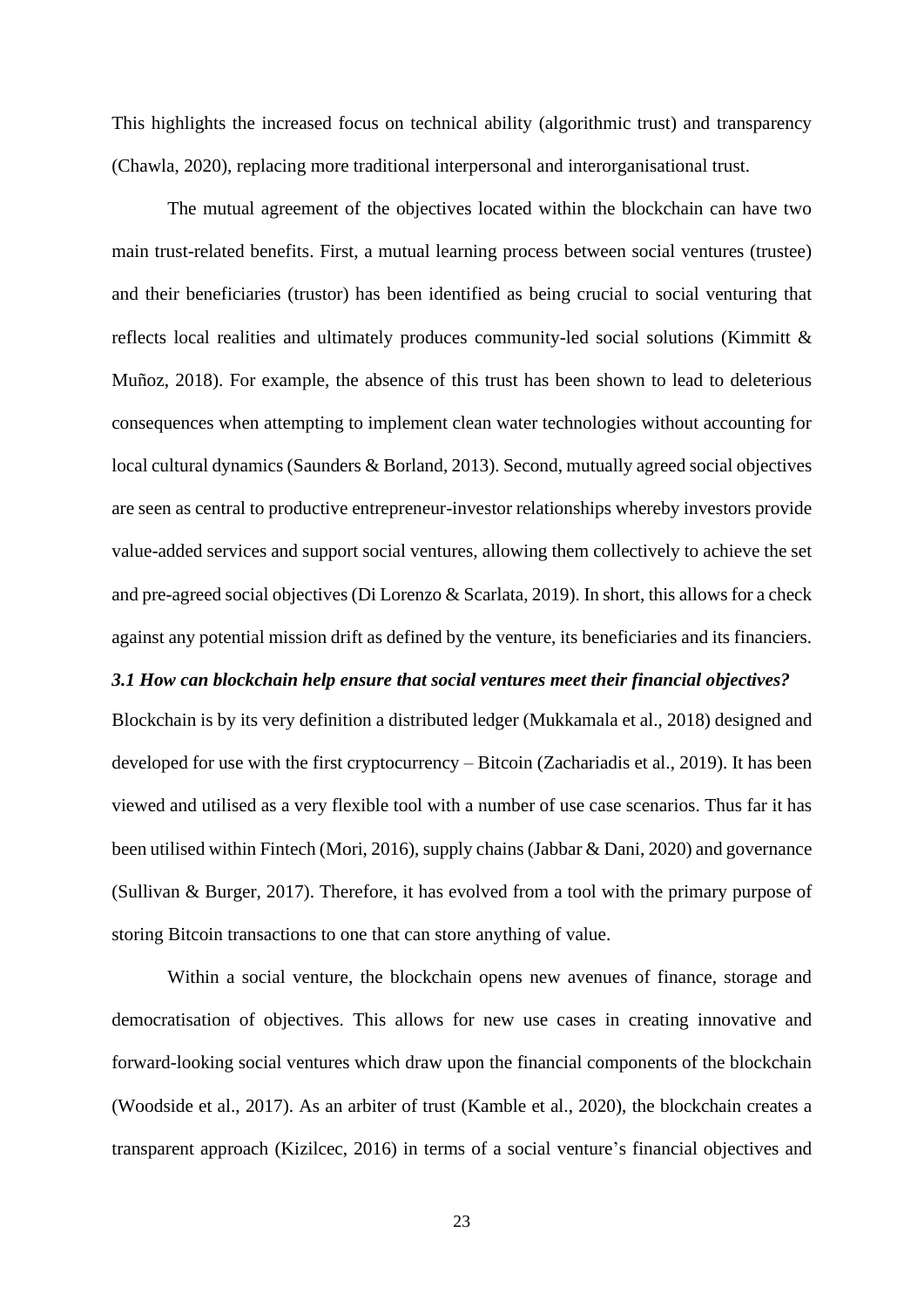how well they are being met. The development of smart contracts stored in the blockchain supports the challenges that are faced over the technical transparency of blockchain, as discussed by Kellogg et al. (2020) and Kizilcec (2016), as the contracts enable transparent communication of data across all stakeholders, improving trust and discouraging potential mission drift. If a social venture fails to meet its financial obligations based on pre-agreed criteria, the transparency of the blockchain (through the smart contracts) notifies all stakeholders and adjustments can be made (Prashar et al., 2020).

In this context, mission drift can occur if the financial situation of the social venture deteriorates to the extent that it can no longer offer adequately its product/services. Research has identified how social entrepreneurs can become so fixated on growth to mimic corporate structures that it undermines their core purpose and leads to failure (Siwale et al., 2021). In addition, the presence of investors has been shown to push an 'investment logic' that tends to outweigh the pursuit of a social mission (Castellas et al., 2018). The benefit of blockchain in the context of financial objectives is to allow for the pre-agreed financial conditions to coexist harmoniously with the social objectives (i.e. the mission).

### *3.2 How can blockchain facilitate relationships between investors and social ventures?*

Early research and blockchain adopters have highlighted the importance of a tamperproof system in creating trust in business transactions. Schmidt and Wagner (2019) argue that the role of the blockchain eliminates the need for trusted third parties. Thus, the blockchain is primarily used and viewed as a permanent storage mechanism for all transactions of value (Jabbar & Dani, 2020). Some blockchain researchers (e.g. Roeck et al., 2019) define it as an 'incorruptible distributed ledger', immune from unofficial tampering due to the 'consensusbased' algorithm. Some researchers argue that in certain industries there is significant disruption because the blockchain removes many trust-related issues (Kamble et al., 2020). Building from this, we argue that the blockchain has significant potential to facilitate productive relationships between investors and social ventures. The use of technology means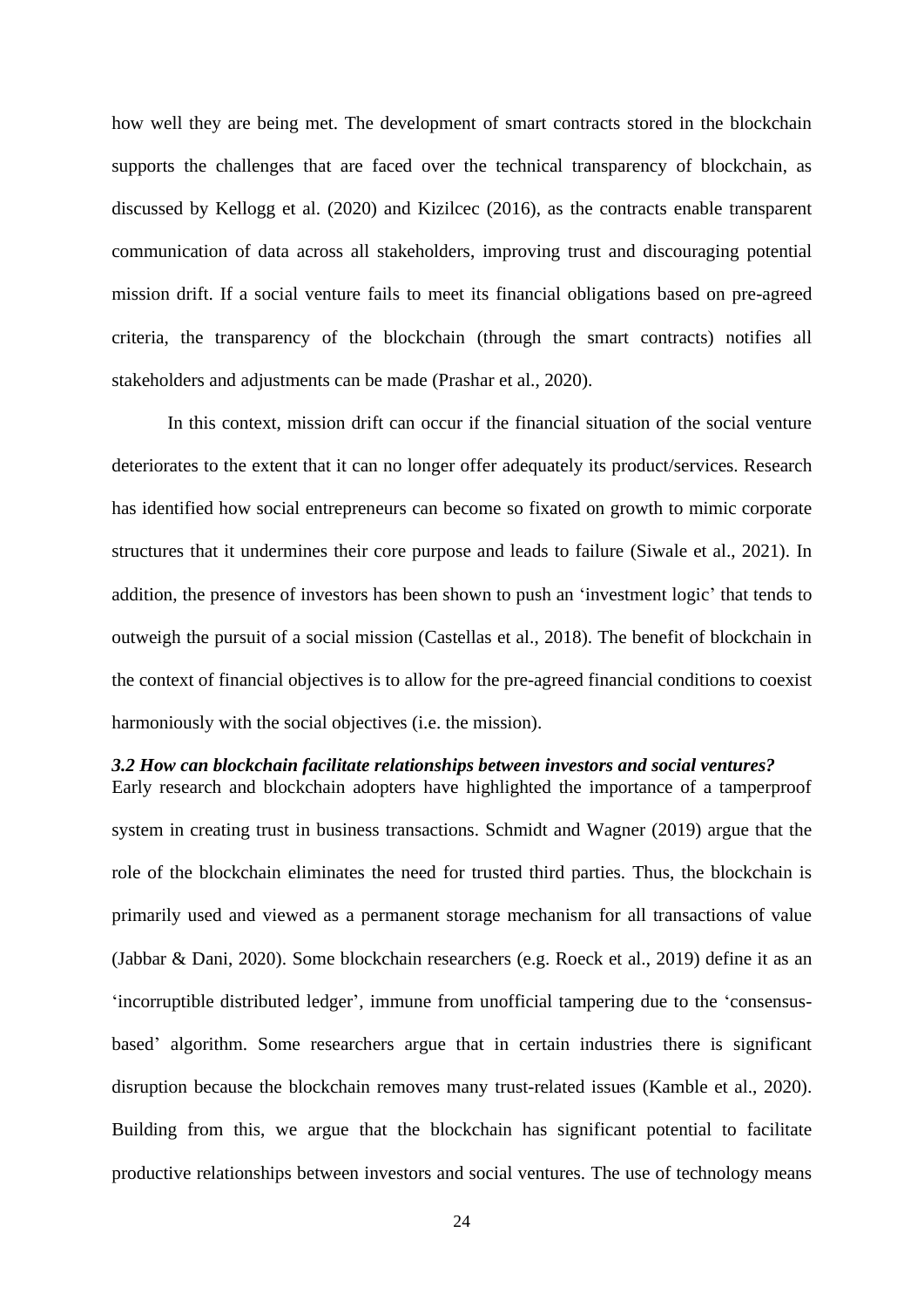that the trust relationship, traditionally between investor and social business, will shift to the investor and the blockchain. It overcomes the issue articulated by Greenwood and Van Buren III (2010, p. 425) whereby "low-power dependent stakeholders have no alternative, in the absence of external constraints of self-interested behaviour but to rely on the trustworthiness of the organization"*.* The 'alternative' in this case is the blockchain, which, by virtue of its decentralised nature, means that the investor no longer needs to worry about the risk of decisions being made which may undermine their investment.

The use of the blockchain adds an additional layer of trust and removes the need for third parties (Roeck et al., 2019). This creates a direct line between participants, embedding trust at the start of any relationship (Yang et al., 2019) and removing concerns that stakeholders may have about some organisations' lack of moral decision-making. This is even more important in social businesses where the social and economic logics are required to coexist (Ebrahim et al., 2014), and it aids in preventing mission drift (Cornforth, 2014). Additionally, by removing third parties, the number of stakeholders involved is reduced, which can improve trust in relationships and avoid legitimacy and governance challenges (Ebrahim et al., 2014). This whole process can be managed in real time through the use of smart contracts to govern the rules agreed between investors and the social venture (Jabbar et al., 2019).

## *3.3 How can blockchain ensure that organisational goals and objectives are congruent with an environmentally conscious mindset?*

The blockchain is advantageous for many businesses, mainly due to transparent data sharing and efficiency in relation to business processes and costs (Hasan et al., 2019). This paper has discussed how the transparency of blockchain systems, and their inherent trust-based mechanisms, can help to remove duplicate support services, which can help organisations save resources and improve environmental sustainability. The environmental impact of blockchain has been severely criticised (e.g. the high energy consumption required to mine cryptocurrencies) (Vranken, 2017). However, extant research has highlighted the potential of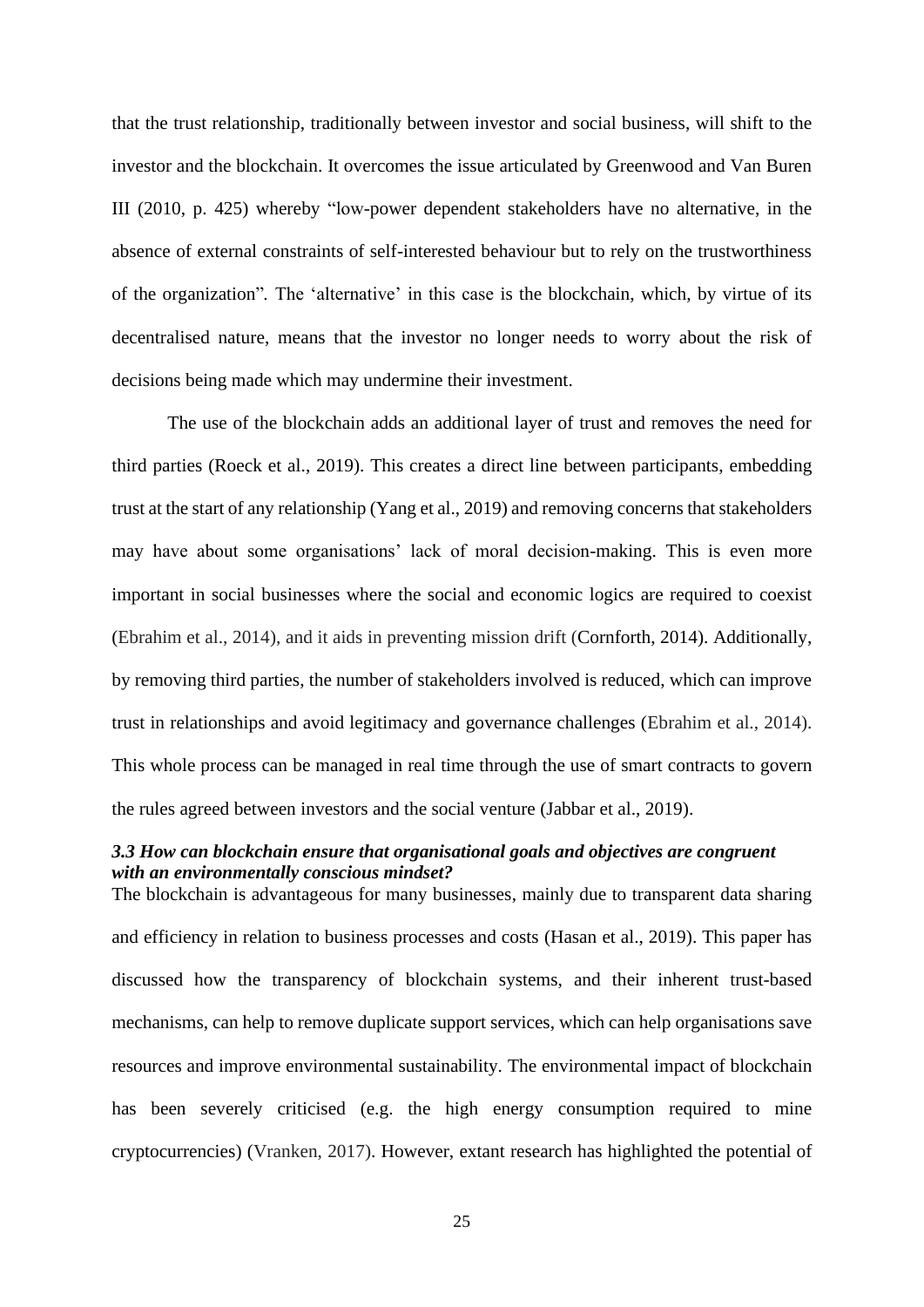blockchain technology, and more specifically smart contracts, to support energy-efficient transactions (Esmaeilian et al., 2020). This is due to the reduced resources required for gathering, processing and sharing information, thus creating a more sustainable ecosystem for interactions between stakeholders (e.g. Dal Mas et al., 2020; Salmerón-Manzano & Manzano-Agugliaro, 2019).

Within a social business scenario, the blockchain can support more resource-efficient transactions and ensure that organisational goals and objectives are in constant alignment with an environmentally conscious mindset. The implementation and development of smart contracts can monitor and store real-time data which is related to the organisation's goals and objectives (e.g. information relating to pollution, environmental degradation and carbon). The real-time nature of the data collection and analysis means that decisions can be made efficiently and instantaneously (Bai & Sarkis, 2020; Jabbar et al., 2019), resulting in cost and efficiency savings that can be reinvested into the social enterprise.

### *3.4 How can blockchain ensure that investment for growth does not lead to mission drift?* Al Taji and Bengo (2019) argue that social ventures face unexpected challenges when they are

based on new technology. Technologies such as the blockchain create an additional dimension to social ventures, leading to new funding areas and building on social and commercial aspects. This opens up new areas of research and new opportunities for growth (Du et al., 2019). However, while the blockchain may create an additional layer of complexity, it also ensures that new investment opportunities arise while simultaneously removing the danger of mission drift.

It could be argued that the mere creation of a decentralised blockchain, which draws upon smart contracts to reach mutually agreed-upon principles or functions (between social businesses and stakeholders), reduces the chance of mission drift. The blockchain challenges the traditional issue with mission drift, whereby social businesses must balance their conflicting social and economic logics on a continuum, whereby one can compromise the other (Florin &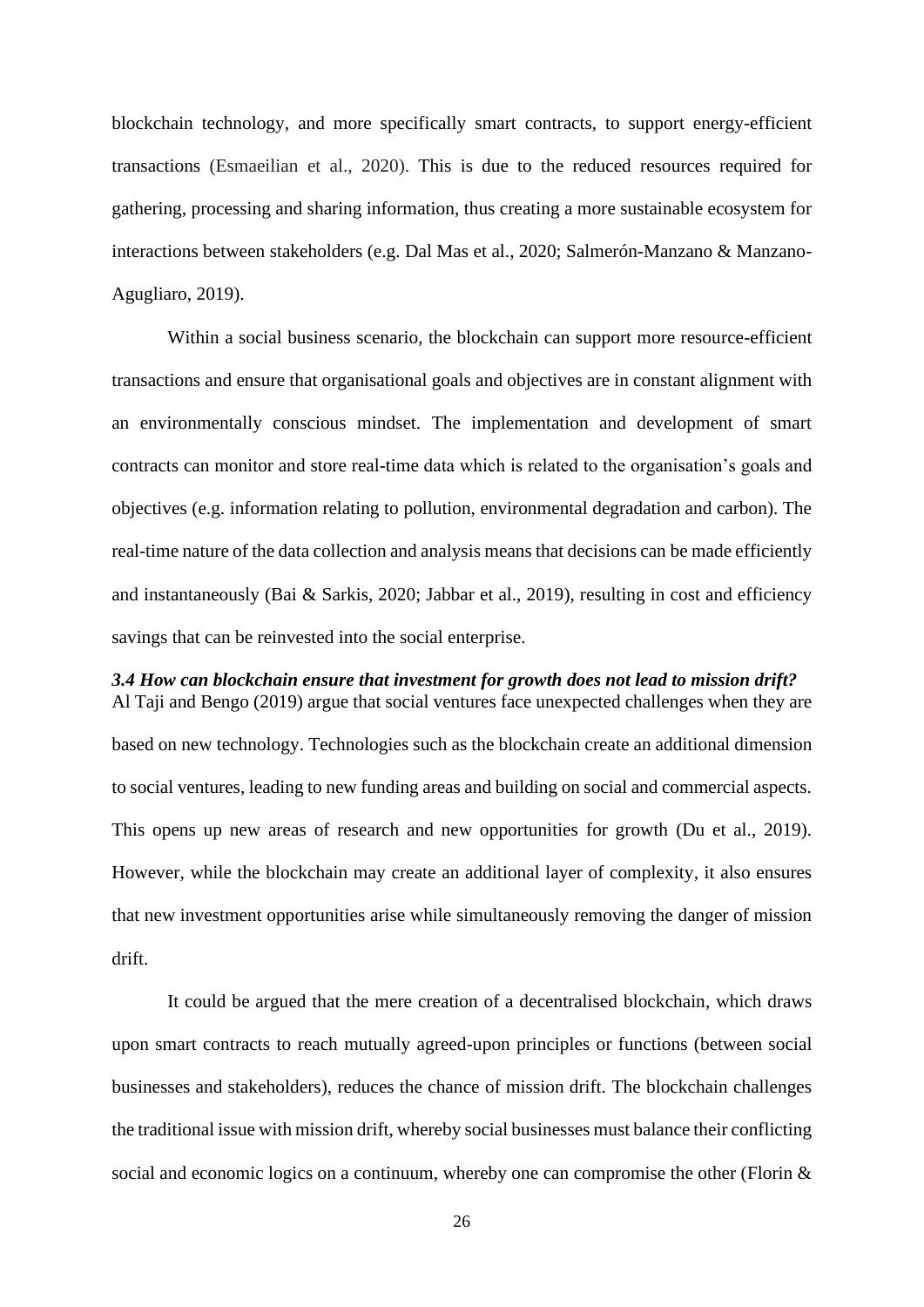Schmidt, 2011). The fact that stakeholders and social businesses must pre-agree the principles that are entered into the (permanent) blockchain means that the 'balancing' of social and economic logics is no longer a subjective phenomenon. Rather, the objective nature of the blockchain ensures (through the peer network) that the mutually agreed-upon principles are upheld by the social business, thus providing a way to operationalise the notion of logic coexistence (Muñoz & Kimmitt, 2019). This is particularly relevant for social businesses, which may lose their initial identities as they grow (Zahra et al., 2009).

## *3.5 How can blockchain help to hold the actions of social entrepreneurs to account?*

As blockchain is a permanent data store, where all decisions and transactions are held (Biswas & Gupta, 2019), it is open and transparent and lends itself to an environment where actions of individuals need to be held to account. Larios-Hernández (2017) argues that for the majority of social ventures and social entrepreneurs, informal peer-to-peer practice is customary, and decisions are often made with verbal agreements so that much emphasis is placed on trust.

In this context the potential to hold social entrepreneurs to account diminishes rapidly and decisions which have been agreed cannot easily be enforced. Here, smart contracts can build context around decisions and how they have evolved and can enforce key decisions (based on pre-agreed rules) (Jabbar et al., 2019). This will also hold social entrepreneurs to account, providing a new and transparent way of working, supporting meaningful relationships within the system, and enhancing trust between stakeholders. For example, prior research has indicated that social entrepreneurs who are outsiders or 'foreigners' to the community in which they intervene may cause more harm than good (Kimmitt & Muñoz, 2018; Tucker & Croom, 2020). This is partially driven by their egoistic behaviour but also their poor judgment of complex social settings (Dey & Lehner, 2017). As smart contracts are able to demonstrate data from beneficiaries concerning whether and how they are making a social/environmental difference, they hold the potential to mitigate these issues.

### **4.0 A model for a social business blockchain**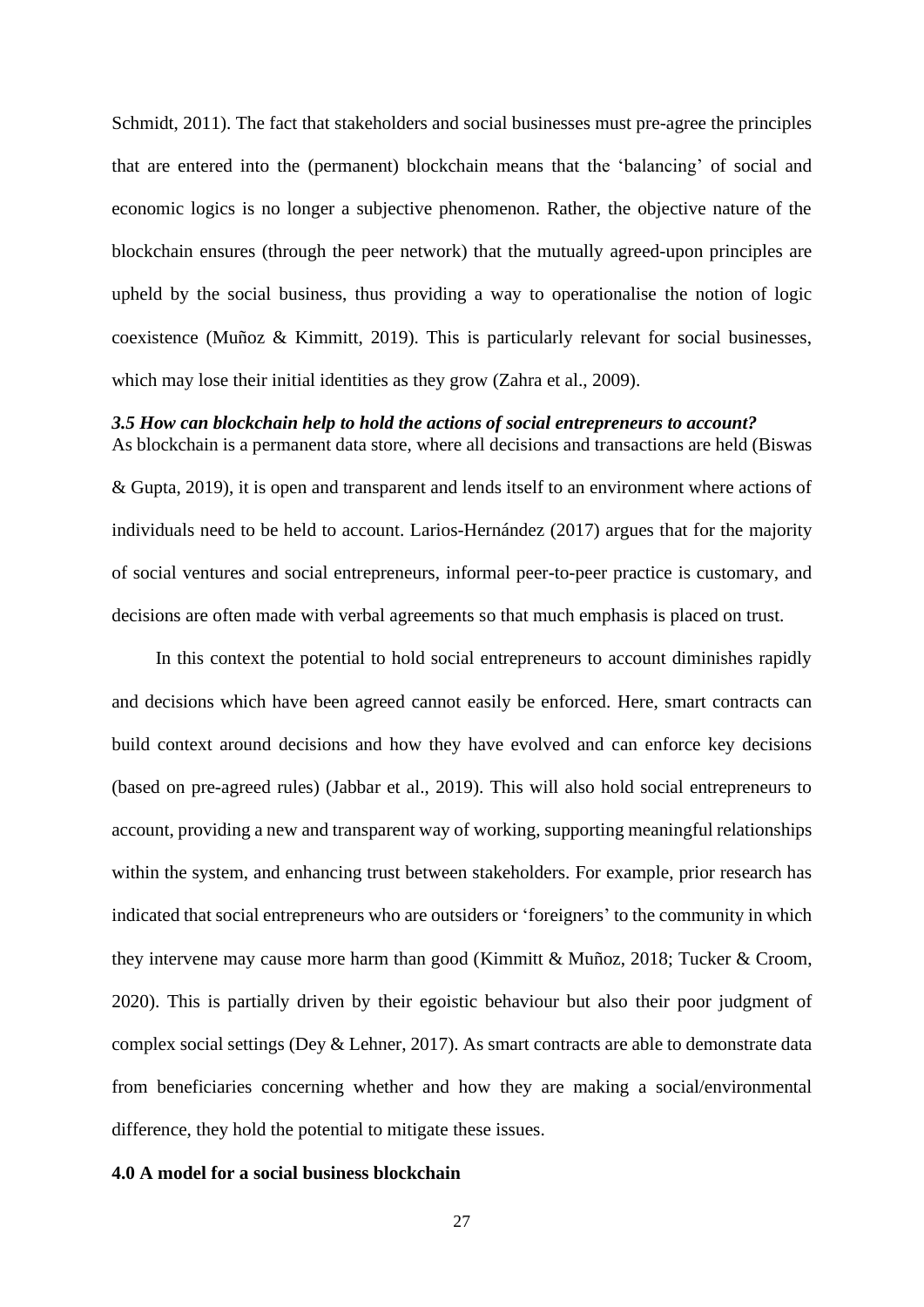One of the key concepts and discussions of this paper is the investigation of smart contracts as a means of codifying the principles of a social business (Yunus et al., 2010). To achieve this aim, there are two clear areas which need to be bridged: the technical aspects and the social business components. The configuration of the stack defines the environment in which the smart contracts are stored and the subsequent execution of transactions. In the creation of the social business blockchain, we propose for a number of reasons that the infrastructure should be based on a public blockchain. First, Ethereum is an open-source, free blockchain platform which makes our proposed structure easy to reproduce (Bhargavan et al., 2016) and adheres to the principles of a social enterprise. Second, the most popular blockchain platforms that are currently being trialled by industry 'blue chip' companies are based on the Ethereum public blockchain (Forbes, 2019).

Within a social business scenario, specific business objectives can be codified into a blockchain scenario. Our proposed model, however, requires stakeholders to alter their trust relationships with social businesses. Instead of placing trust in the social businesses to uphold the balance of social and economic logics, stakeholders are required to trust the technology that underpins the blockchain, and to codify their expectations into smart contracts. Notably, this relates to trust in technical ability (or algorithmic trust) and transparency. In tandem, it requires stakeholders to place trust in the individuals responsible for the technical elements of the blockchain (i.e. the social layer). This would be achieved by enhancing dimensions of trust such as benevolence, integrity, transparency and identification (Chawla, 2020; Pirson & Malhotra, 2011). For example, integrity would enable stakeholders to gauge whether an individual is forthcoming, honest and of appropriate moral character (Mayer et al. 1995) to design a blockchain that upholds the ideals of a social business. The identification dimension can reassure stakeholders about value alignment and commitment to the principles of social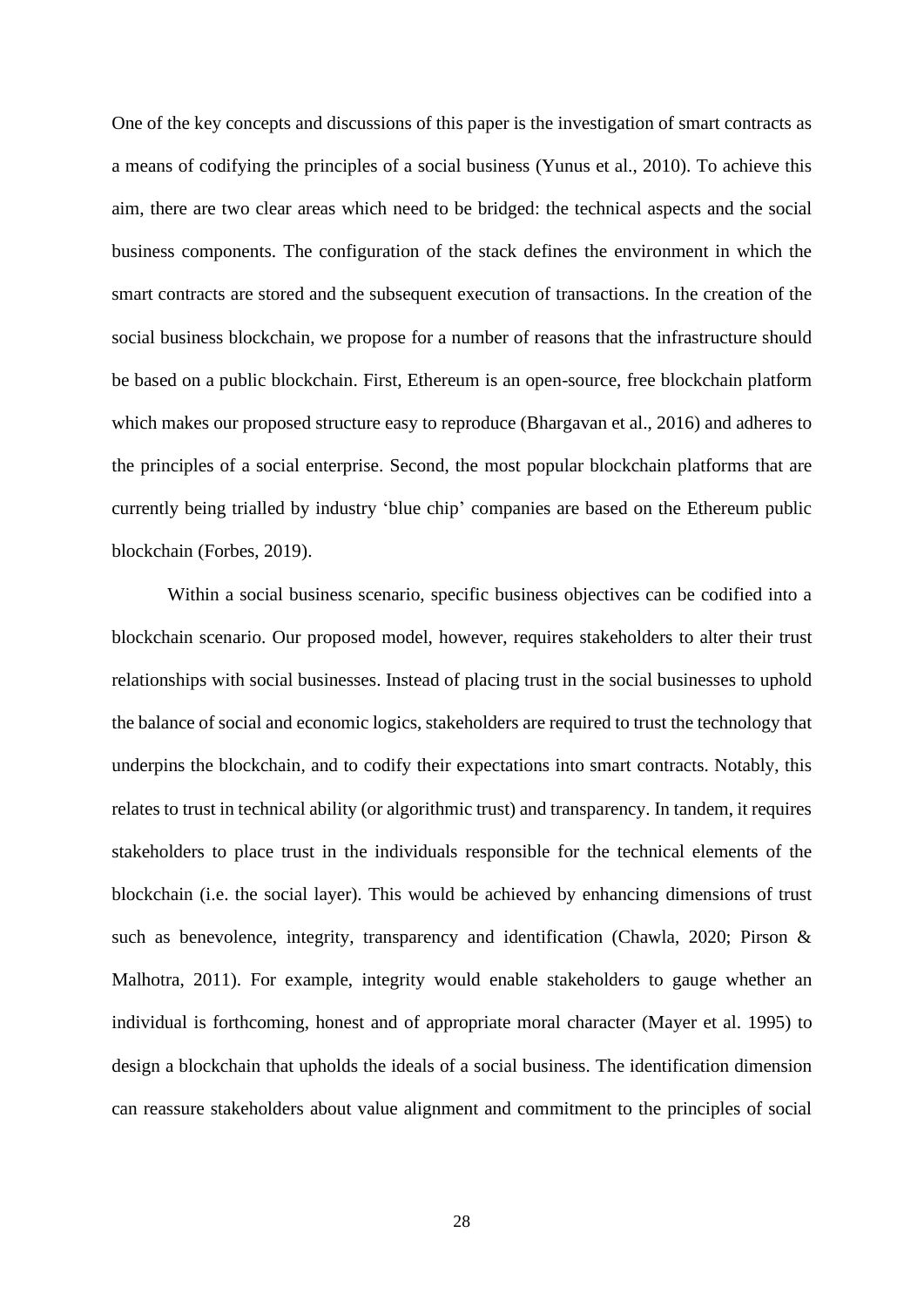business. As part of this codification process, we create seven smart contracts in response to

| <b>Smart Contract</b><br>function | <b>Social Business</b><br><b>Principle</b> | <b>Function purpose</b>                                                                                                                                                                                            |
|-----------------------------------|--------------------------------------------|--------------------------------------------------------------------------------------------------------------------------------------------------------------------------------------------------------------------|
| <b>SC 01</b>                      | Principle $1 - [P1]$                       | Monitor the tension between social venture objectives and the<br>financial objectives.                                                                                                                             |
| <b>SC 02</b>                      | Principle $2 - [P2]$                       | Balance the financial sustainability of the firm with real-time data to<br>make sure they meet their objectives.                                                                                                   |
| <b>SC 03</b>                      | Principle $3 - [P3]$                       | Contract monitors relationship objectives. Pre-agreed conditions which<br>govern the relationship can be monitored in real time.                                                                                   |
| <b>SC 04</b>                      | Principle $4 - [P4]$                       | Smart contracts are designed for financial transactions. With this<br>contract, social businesses can ensure that investment supports growth<br>based on agreed objectives.                                        |
| <b>SC 05</b>                      | Principle $5 - [P5]$                       | Using environmental benchmarks, this smart contract can monitor and<br>implement rules based on decisions made by the social business.                                                                             |
| <b>SC 06</b>                      | Principle $6 - [P6]$                       | A blockchain can ensure that no decision is made against the wishes<br>of the social business stakeholders. Smart contracts can monitor all<br>decisions and blockchain design can stop non-stakeholder decisions. |
| <b>SC 07</b>                      | Principle $7 - [P7]$                       | Monitor all smart contracts to validate all transactions.                                                                                                                                                          |

the emerging questions identified earlier in the paper (see [Table 5\)](#page-28-0).

<span id="page-28-0"></span>**Table 5 - Smart contracts alongside the Seven Principles**

In [Table 5,](#page-28-0) we outline the basic logic which will govern our social business blockchain. Each smart contract has a clear role and is tasked with monitoring the conditions around each principle. This will be based on pre-agreed criteria as illustrated in [Figure 2](#page-29-0) below. In our model all decisions are constantly checked in real time, and every decision is recorded. Each principle is linked to a specific contract and any anomalies can be tracked to a specific issue or principle.

In our conceptualisation of a social business blockchain, we have specifically noted the role of trust in the interactions between the social business, its stakeholders and smart contracts, and how the systematisation of checking conditions (i.e. rejection or execution) can both elicit and impede trust. Our model highlights a 'triangular' trust relationship in a social business blockchain, between the social business, its stakeholders and the smart contracts.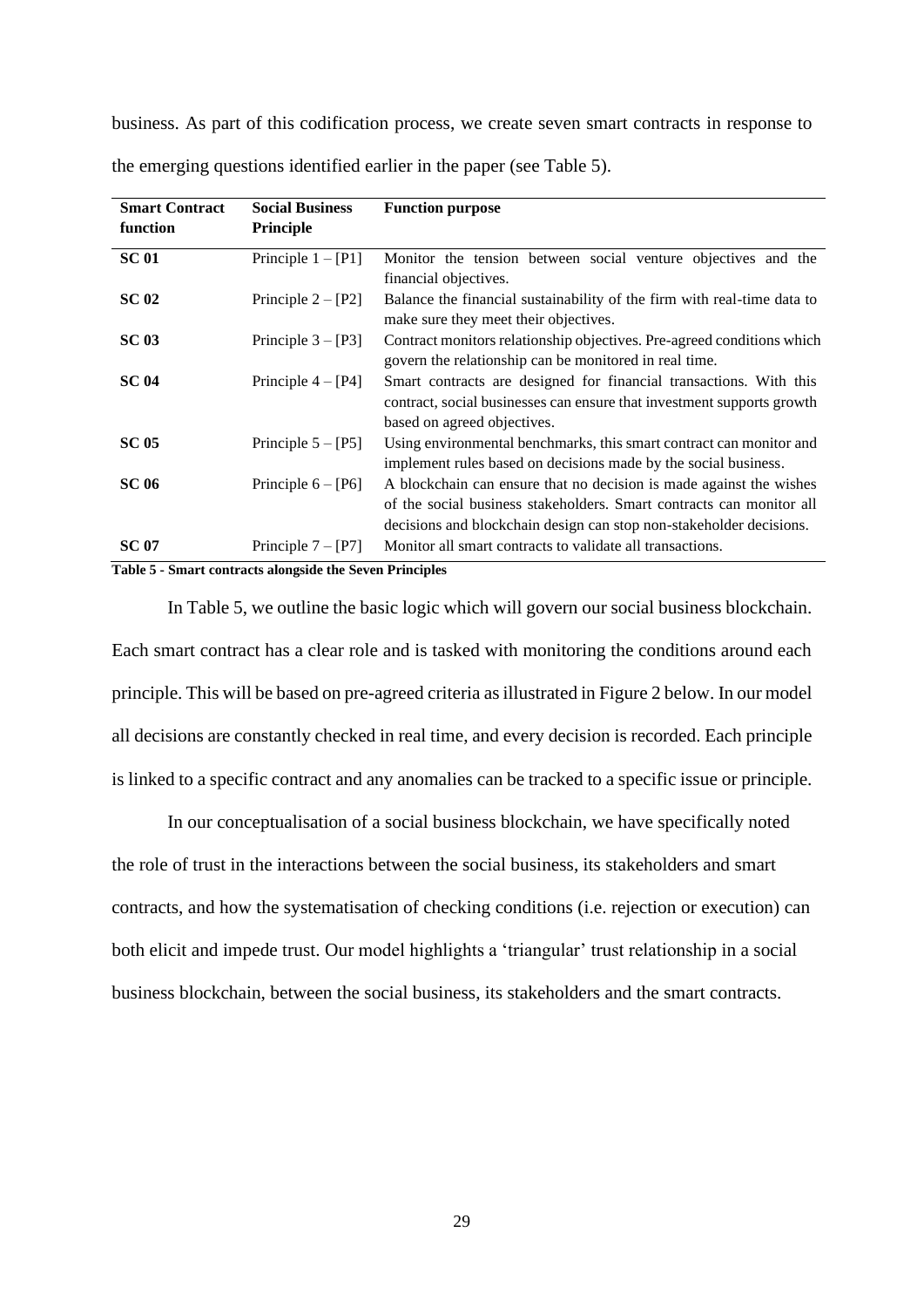

**Figure 2 - A social business blockchain framework**

<span id="page-29-0"></span>Introduction of smart contracts into the typical relationship between social business and stakeholder challenges the traditional issue surrounding stakeholders: that they "have no alternative, in the absence of external constraints of self-interested behaviour but to rely on the trustworthiness of the organization" (Greenwood & Van Buren III, 2010, p. 425)*.* Smart contracts (and the blockchain) offer 'the alternative': to shift the trust, traditionally placed with the social businesses (to execute decisions on behalf of stakeholders), towards the technology and those that create it (i.e. balancing algorithmic trust and organisational trust). As our model shows, stakeholders still have a relationship with the social business, as would be expected, in achieving the coexistence of social and economic logics. More simply, it is expected that the stakeholders and the social businesses will define the parameters for the social business blockchain together (in conjunction with the technology experts who design the blockchain).

Our model also highlights how both the 'reject' and 'execute' functions in relation to conditions in the blockchain can enhance and reduce trust. We suggest that when conditions are wrongly rejected from the blockchain, this could lead stakeholders to have reduced trust in the system as a result of the principles being poorly constructed (albeit that they would have contributed to this). However, rejection may also increase trust, as it demonstrates transparency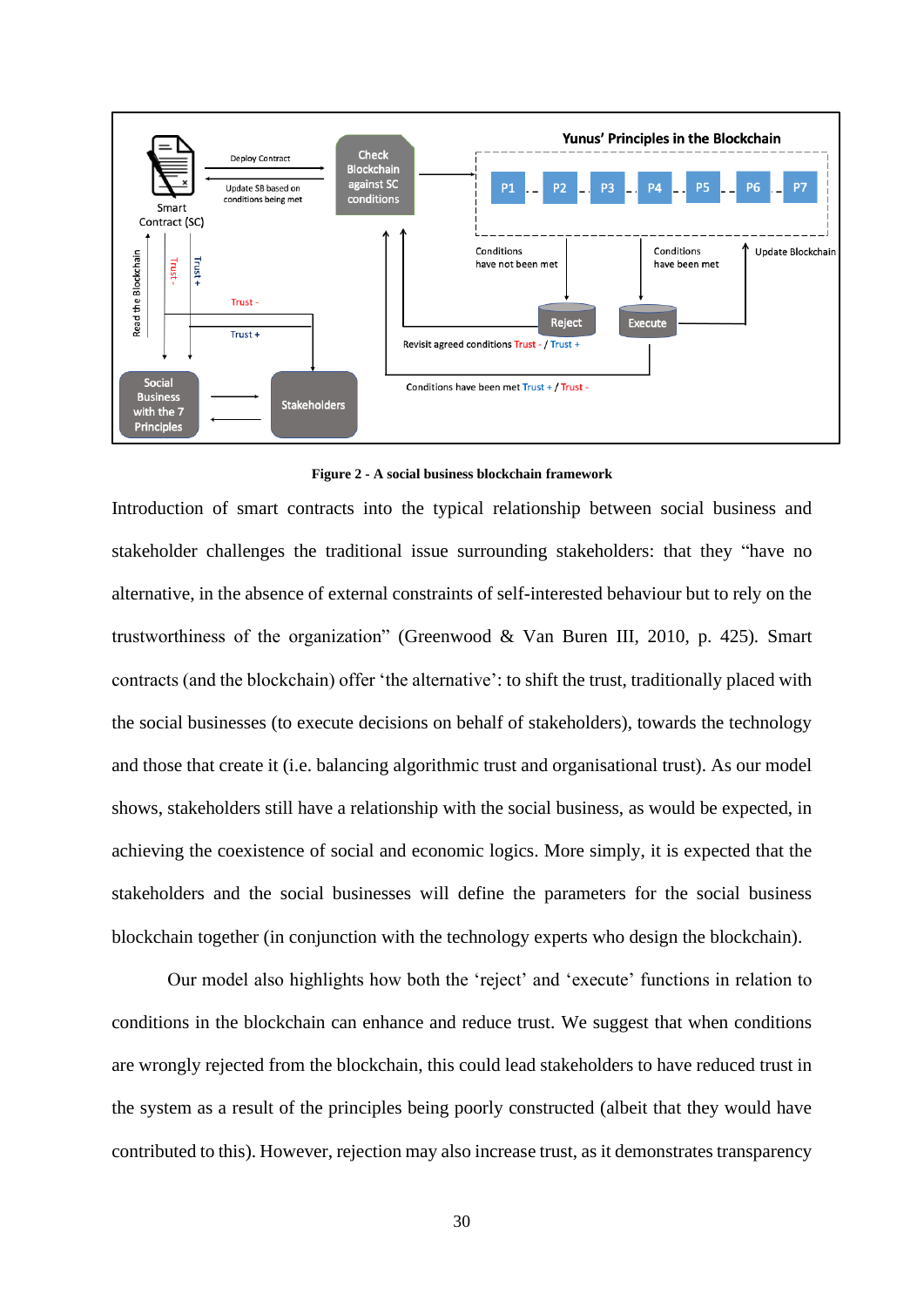when a condition is not being met, indicating that the technology is working and leading to enhanced algorithmic trust. Similarly, it could be argued that when conditions are executed, trust can be built (i.e. the technology is operational and working), resulting in stakeholders feeling confident that they no longer have to rely on the social business to execute decisions on their behalf. In the same vein, continuous execution of conditions (without any rejections) may lead stakeholders to question if the system is functioning correctly, as continuous execution of contracts is rare in a blockchain scenario. [Figure 2](#page-29-0) advances our knowledge of blockchain and outlines a first use case within a social business environment. This innovative use of blockchain opens multiple business use cases.

## **5.0 Conclusion**

### *5.1 Overview*

In this paper, we set out to integrate emerging research on blockchain and smart contracts with the social business literature with the purpose of building a conceptual social business blockchain. To provide a theoretical outline for doing this, we marry Yunus' (2010) principles of social business with prior empirical research in this area. We further conceptualise trust as being the principal mechanism to allow social and economic business objectives to coexist through blockchain technology. In so doing, we make three contributions to the literature on social business and technological innovation.

First, we build on the idea of social and economic logic coexistence by proposing how the social business blockchain can help facilitate harmony in social and economic business objectives. Theoretical perspectives of organisational identity (Moss et al., 2011), institutional logics (Battilana & Dorado, 2010) and hybrid organising (Gümüsay et al., 2020; Smith & Besharov, 2019) all presume that social businesses must balance social and economic objectives to be sustainable. Thus, social and economic objectives exist on a continuum, in constant tension with one another, and require 'balancing' for the business to operate smoothly.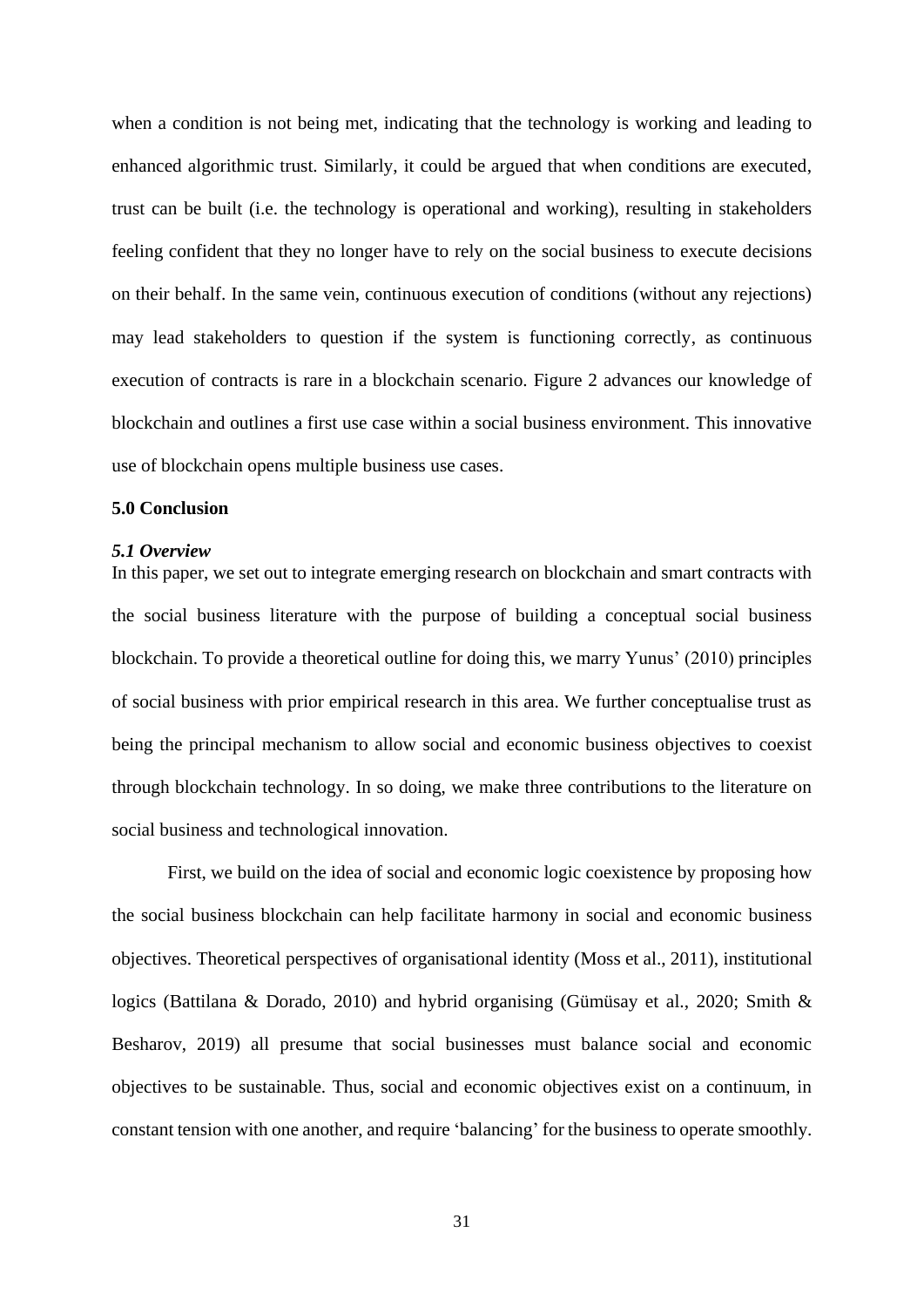In our social business blockchain, we explain how blockchain technology can enable social and economic logics to coexist harmoniously (Muñoz & Kimmitt, 2019).

To allow this coexistence to occur, smart contracts at the heart of the blockchain can enable trust to flow between the various stakeholders of the social business (i.e. beneficiaries, employees, volunteers and investors). This paper is the first of its kind to investigate the potential use of blockchain and smart contracts to monitor the interactions within a social business (see Figure 2). One of the key functions of the blockchain is pre-agreed rules and adherence to them. As the blockchain is highly transparent, it offers collective monitoring of the achievement of social/environmental impact (e.g. reducing homelessness) and financial sustainability (e.g. income to run homelessness services). Thus, when trust is enabled through the blockchain, perhaps social and economic logics may harmoniously coexist rather than being in constant conflict, as prior literature suggests.

Second, we build upon work by those who have established a connection between digital technology and social business (e.g. Daowd et al., 2020; Lanza-Cruz et al., 2018; Ashraf et al., 2019), highlighting the role of new technologies in enabling organisational effectiveness and social change. The literature on technology and social business is limited, mainly focusing on how the technological innovations offered by social entrepreneurs meet some social and/or environmental need (Ramani et al., 2017). On the one hand, research has highlighted how technology is used as part of a social intervention (e.g. as a method to power clean water to communities by harnessing a children's merry-go-round) (Saunders, & Borland, 2013). On the other, research has emphasised how technology can be used to manage the data that social businesses collect on their social and economic performance (Jamieson et al., 2020).

The model we propose in this paper positions the social business blockchain within those two domains. Because transparency and trust are at the centre of smart contracts in the blockchain, all stakeholders can have a more active role in holding the social business to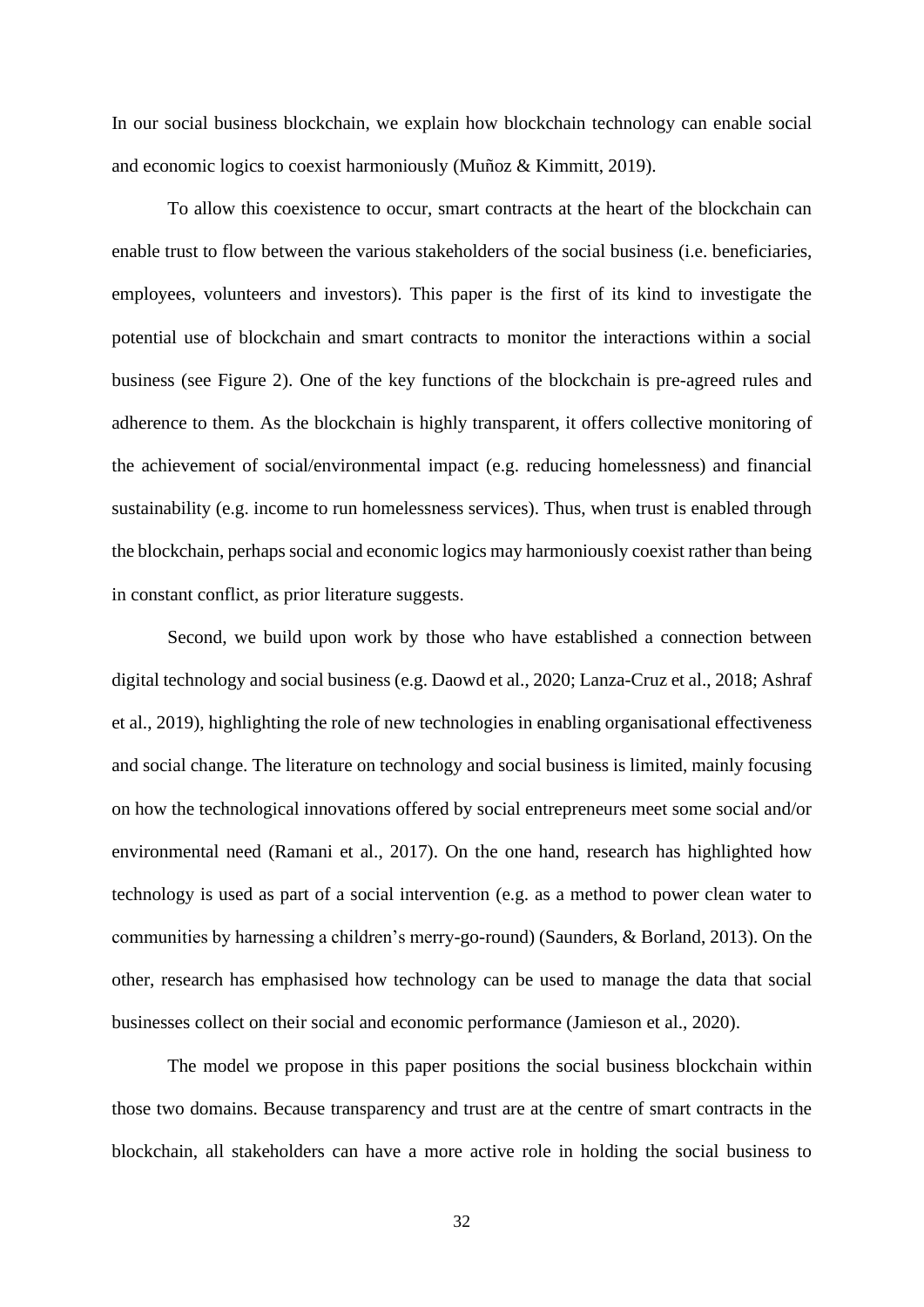account. The pre-agreeing of rules between all relevant stakeholders may also enable the improved co-design of social interventions, allowing communities to define their own social problems and solutions to them (Kimmitt  $\&$  Muñoz, 2018). Whilst this is an important design feature, the social business blockchain similarly enables transparent data storage, which is vital from a management information systems perspective. Taken together, these features can facilitate trust between parties and allow for the coexistence of the organisation's social and economic objectives. In this respect, our social business blockchain responds to calls for detailed research into the conditions under which social enterprises may be more effective (Engelke et al., 2015).

Third, by developing our social business blockchain, we present a conceptual map of how blockchain technology, utilising smart contracts, can be practically introduced as part of a new or existing social business model. Drawing on Yunus' (2010) principles of social business, our model offers meaningful insights into how blockchain technology can support more sustainable social businesses, by improving trust, transparency and effective and efficient interactions between stakeholders. We believe that this framework can inform practitioners and policymakers focusing on the area of social business of the advantages, but also challenges, of the different stages of the implementation and use of this technology.

In particular, at a policy level, social businesses have gained much interest from governments globally. However, the supporting institutional infrastructure and ecosystems vary. For example, the UK has a highly supportive environment for social enterprises, as well as the legal infrastructure that formalises social businesses as 'Community Interest Companies'. It also has a highly collaborative culture where, for example, social businesses are contracted by public authorities to deliver particular services (Social Enterprise UK, 2017), thus normalising the obtaining of data and metrics to understand social business performance (Lowe & Wilson, 2017). In such a formalised environment, the implementation of a social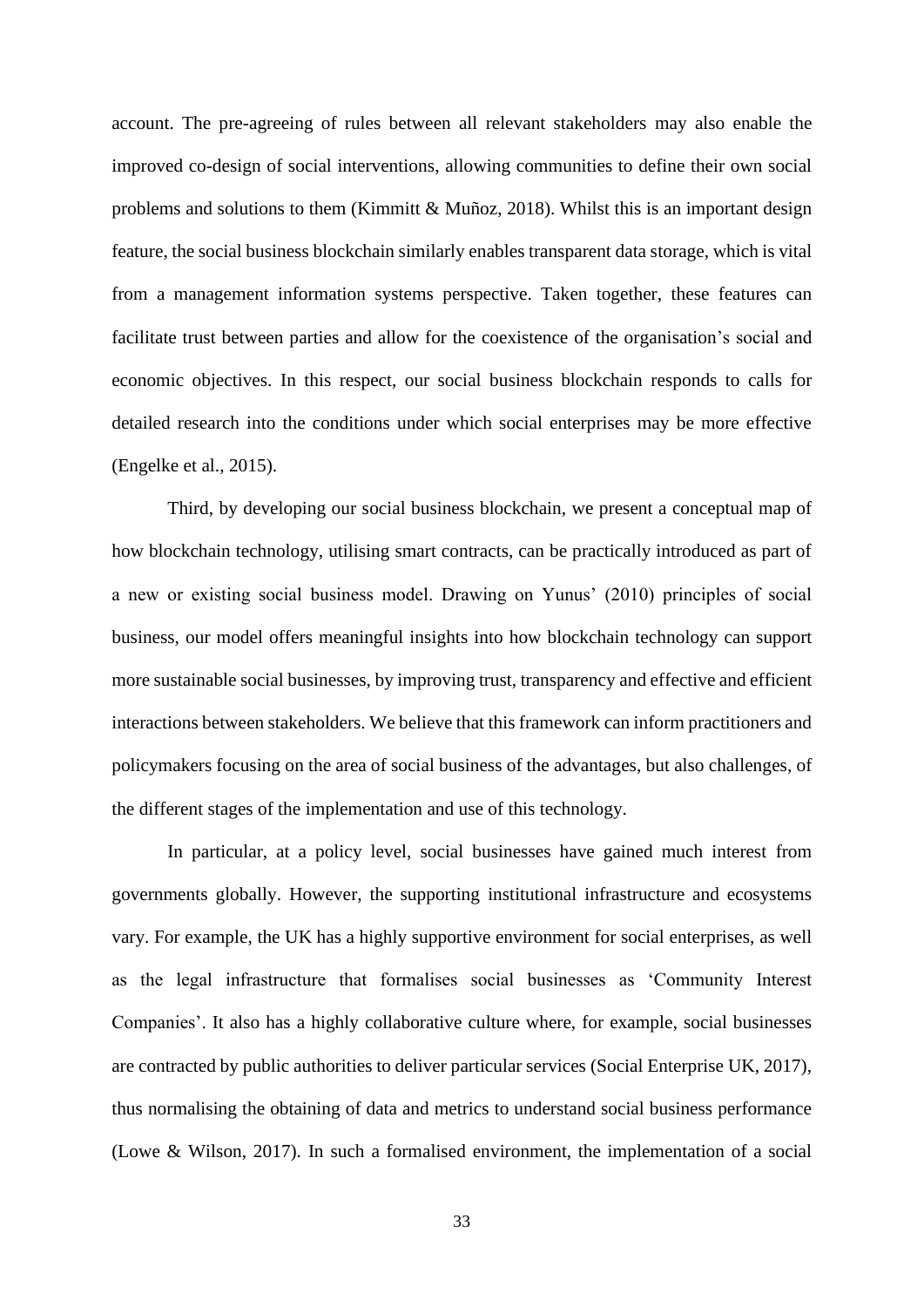business blockchain may be smoother, given the supporting infrastructure and linkage with pre-existing processes.

For practitioners, our framework has clear managerial implications. Social entrepreneurs must strategically guide the social and economic logics of their ventures. Our blockchain framework, as well as the questions posed in [Table 4,](#page-21-0) can act as sensemaking prompts for navigating these logics through Yunus' principles. For example, improved data transparency between social venture stakeholders can provide social entrepreneurs with the necessary understanding of how their products/services work in practice, providing the contextual information to more easily understand the complex nature of social problems (Kimmitt & Muñoz, 2018). Further, the distributed nature of the blockchain may better enable managers to interpret impact data that drives performance management in social ventures.

### *5.2 Limitations and directions for future research*

We recognise that there are both technical and academic limitations to implementing the model we have presented in this paper. First, technical limitations include specific issues related to blockchain implementation and skills. The blockchain is a relatively new technology which has grown significantly over recent years. Much time and money have been spent on developing the infrastructure surrounding the blockchain, incurring expensive start-up costs due to hardware purchasing and energy usage (Jabbar & Dani, 2020). Given that many social businesses are already stretched for resources (both financial and human), the additional technical expenses may be difficult to justify and implement. In terms of human capital, there is a significant skills gap which would need to be addressed in the usage and development of blockchain solutions. This highlights that blockchain remains in its infancy, leading us to the conclusion that further research into the factors that might encourage its mass adoption will be required before it can be classed as a mainstream option.

Second, in more institutionally informal contexts, the use of a social business blockchain may be less straightforward. For example, in many emerging economies, the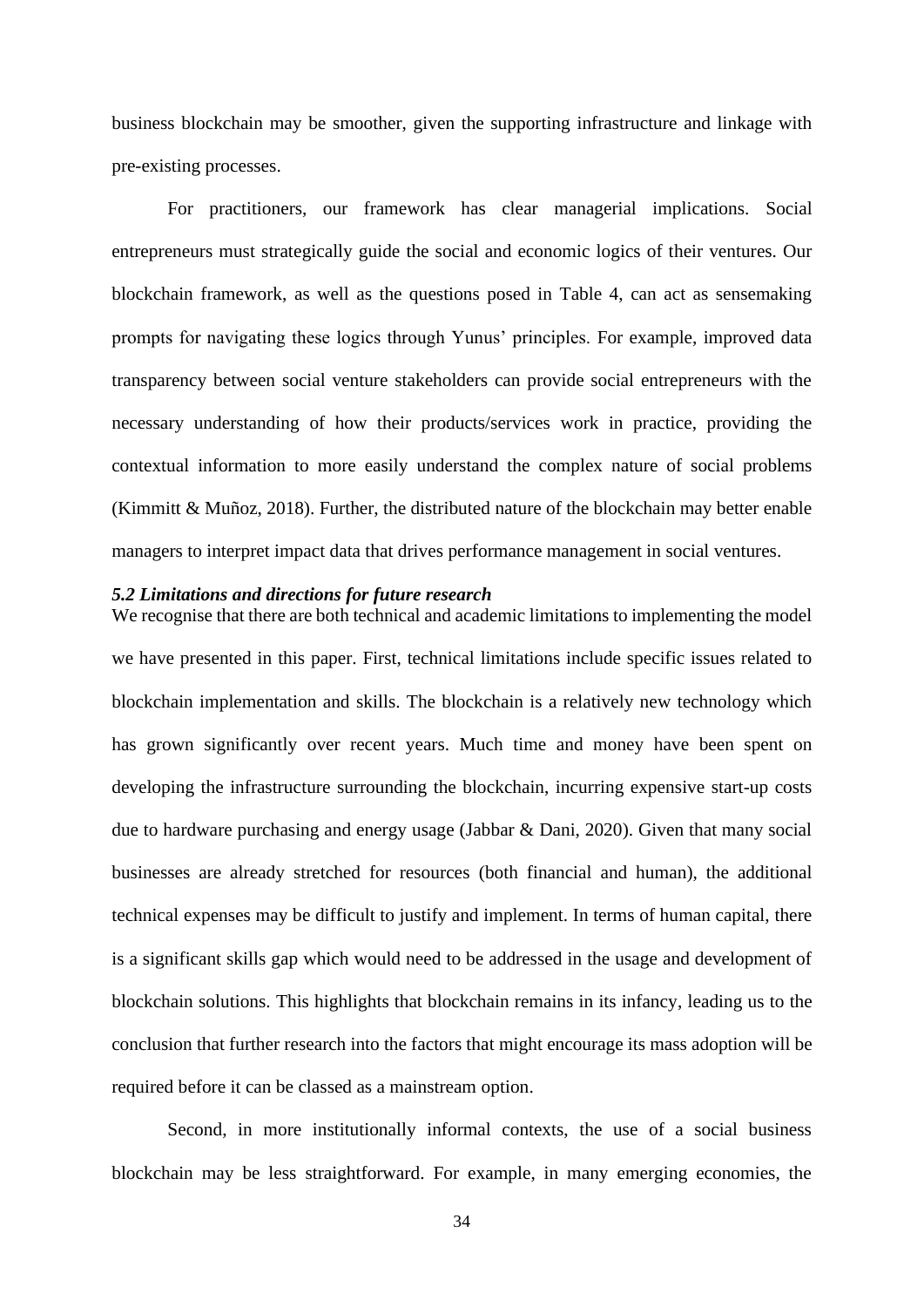concept of a social business is poorly understood, with low levels of cross-sector collaboration and understanding of social impact measurement (Muñoz & Kimmitt, 2019). It may be harder to implement novel new technological processes in contexts still grappling with the social business concept, and where the surrounding infrastructure is also relatively underdeveloped. Further, the kind of data needed to operationalise a social business blockchain may be more challenging in such contexts, where efforts to collect sufficient data (i.e. on social impact performance) are more resource intensive and less normalised in the sector. Alternatively, the implementation of such technologies in emerging social industry contexts may actually allow them to circumvent challenges around mission drift experienced in more formalised environments; this would be a fruitful area for further investigation.

In terms of academic limitations, we recognise that we have developed an 'ideal type' of solution in our social business blockchain. Although we draw on Yunus' seven principles as the dominant approach to define the purpose and *modus operandi* of social businesses, other approaches exist. The intricacies of these different approaches may differ; however, we believe our framework provides a solid foundation upon which a number of social business blockchain models could be developed. Building on this, our model remains conceptual; for its effectiveness to be fully evaluated, it would need to be operationalised. With these limitations in mind, we consider three future directions for research.

The first potential future direction is to address the practical implementation issue, by designing the smart contracts and algorithms proposed in our conceptual model to test its effectiveness. This would involve choosing some or all of the principles, and could involve working with a social business and its stakeholders to pilot test the implementation of the smart contracts and system design. This would provide an opportunity to understand if, in practice, this social business blockchain this paper has developed could address the theoretical issues of trust. Second, future researchers should consider other models of social business, and improve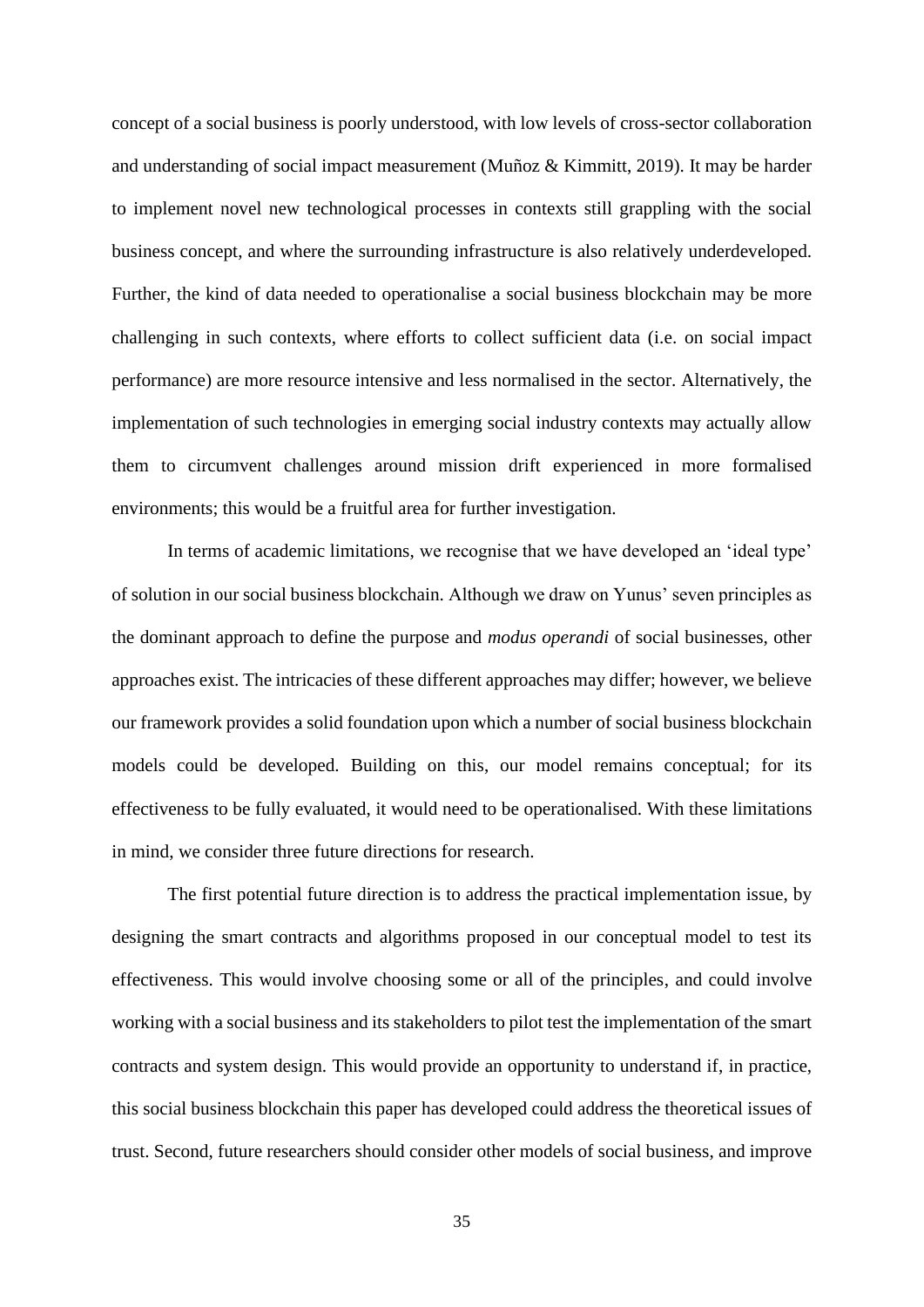upon the conceptual ideas that we have presented in the paper to provide a refined social business blockchain. Finally, we would encourage others to build upon the extant research surrounding ethics and blockchain to begin exploring the ethics of algorithmic trust when building smart contracts in a blockchain. We think that this is of particular interest in the social business context, whereby actors are held to a high moral standard, and multi-stakeholder 'voice' is becoming more important in decision-making.

## **References**

Al Taji, F. N. A., & Bengo, I. (2019). The Distinctive Managerial Challenges of Hybrid Organizations: Which Skills are Required? *Journal of Social Entrepreneurship*, *10*(3), 328- 345.

Ankalkoti, P., & Santhosh, S.G. (2017). A Relative Study on Bitcoin Mining. *Imperial Journal of Interdisciplinary Research*, *3*(5), 1757-1761.

Antonopoulos, A. M., & Wood, G. (2018). Mastering Ethereum: Building Smart Contracts and DApps. Sebastopol: O'Reilly Media, Inc.

Ashraf, M. M., Razzaque, M. A., Liaw, S. T., Ray, P. K., & Hasan, M. R. (2019). Social business as an entrepreneurship model in emerging economy: Systematic review and case study. *Management Decision, 57*(5), 1145-1161.

Austin, J., Stevenson, H., & Wei–Skillern, J. (2006). Social and commercial entrepreneurship: same, different, or both? *Entrepreneurship Theory and Practice*, *30*(1), 1- 22.

Bachmann, R. (2003). Trust and Power as Means of Coordinating the Internal Relations of the Organization: A Conceptual Framework. In B. Nooteboom & F. Six (Eds.), *The Trust Process in Organizations. Empirical Studies of the Determinants and the Process of Trust Development.* (pp. 58-74): Edward Elgar, Cheltenham.

Bai, C., & Sarkis, J. (2020). A supply chain transparency and sustainability technology appraisal model for blockchain technology. *International Journal of Production Research*, *58*(7), 2142-2162.

Ballesteros-Sola, M. (2015). Stewardship revisited at the fuzzy ends of the Yunus social business framework. *Social Business*, *5*(1), 33-46.

Battilana, J., & Dorado, S. (2010). Building sustainable hybrid organizations: The case of commercial microfinance organizations. *Academy of Management Journal*, *53*(6), 1419- 1440.

Bhargavan, K., Delignat-Lavaud, A., Fournet, C., Gollamudi, A., Gonthier, G., Kobeissi, N., ... & Zanella-Béguelin, S. (2016, October). Formal verification of smart contracts: Short paper. In *Proceedings of the 2016 ACM Workshop on Programming Languages and Analysis for Security* (pp. 91-96).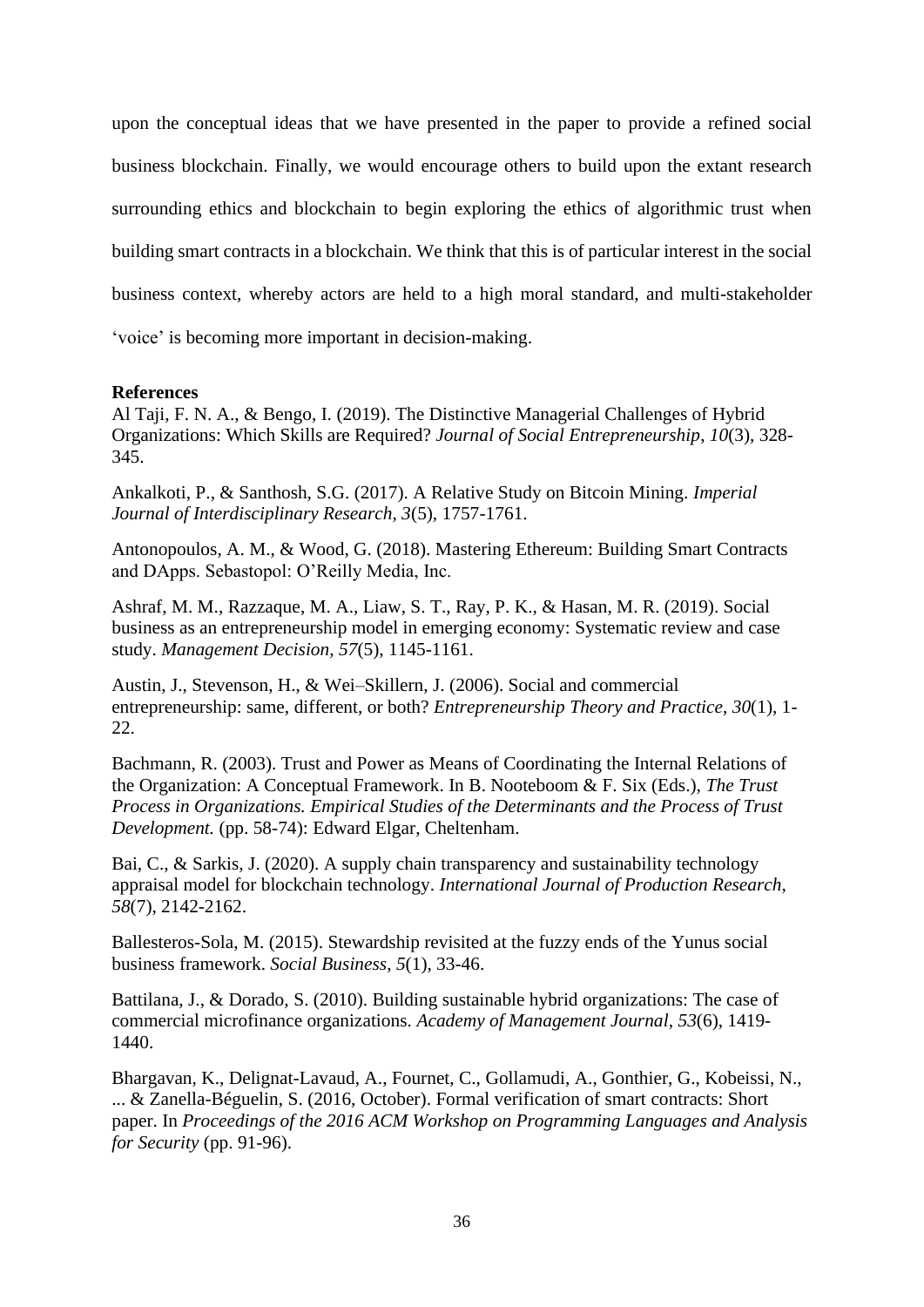Biswas, B., & Gupta, R. (2019). Analysis of barriers to implement blockchain in industry and service sectors. *Computers and Industrial Engineering*, *136*, 225-241.

Bodkhe, U., Tanwar, S., Parekh, K., Khanpara, P., Tyagi, S., Kumar, N., & Alazab, M. (2020). Blockchain for industry 4.0: A comprehensive review. *IEEE Access*, *8*, 79764-79800.

Boluk, K. A., & Mottiar, Z. (2014). Motivations of social entrepreneurs. *Social Enterprise Journal, 10*(1), 53-68.

Bugg-Levine, A., & Emerson, J. (2011). Impact investing: Transforming how we make money while making a difference. *Innovations: Technology, Governance, Globalization*, *6*(3), 9-18.

Castellas, E. I., Ormiston, J., & Findlay, S. (2018). Financing social entrepreneurship: The role of impact investment in shaping social enterprise in Australia. *Social Enterprise Journal*, *14*(2), 130-155.

Castellanos, J. A. F., Coll-Mayor, D., & Notholt, J. A. (2017, August). Cryptocurrency as guarantees of origin: Simulating a green certificate market with the Ethereum Blockchain. In *2017 IEEE International Conference on Smart Energy Grid Engineering (SEGE)* (pp. 367- 372). IEEE.

Chawla, C. (2020). Trust in blockchains: Algorithmic and organizational. *Journal of Business Venturing Insights*, 14 (forthcoming).

Chen, S., & Harrison, R. (2020). Beyond profit vs. purpose: Transactional-relational practices in impact investing. *Journal of Business Venturing Insights*, *14*, e00182.

Christidis, K., & Devetsikiotis, M. (2016). Blockchains and Smart Contracts for the Internet of Things. *IEEE Access*, *4*, 2292-2303.

Clarkin, J. E. (2014). Crowdfunding, foundations, and impact investors as sources of financial capital for social entrepreneurs. In P. Phan, S. Bacq & M. Nordqvist (Eds.). *Theory and Empirical Research in Social Entrepreneurship*, UK: Edward Elgar Publishing Limited.

Collier, J. (1998). Theorising the Ethical Organization. *Business Ethics Quarterly, 8*(3), 621- 654.

Cooney, K. (2012). Mission control: Examining the institutionalization of new legal forms of social enterprise in different strategic action fields. In B. Gidron & Y. Hasenfeld (Eds.), *Social enterprises: An organizational perspective*. New York: Palgrave Macmillan.

Corner, P. D., & Ho, M. (2010). How opportunities develop in social entrepreneurship. *Entrepreneurship Theory and Practice*, *34*(4), 635-659.

[Cornforth, C.](https://www.emerald.com/insight/search?q=Christopher%20Cornforth) (2014), Understanding and combating mission drift in social enterprises. *[Social](https://www.emerald.com/insight/publication/issn/1750-8614)  [Enterprise Journal,](https://www.emerald.com/insight/publication/issn/1750-8614) 10*(1), 3-20.

Curtis, T., Herbst, J., & Gumkovska, M. (2010). The social economy of trust: social entrepreneurship experiences in Poland. *Social Enterprise Journal*, *6*(3), 194-209.

Dacin, P. A., Dacin, M. T., & Matear, M. (2010). Social entrepreneurship: Why we don't need a new theory and how we move forward from here. *Academy of Management Perspectives*, *24*(3), 37-57.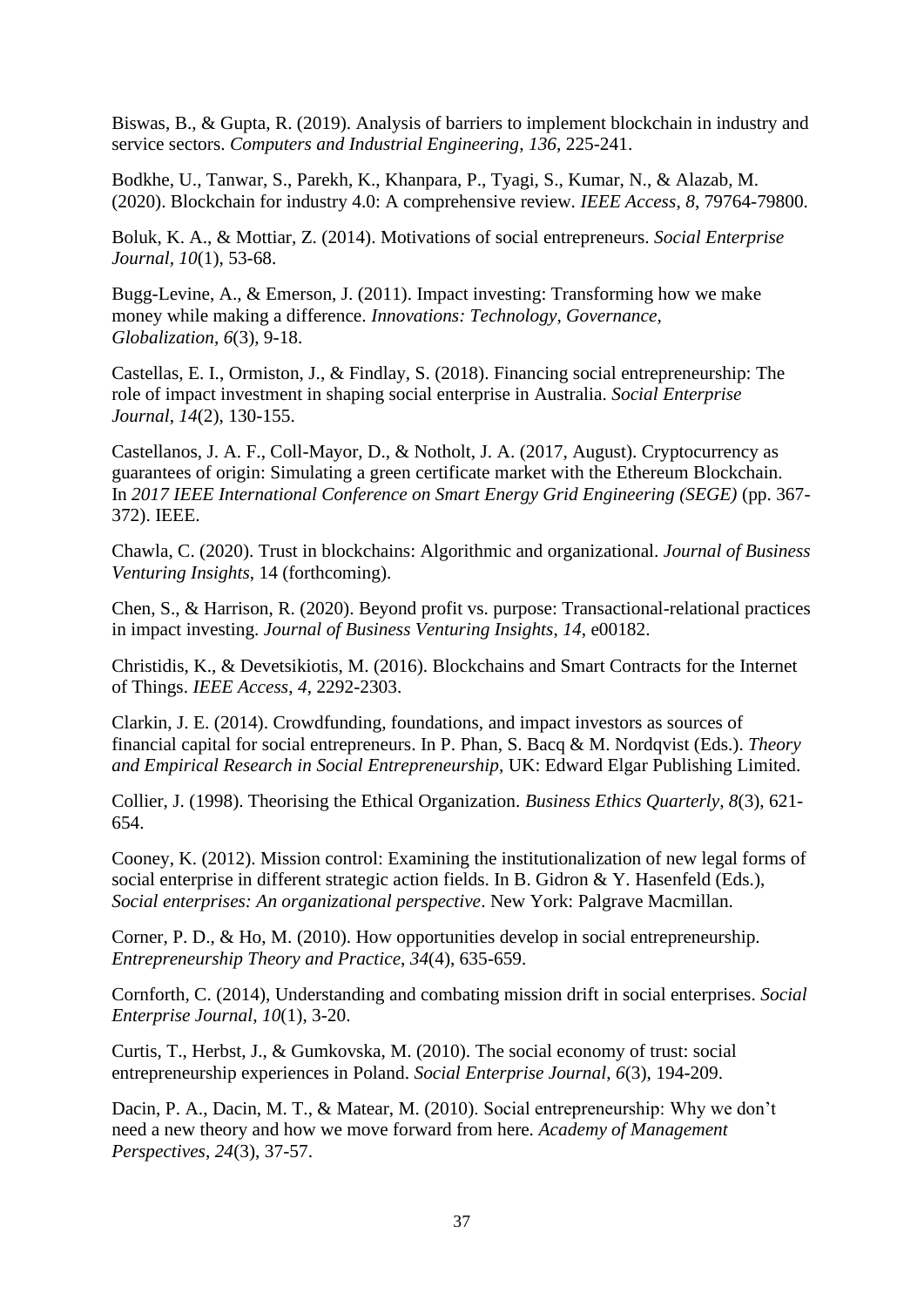Dal Mas, F., Dicuonzo, G., Massaro, M., & Dell'Atti, V. (2020). Smart contracts to enable sustainable business models. A case study. *Management Decision*, *58*(8), 1601-1619.

Daowd, A., Kamal, M. M., Eldabi, T., Hasan, R., Missi, F., & Dey, B. L. L. (2020). The impact of social media on the performance of microfinance institutions in developing countries: a quantitative approach. *Information Technology & People*, *34*(1), 25-49.

David, R., Tolbert, P., & Boghossian, J. (2019, December 23). Institutional Theory in Organization Studies. *Oxford Research Encyclopaedia of Business and Management.* Retrieved 3 March 2021, from [https://oxfordre.com/business/view/10.1093/acrefore/9780190224851.001.0001/acrefore-](https://oxfordre.com/business/view/10.1093/acrefore/9780190224851.001.0001/acrefore-9780190224851-e-158)[9780190224851-e-158.](https://oxfordre.com/business/view/10.1093/acrefore/9780190224851.001.0001/acrefore-9780190224851-e-158)

Dey, P., & Lehner, O. (2017). Registering ideology in the creation of social entrepreneurs: Intermediary organizations, 'ideal subject' and the promise of enjoyment. *Journal of Business Ethics*, *142*(4), 753-767.

Di Lorenzo, F., & Scarlata, M. (2019). Social enterprises, venture philanthropy and the alleviation of income inequality. *Journal of Business Ethics*, *159*(2), 307-323.

Dolgui, A., Ivanov, D., Potryasaev, S., Sokolov, B., Ivanova, M., & Werner, F. (2019). Blockchain-oriented dynamic modelling of smart contract design and execution in the supply chain. *International of Production Research*, *58*(7) 1-16.

Du, W. (Derek), Pan, S. L., Leidner, D. E., & Ying, W. (2019). Affordances, experimentation and actualization of FinTech: A blockchain implementation study. *The Journal of Strategic Information Systems, 28*(1), 50-65.

Ebrahim, A., Battilana, J., & Mair, J. (2014). The governance of social enterprises: Mission drift and accountability challenges in hybrid organizations. *Research in Organizational Behavior*, *34*, 81-100.

Ellonen, R., Blomqvist, K., & Puumalainen, K. (2008). The role of trust in organisational innovativeness. *European Journal of Innovation Management, 11*(2), 160-181.

Engelke, H. Mauksch, S., Darkow, I. L. & von der Gracht. H. A. (2015). Opportunities for social enterprise in Germany – Evidence from an expert survey. *Technological Forecasting & Social Change, 90,* 635-646.

Esmaeilian, B., Sarkis, J., Lewis, K., & Behdad, S. (2020). Blockchain for the future of sustainable supply chain management in Industry 4.0. *Resources, Conservation and Recycling*, *163*, 105064.

Florin, J., & Schmidt, E. (2011). Creating shared value in the hybrid venture arena: A business model innovation perspective. *Journal of Social Entrepreneurship*, *2*(2), 165-197.

Forbes (2019). Forbes Releases 'Top 50 Billion-Dollar Companies Exploring Blockchain' – Over Half are Working with Ethereum. Retrieved 9 November 2020, from [https://media.consensys.net/forbes-releases-top-50-billion-dollar-companies-exploring](https://media.consensys.net/forbes-releases-top-50-billion-dollar-companies-exploring-blockchain-over-half-are-working-with-d4f9e44f144d)[blockchain-over-half-are-working-with-d4f9e44f144d](https://media.consensys.net/forbes-releases-top-50-billion-dollar-companies-exploring-blockchain-over-half-are-working-with-d4f9e44f144d)

Gamble, E. N., & Beer, H. A. (2017). Spiritually informed not-for-profit performance measurement. *Journal of Business Ethics*, *141*(3), 451-468.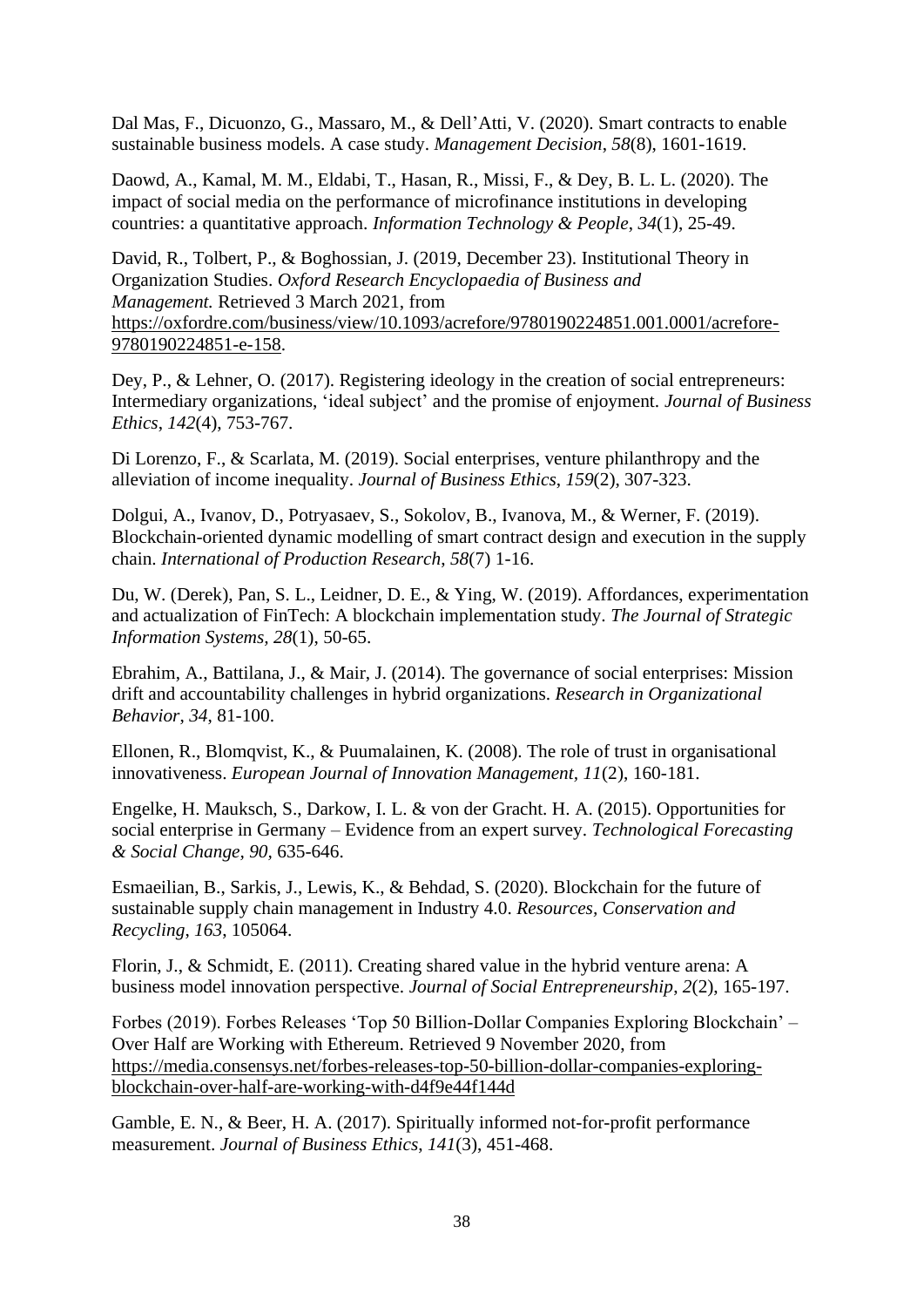Gartner (2017). Blockchain Potential and Pitfalls. Retrieved 12 March 2021, from <https://www.gartner.com/en/webinars/3878710/blockchain-potential-and-pitfalls>

González, M. F., Husted, B. W., & Aigner, D. J. (2017). Opportunity discovery and creation in social entrepreneurship: An exploratory study in Mexico. *Journal of Business Research*, *81*, 212-220.

Gümüsay, A. A., Smets, M., & Morris, T. (2020). 'God at work': Engaging central and incompatible institutional logics through elastic hybridity. *Academy of Management Journal*, *63*(1), 124-154.

Gras, D., & Mendoza-Abarca, K. I. (2014). Risky business? The survival implications of exploiting commercial opportunities by nonprofits. *Journal of Business Venturing*, *29*(3), 392-404.

Greenwood, M., & Van Buren III, H. J. (2010). Trust and stakeholder theory: Trustworthiness in the organisation–stakeholder relationship. *Journal of Business Ethics*, *95*(3), 425-438.

Gregory, D., Hill, K., Joy, I., & Keen, S. (2012). Investment readiness in the UK. *Big Lottery Fund, July*.

Grove, A., & Berg, G. A. (2014). Social business: Defining and situating the concept. In A. Grove & G. A. Berg (Eds.), *Social Business: Theory, Practice, and Critical Perspectives*. Heidelberg: Springer.

Haigh, N., & Hoffman, A. J. (2012, July). The New Heretics: Hybrid Organizations and The Changing Face of Corporate Sustainability. In *Academy of Management Proceedings* (Vol. 2012, No. 1, p. 13993). Briarcliff Manor, NY 10510: Academy of Management.

Hasan, H., AlHadhrami, E., AlDhaheri, A., Salah, K., & Jayaraman, R. (2019). Smart contract-based approach for efficient shipment management. *Computers & Industrial Engineering*, *136*, 149-159.

Hastig, G. M., & Sodhi, M. M. S. (2020). Blockchain for Supply Chain Traceability: Business Requirements and Critical Success Factors. *Production and Operations Management*, *29*(4), 935-954.

Hawlitschek, F., Notheisen, B., & Teubner, T. (2018). The limits of trust-free systems: a literature review on blockchain technology and trust in the sharing economy. *Electronic Commence and Research Applications*, *29*, 50-63.

Hengstler, M., Enkel, E., & Duelli, S. (2016). Applied artificial intelligence and trust – The case of autonomous vehicles and medical assistance devices. *Technological Forecasting and Social Change*, *105*, 105-120.

Holland, M., Stjepandić, J., & Nigischer, C. (2018, June). Intellectual property protection of 3D print supply chain with blockchain technology. In *2018 IEEE International conference on engineering, technology and innovation (ICE/ITMC)* (pp. 1-8). IEEE.

Hosmer, L. T. (1995). Trust: The Connecting Link Between Organizational Theory and Philosophical Ethics. *Academy of Management Review*, *20*(2), 379-403.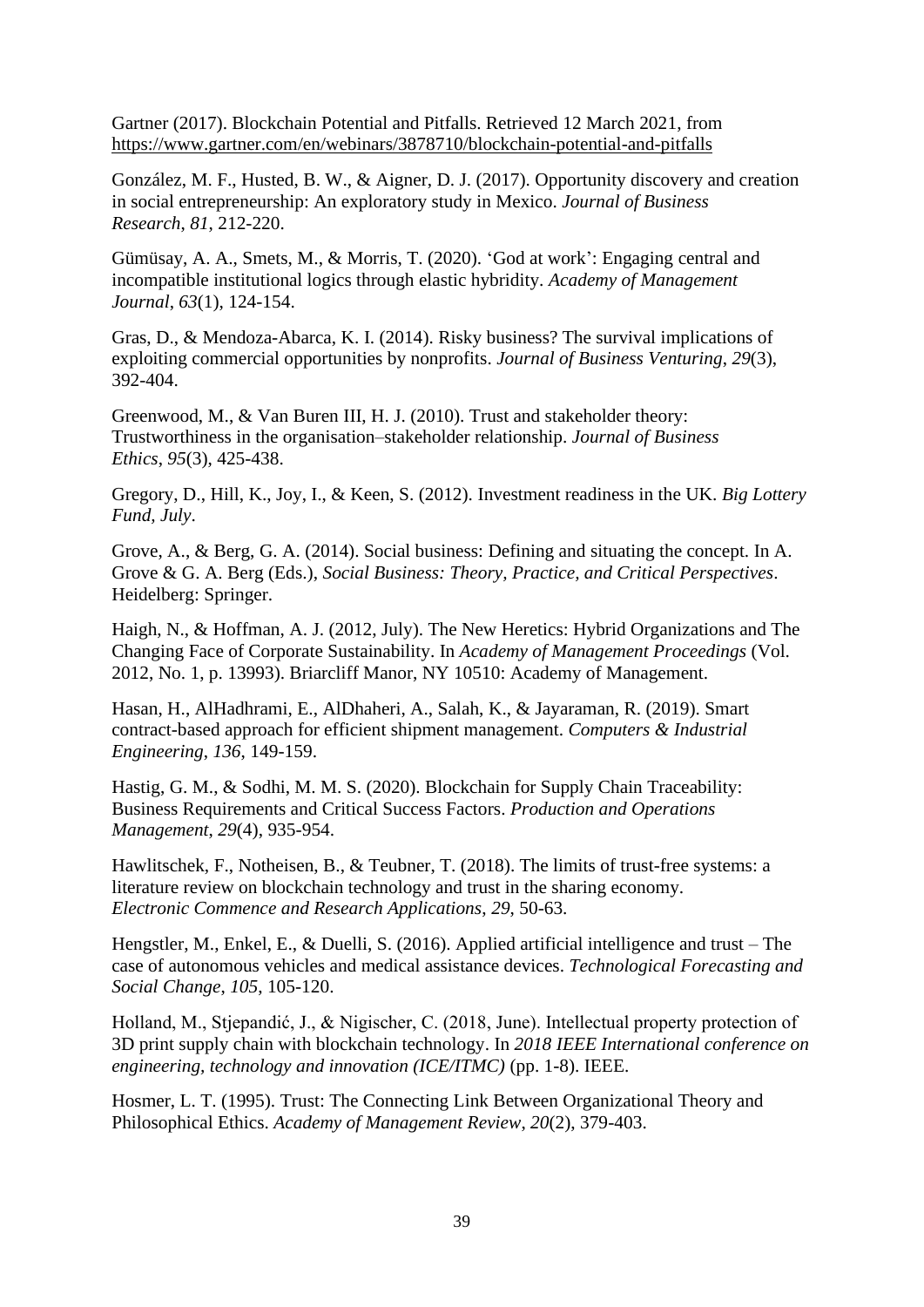Jabbar, A., Akhtar, P., & Dani, S. (2019). Real-time big data processing for instantaneous marketing decisions: A problematization approach. *Industrial Marketing Management*, *90*, 559-569.

Jabbar, A., & Dani, S. (2020). Investigating the link between transaction and computational costs in a blockchain environment. *International Journal of Production Research*, *58*(11), 3423-3436.

Jabłoński, A., & Jabłoński, M. (2019). Trust as a Key Factor in Shaping the Social Business Model of Water Supply Companies. *Sustainability*, *11*(20), 5805.

Jamieson, D., Wilson, R., Martin, M., Lowe, T., Kimmitt, J., Gibbon, J., & French, M. (2020). Data for outcome payments or information for care? A sociotechnical analysis of the management information system in the implementation of a social impact bond. *Public Money & Management*, *40*(3), 213-224.

Kamble, S. S., Gunasekaran, A., & Sharma, R. (2020). Modeling the blockchain enabled traceability in agriculture supply chain. *International Journal of Information Management*, *52*, 1019-1067.

Kellogg, K. C., Valentine, M. A., & Christin, A. (2020). Algorithms at work: The new contested terrain of control. *Academy of Management Annals*, *14*(1), 366-410.

Kimmitt, J., & Muñoz, P. (2018). Sensemaking the 'social' in social entrepreneurship. *International Small Business Journal*, *36*(8), 859-886.

Kizilcec, R. F. (2016, May). How much information? Effects of transparency on trust in an algorithmic interface. In *Proceedings of the 2016 CHI Conference on Human Factors in Computing Systems* (pp. 2390-2395).

Kwong, C., M. Tasavori, & Wun-mei Cheung, C. (2017). Bricolage, collaboration and mission drift in social enterprises. *Entrepreneurship and Regional Development 29*(7-8), 609- 638.

Lanza-Cruz, I., Berlanga, R., & Aramburu, M. (2018). Modeling Analytical Streams for Social Business Intelligence. *Informatics*, *5*(3), 33.

Larios-Hernández, G. J. (2017). Blockchain entrepreneurship opportunity in the practices of the unbanked. *Business Horizons*, *60*(6), 865-874.

Lee, M. K. (2018). Understanding perception of algorithmic decisions: Fairness, trust, and emotion in response to algorithmic management. *Big Data & Society*, *5*(1), 1-16.

Lewicki, R. J., & Bunker, B. B. (1996). Developing and maintaining trust in work relationships. In R. M. Kramer, T. R. Tyler (Eds.), *Trust in Organizations: Frontiers of Theory and Research*. (pp. 114-139): Sage, Thousand Oaks, CA.

Li, C., Palanisamy, B., & Xu, R. (2019, April). Scalable and privacy-preserving design of on/off-chain smart contracts. In *2019 IEEE 35th International Conference on Data Engineering Workshops (ICDEW)* (pp. 7-12). IEEE.

Lowe, T. (2013). New development: The paradox of outcomes – the more we measure, the less we understand. *Public Money & Management*, *33*(3), 213-216.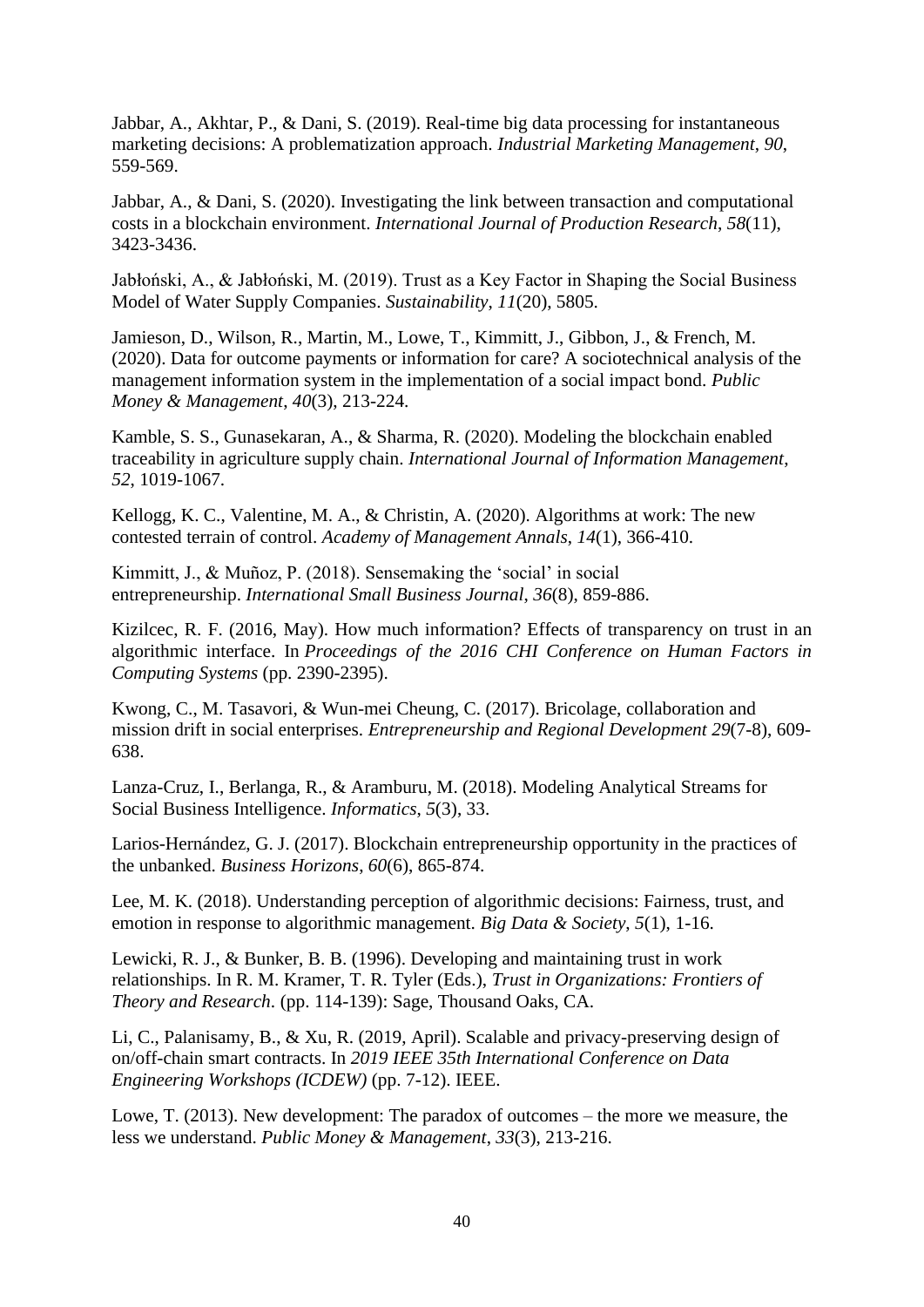Lowe, T., & Wilson, R. (2017). Playing the game of outcomes-based performance management. Is gamesmanship inevitable? Evidence from theory and practice. *Social Policy & Administration*, *51*(7), 981-1001.

Lustig, C., & Nardi, B. (2015). Algorithmic Authority: the Case of Bitcoin. IEEE, pp. 743- 752.

Mair, J., & Marti, I. (2009). Entrepreneurship in and around institutional voids: A case study from Bangladesh. *Journal of Business Venturing*, *24*(5), 419-435.

Mayer, R. C., Davis, J. H., & Schoorman, F. D. (1995). An integrative model of organizational trust. *Academy of Management Review*, *20*(3), 709-734.

Mersland, R., & Strøm, R. Ø. (2010). Microfinance mission drift? *World Development*, *38*(1), 28-36.

Milbourne, L., & Cushman, M. (2013). From the third sector to the big society: How changing UK government policies have eroded third sector trust. *VOLUNTAS: International Journal of Voluntary and Nonprofit Organizations*, *24*(2), 485-508.

Mishra, A. K. (1996). Organizational responses to crisis: The centrality of trust. R. M. Kramer, T. R. Tyler (Eds.), *Trust in Organizations: Frontiers of Theory and Research*. (pp. 261-287): Sage, Thousand Oaks, CA.

Moore, G. (1999). Corporate Moral Agency: Review and Implications. *Journal of Business Ethics*, *21*(4), 329-343.

Moore, G. (2005). Corporate Character: Modern Virtue Ethics and the Virtuous Corporation. *Business Ethics Quarterly*, *15*(4), 659-685.

Morgan, R. M., & Hunt, S. D. (1994). The commitment-trust theory of relationship marketing. *Journal of Marketing, 58*(3), 20-38.

Mori, T. (2016). Financial technology: Blockchain and securities settlement. *Journal of Securities Operations & Custody*, *8*(3), 208-227.

Moss, T. W., Short, J. C., Payne, G. T., & Lumpkin, G. T. (2011). Dual identities in social ventures: An exploratory study. *Entrepreneurship Theory and Practice*, *35*(4), 805-830.

Mukkamala, R. R., Vatrapu, R., Ray, P. K., Sengupta, G., & Halder, S. (2018). Blockchain for social business: Principles and applications. *IEEE Engineering Management Review*, *46*(4), 94-99.

Muñoz, P., & Kimmitt, J. (2019). Social mission as competitive advantage: A configurational analysis of the strategic conditions of social entrepreneurship. *Journal of Business Research*, *101*, 854-861.

Pache, A. C., & Santos, F. (2010). When worlds collide: The internal dynamics of organizational responses to conflicting institutional demands. *Academy of Management Review*, *35*(3), 455-76.

Parhankangas, A., & Renko, M. (2017). Linguistic style and crowdfunding success among social and commercial entrepreneurs. *Journal of Business Venturing*, *32*(2), 215-236.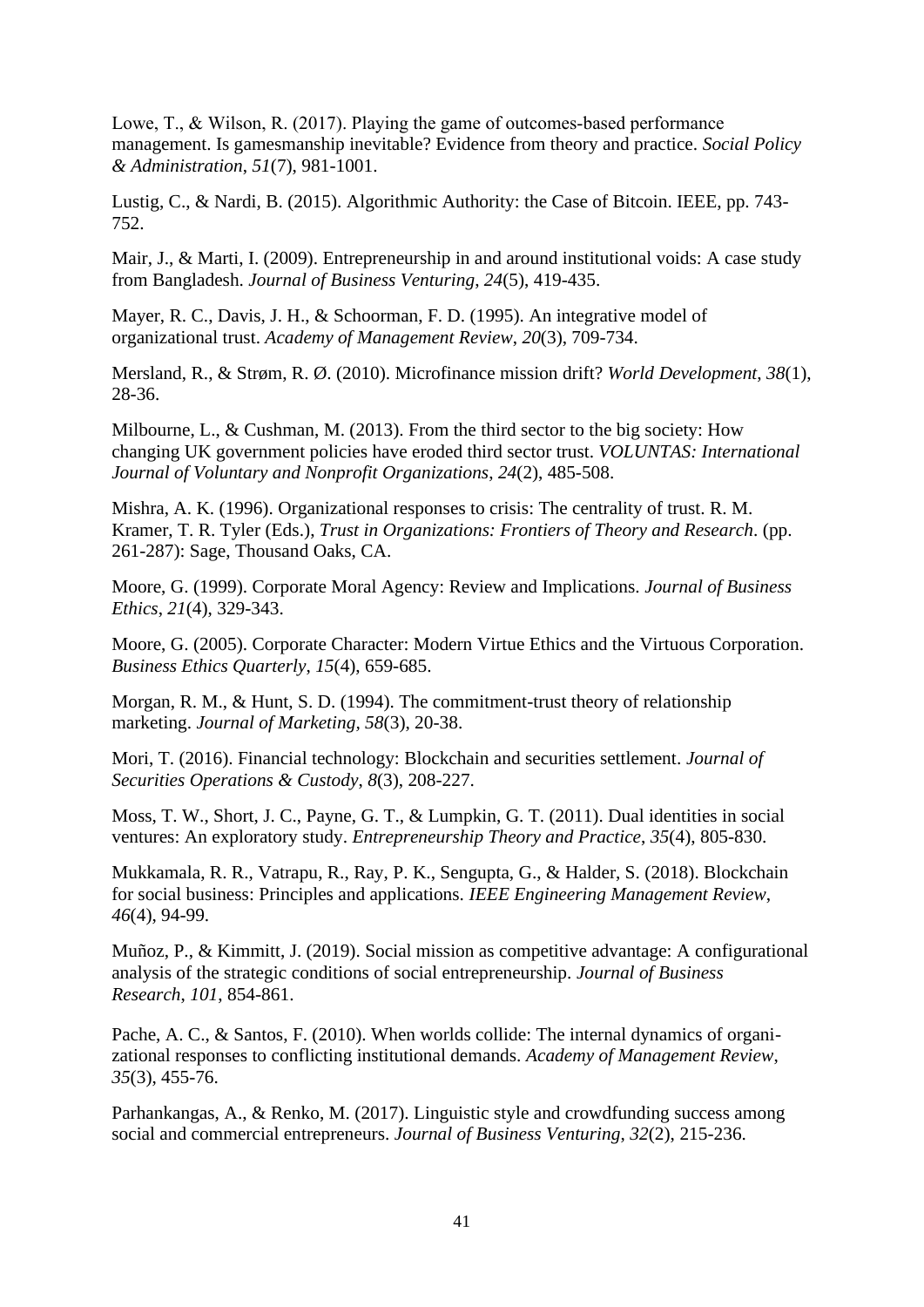Pereira, J., Tavalaei, M. M., & Ozalp, H. (2019). Blockchain-based platforms: Decentralized infrastructures and its boundary conditions. *Technological Forecasting and Social Change*, *146*, 94-102.

Peerally, J. A., De Fuentes, C., & Figueiredo, P. N. (2019). Inclusive innovation and the role of technological capability-building: The social business Grameen Danone Foods Limited in Bangladesh. *Long Range Planning*, *52*(6), 101843.

Perrini, F., Vurro, C., & Costanzo, L. A. (2010). A process-based view of social entrepreneurship: From opportunity identification to scaling-up social change in the case of San Patrignano. *Entrepreneurship and Regional Development*, *22*(6), 515-534.

Pirson, M., & Malhotra, D. (2011). Foundations of organizational trust: What matters to different stakeholders? *Organization Science*, *22*(4), 1087-1104.

Prashar, D., Jha, N., & Lee, Y. (2020). Blockchain-Based Traceability and Visibility for Agricultural Products: A Decentralized Way of Ensuring Food Safety in India. *Sustainability*, *12*(8), 3497.

PricewaterhouseCoopers [PwC] (2018). PwC's Global Blockchain Survey. Retrieved 12 March 2021, from [https://www.pwc.com/gx/en/industries/technology/blockchain/blockchain](https://www.pwc.com/gx/en/industries/technology/blockchain/blockchain-in-business.html)[in-business.html](https://www.pwc.com/gx/en/industries/technology/blockchain/blockchain-in-business.html)

Queiroz, M. M., & Wamba, S. F. (2019). Blockchain adoption challenges in supply chain: An empirical investigation of the main drivers in India and the USA. *International Journal of Information Management*, *46*, 70-82.

Ramani, S. V., SadreGhazi, S., & Gupta, S. (2017). Catalysing innovation for social impact: The role of social enterprises in the Indian sanitation sector. *Technological Forecasting and Social Change*, *121*, 216-227.

Rickert, A., & Stiftung, B. (2011). Giving Donors what they need. In M. Yunus (Ed.), *Creating a New Civilization through Social Entrepreneurship* (pp. 123-130). Transaction Publishers.

Roeck, D., Sternberg, H., & Hofmann, E. (2019). Distributed ledger technology in supply chains: a transaction cost perspective. *International Journal of Production Research*, *58*(7), 1-18.

Salmerón-Manzano, E., & Manzano-Agugliaro, F. (2019). The role of smart contracts in sustainability: worldwide research trends. *Sustainability*, *11*(11), 3049.

Saunders, S. G., & Borland, R. (2013). Marketing‐driven philanthropy: the case of PlayPumps. *European Business Review, 25*(4), 321-335.

Scarlata, M., & Alemany, L. (2010). Deal structuring in philanthropic venture capital investments: Financing instrument, valuation and covenants. *Journal of Business Ethics*, *95*(2), 121-145.

Scarlata, M., Alemany, L., & Zacharakis, A. (2012). Philanthropic venture capital: Venture capital for social entrepreneurs? *Foundations and Trends in Entrepreneurship*, *8*(4), 279-342.

Scarlata, M., Walske, J., & Zacharakis, A. (2017). Ingredients matter: How the human capital of philanthropic and traditional venture capital differs. *Journal of Business Ethics*, *145*(3), 623-635.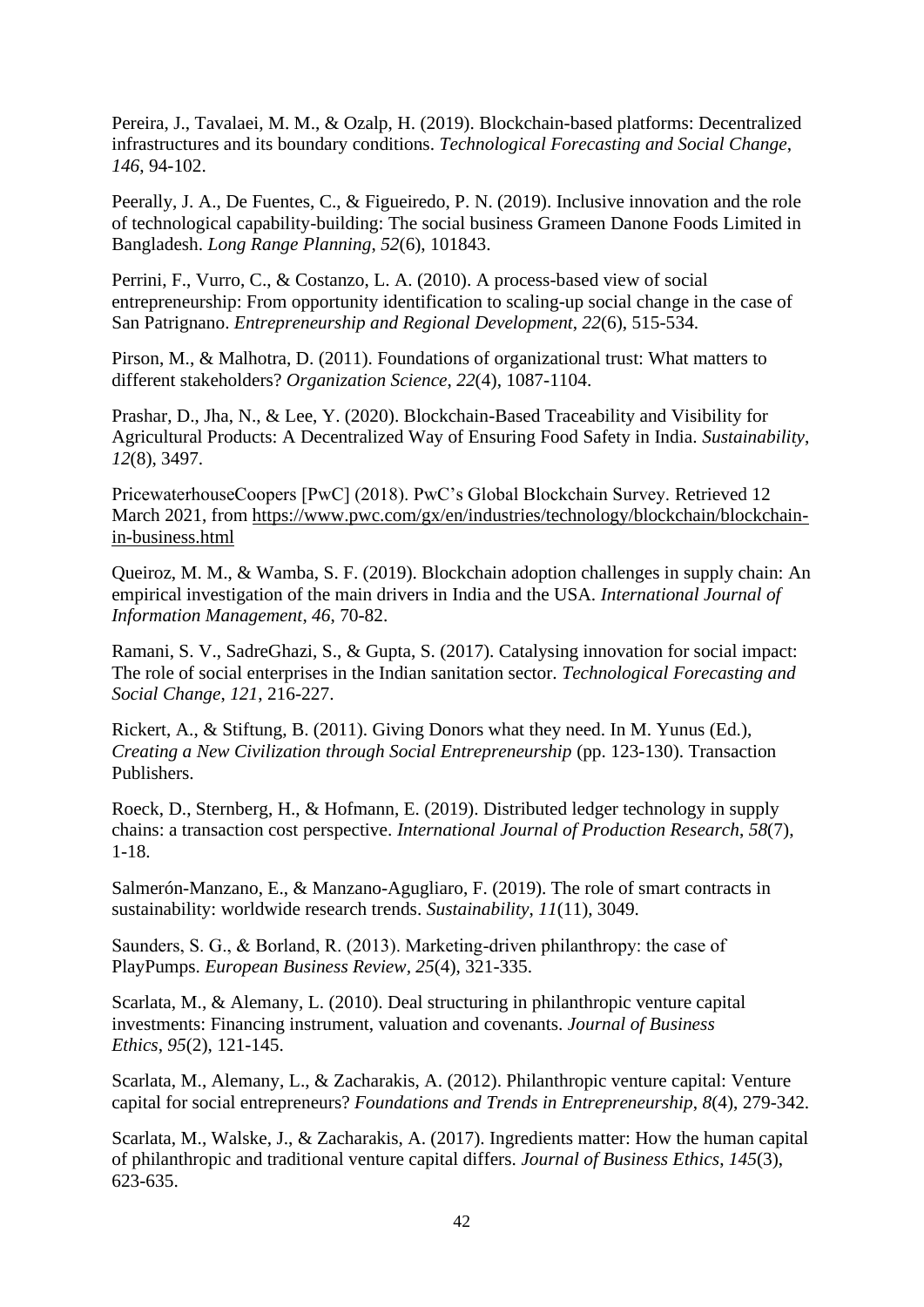Schlecht, L., Schneider, S., & Buchwald, A. (2021). The prospective value creation potential of Blockchain in business models: A delphi study. *Technological Forecasting & Social Change*, 166.

Schmidt, C. G., & Wagner, S. (2019). Blockchain and supply chain relations: A transaction cost theory perspective. *Journal of Purchasing and Supply Management*, *25*(4), 1005-1052.

Schoorman, F. D., Mayer, R. C., & Davis, J. (2007). An integrative model of organizational trust: Past, present, and future. *Academy of Management Review*, *32*(2), 344-354.

Seanor, P., & Meaton, J. (2008). Learning from failure, ambiguity and trust in social enterprise. *Social Enterprise Journal*, *4*(1), 24-40.

Servantie, V., & Rispal, M. H. (2018). Bricolage, effectuation, and causation shifts over time in the context of social entrepreneurship. *Entrepreneurship & Regional Development*, *30*(3- 4), 310-335.

Sharples, M. (2002). Disruptive devices: mobile technology for conversational learning. *International Journal of Continuing Engineering Education and Life Long Learning*, *12*(5-6), 504-520.

Sheppard, B. H., & Sherman, D. A. (1998). The grammars of trust: A model and general implications. *Academy of Management Review*, *23*(3), 422-437.

Siebold, N., Günzel-Jensen, F., & Müller, S. (2019). Balancing dual missions for social venture growth: a comparative case study. *Entrepreneurship & Regional Development*, *31*(9- 10), 710-734.

Sitkin, S. B., & Roth, N. L. (1993). Explaining the limited effectiveness of legalistic 'remedies' for trust/distrust. *Organization Science*, *4*(3), 367-392.

Siwale, J, Kimmitt, J., & Amankwah-Amoah, J. (2021). The Failure of Hybrid Organizations: A Legitimation Perspective. *Management & Organization Review,* (forthcoming)*.*

Smart Energy International (2020). AI, blockchain powered microgrid pilots renewables trading in Port of Rotterdam. Retrieved 21 March 2021, from [https://www.smart](https://www.smart-energy.com/regional-news/europe-uk/ai-blockchain-microgrid-pilots-renewables-trading-in-port-of-rotterdam/)[energy.com/regional-news/europe-uk/ai-blockchain-microgrid-pilots-renewables-trading-in](https://www.smart-energy.com/regional-news/europe-uk/ai-blockchain-microgrid-pilots-renewables-trading-in-port-of-rotterdam/)[port-of-rotterdam/](https://www.smart-energy.com/regional-news/europe-uk/ai-blockchain-microgrid-pilots-renewables-trading-in-port-of-rotterdam/)

Smith, W. K., & Besharov, M. L. (2019). Bowing before dual gods: How structured flexibility sustains organizational hybridity. *Administrative Science Quarterly*, *64*(1), 1-44.

Smith, W. K., Gonin, M., & Besharov, M. L. (2013). Managing social-business tensions: A review and research agenda for social enterprise. *Business Ethics Quarterly*, *23*(3), 407-442.

Social Enterprise UK (2017). The Future of Business – State of Social Enterprise Survey. Retrieved 8 March 2021, from [https://www.socialenterprise.org.uk/the-future-of-business](https://www.socialenterprise.org.uk/the-future-of-business-state-of-social-enterprise-survey-2017/)[state-of-social-enterprise-survey-2017/](https://www.socialenterprise.org.uk/the-future-of-business-state-of-social-enterprise-survey-2017/)

Solórzano-García, M., Navío-Marco, J., & Ruiz-Gómez, L. M. (2019). Ambiguity in the attribution of social impact: A study of the difficulties of calculating filter coefficients in the SROI method. *Sustainability*, *11*(2), 386.